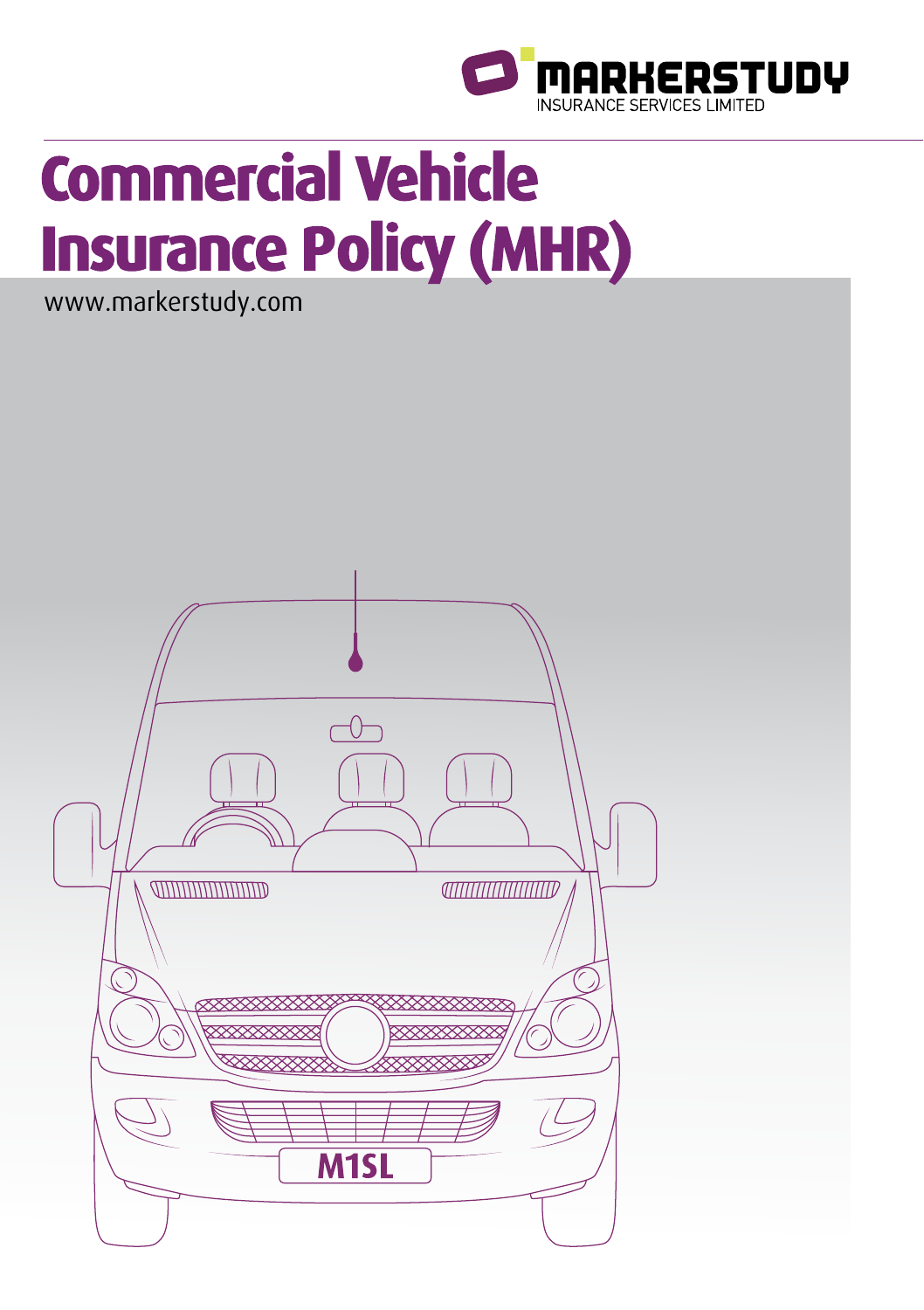# **If you have had an accident, call the 24 hour Claims Helpline: 0344 873 8183**

1

Please call within 24 hours of the accident, but **ideally within 1 hour. you** may be entitled to a **FREE** courtesy van, **FREE** collection and delivery, and we can provide a windscreen repair/replacement service.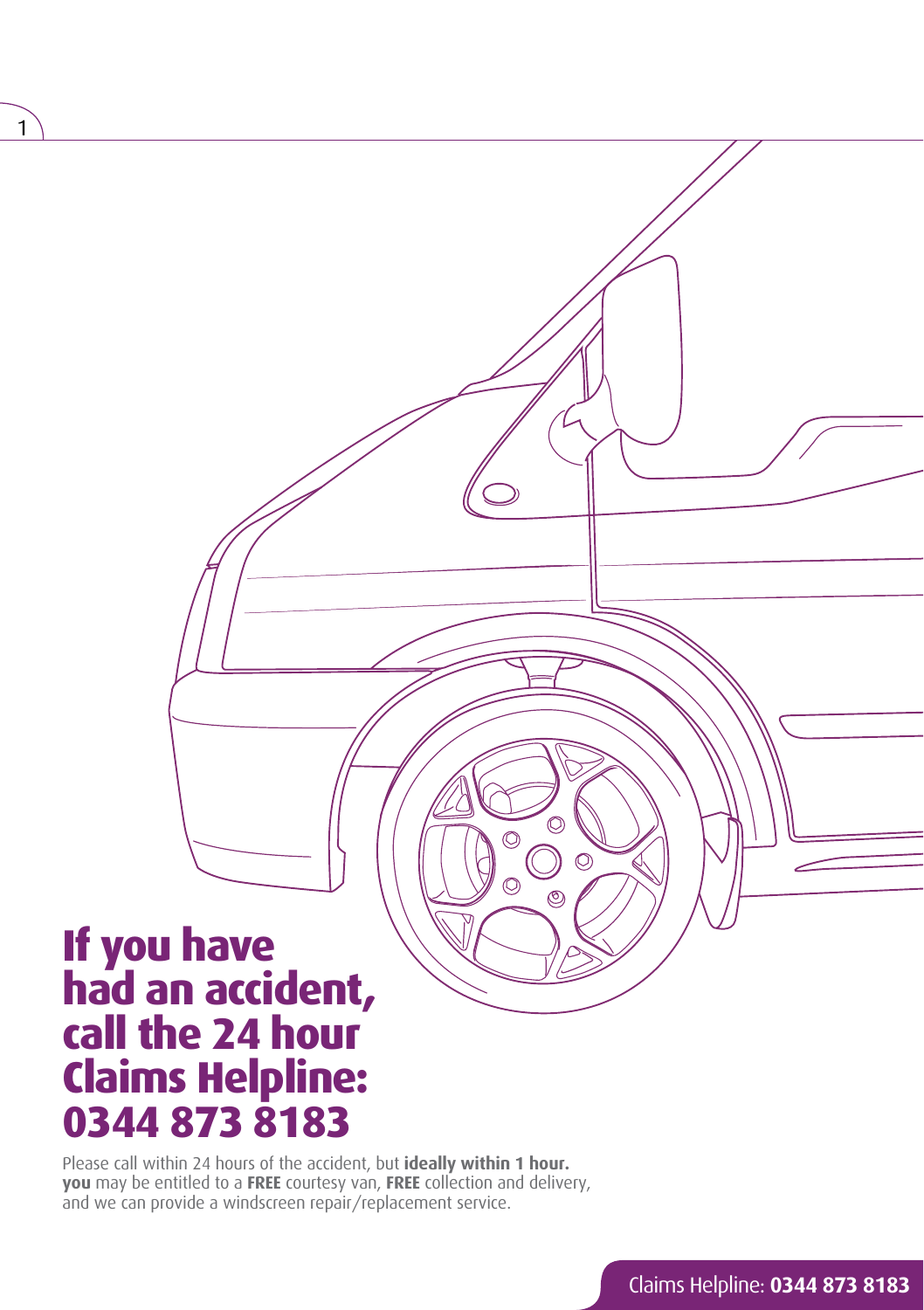## **Contents**

í

í

ׇ֚֘֝֬ í

 $\frac{1}{2}$ 

| <b>Important Customer Information</b>                                 | 3         |
|-----------------------------------------------------------------------|-----------|
| What to do in the Event of an Accident                                | 4         |
| <b>Your Policy</b>                                                    |           |
| <b>Introduction to Your Policy</b>                                    | 5         |
| <b>Definitions</b>                                                    | $6 - 7$   |
| <b>Insurance Provided - Guide to Policy Cover</b>                     | $8 - 9$   |
| Section A - Loss of or Damage to the Insured Vehicle                  | $10-12$   |
| Section B - Loss of or Damage to the Insured Vehicle by Fire or Theft | $13 - 15$ |
| <b>Exceptions to Sections A &amp; B</b>                               | $16 - 17$ |
| <b>Section C</b> - Liability to Other People                          | 18        |
| <b>Exceptions to Sections C</b>                                       | 19        |
| Section D - Provision of a Courtesy Van                               | 20        |
| <b>Section E</b> - Personal Accident Benefits                         | 21        |
| <b>Section F</b> - Personal Belongings                                | 22        |
| <b>Section G</b> - Medical Expenses                                   | 22        |
| <b>Section H</b> - Glass Damage                                       | 23        |
| <b>Section I</b> - Replacement Locks                                  | 24        |
| Section J - Foreign use of the Insured Vehicle                        | $25 - 26$ |
| <b>Section K - No Claim Discount</b>                                  | 27        |
| <b>Section L</b> - Protected No Claim Discount                        | 28        |
| <b>Section M</b> - Uninsured driver and vandalism promise             | 28        |
| Section N - Emergency Transport & Accommodation                       | 29        |
| <b>Section <math>0</math></b> – Child Car Seat                        | 29        |
| <b>General Exceptions</b>                                             | $30 - 31$ |
| <b>General Conditions</b>                                             | $32 - 36$ |
| <b>Our Service Commitment</b>                                         | $37 - 38$ |
| How we use your information                                           | $39 - 41$ |
| <b>Numbers to Call</b>                                                | 42        |

 $\sqrt{2}$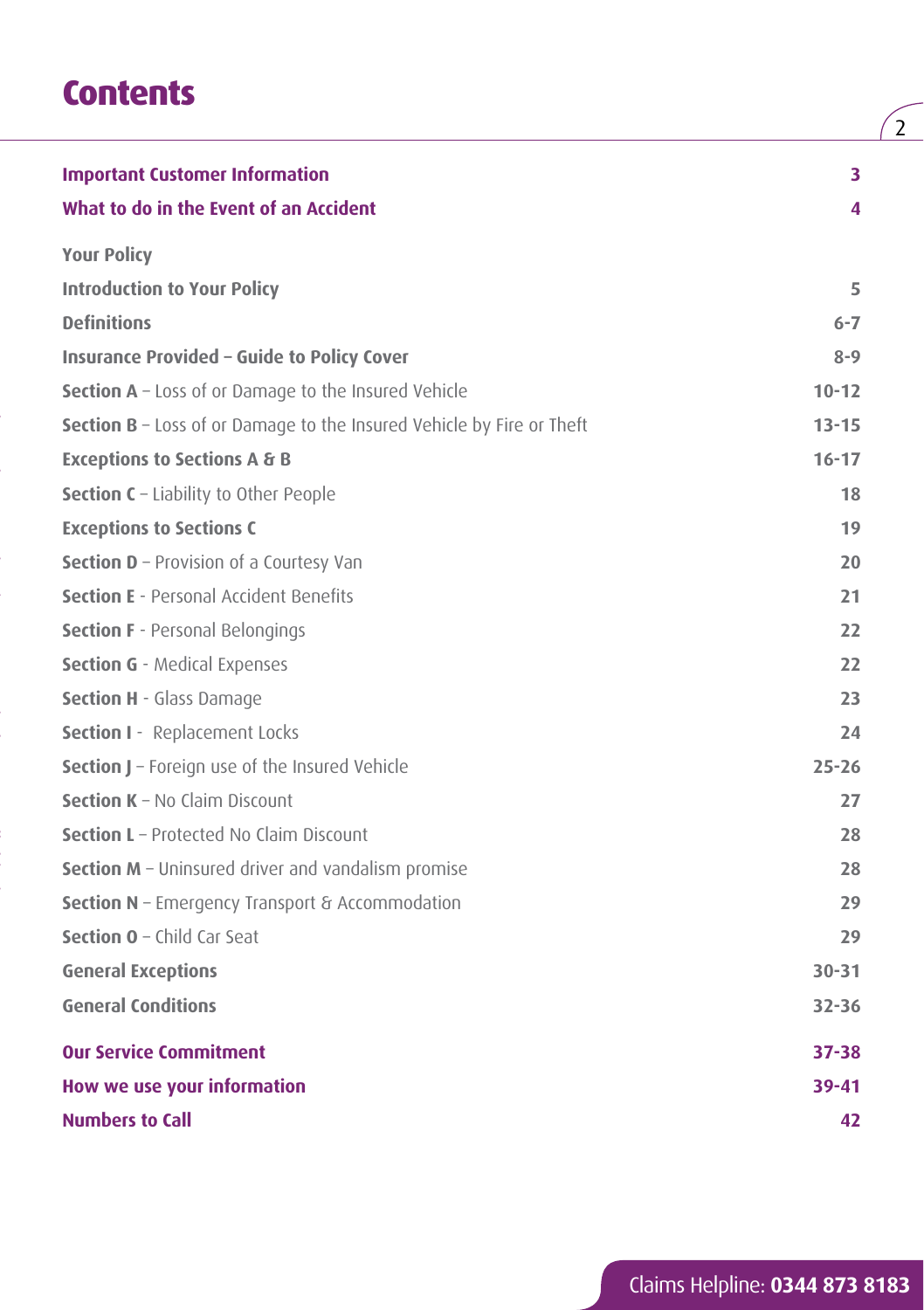# **Important Customer Information**

#### **Pages 3 and 4 are for your guidance and do not form part of the insurance contract.**

**You** should keep a complete record of all information (including copies of letters) supplied to **us** in taking out this insurance.

So that **you** understand what **you** are covered for, please read this policy, the **policy schedule** (which may make reference to **endorsements**) and the **Certificate of Motor Insurance** very carefully. **You** should pay special attention to the general exclusions and general conditions of this policy.

The words or phrases contained within the Definitions section of this policy document commencing on page 6 have the same meaning whenever they appear in this policy document or in the **Certificate of Motor Insurance**, **policy schedule** or **endorsements**. So that **you** can easily identify these words and phrases they are shown in bold print throughout this policy document.

If **you** have any questions, the cover does not meet **your** needs or any of the details are incorrect **you** should notify **us** immediately via **your insurance intermediary**.



#### **Guidance notes**

There are useful guidance notes shown in shaded boxes throughout the policy document. The guidance notes do not form part of the insurance contract but are there to help you understand it. You should always read the quidance notes in conjunction with the whole of the policy document.

#### **Volunteer driving**

Helping **your** local community through volunteer driving is an activity **we** recognise that many of **our** policyholders want to pursue.

**We** will not consider using the **insured vehicle** for the benefit of charities, voluntary organisations, clubs or societies as business use provided any payment **you** receive does not exceed the HMRC mileage rates in force at the time.

#### **Vehicle sharing**

This policy allows **you** to carry passengers on a social or similar basis and for **you** to receive payment from **your** passengers towards the cost of fuel used in respect of that journey. It does not however allow **you** to make a profit from carrying those passengers.

#### **Example 1:**

**You** drive a friend to the cinema. The journey uses £10 worth of fuel and **you** ask **your** friend for £5 towards the cost of fuel used.

#### **Example 2:**

**You** drive a friend to the cinema. The journey uses £10 worth of fuel and **you** ask **your** friend for £25 towards the cost of fuel used.

Example 2 would be classed as **you** making a profit and this use would not therefore be covered by this policy.

Please refer to General Condition 9 for full details.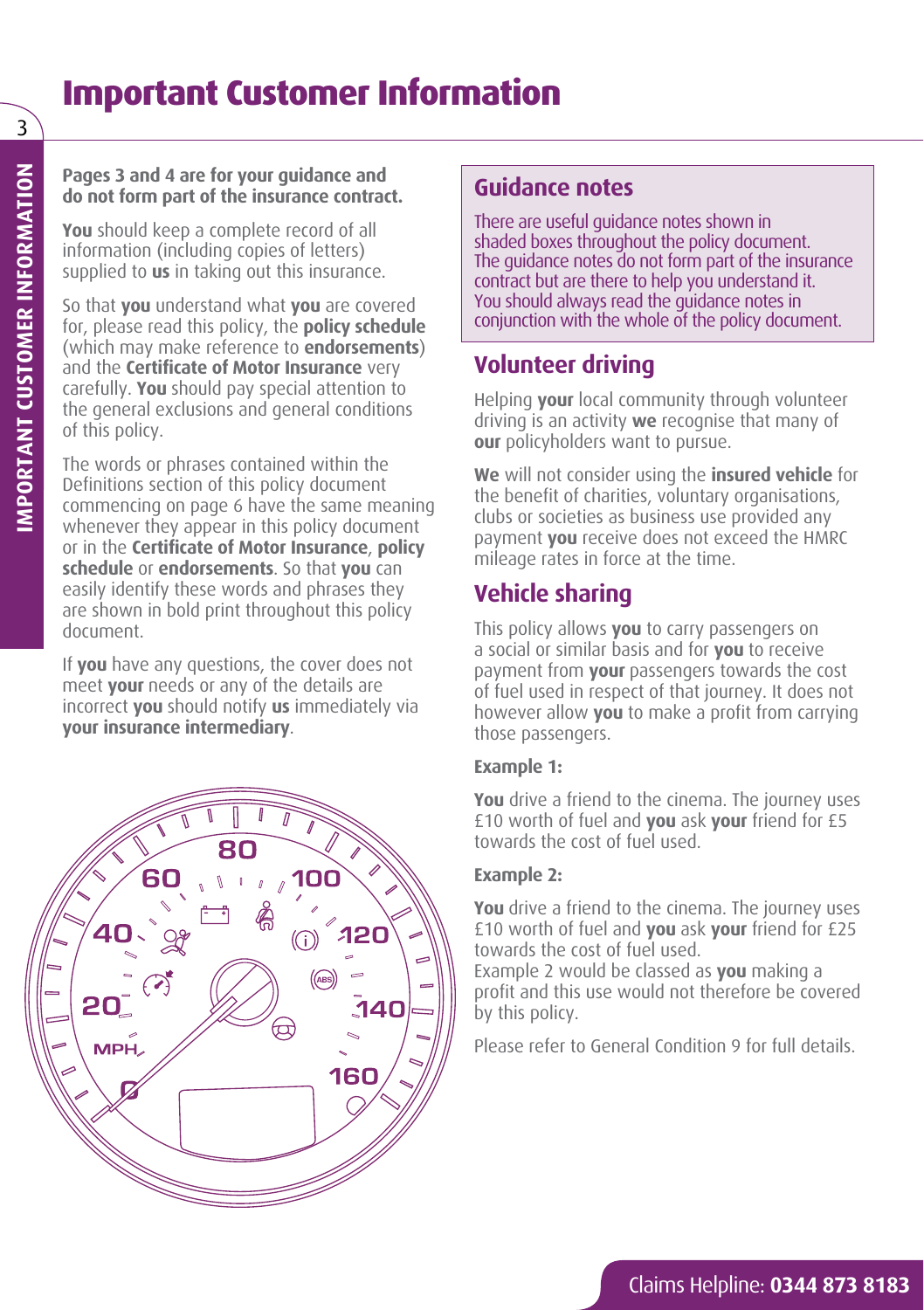# **What to do in the Event of an Accident**

#### **Regardless of blame it is important that you take the following action:**

**Stop:** Stop as soon as possible, in a safe place (if you have a warning triangle, place it well before the obstruction). If anybody has been injured, call the police and ambulance service.

**Sketch:** Make a quick sketch of the direction and final position of each vehicle (it is worth keeping a pen and paper in your vehicle).

**Note down:** You will need to make a note of:

- The vehicle registration number, name and address of any other drivers involved in the accident.
- The number of passengers in each vehicle.
- The name and address of anyone who is injured (or suggesting they have been injured).
- The name and address of any witnesses to the accident.
- The name, number and constabulary of any police officer who attends the accident.

**Take a photo:** If you are able to do so, try and take photographs to support the positions of the vehicles and the extent of damage.

**Provide:** You must give your own details to anyone who has reasonable grounds for requesting them.

**Do not:** Do not admit responsibility, either verbally or in writing. Instead, simply supply your details along with your policy number to the other driver(s)/person(s) involved in the accident and ask him/her to call the claims advisers on **0344 873 8183**. By passing these details to the other person(s) involved in the accident you will give him/her the opportunity of obtaining assistance in progressing repairs and assisting with the provision of a courtesy vehicle if the circumstances of the accident warrant this.

If for any reason you have not been able to exchange details with other drivers or owners of property, or you were in collision with an animal, you must report the accident to the police as soon as possible and certainly within 24 hours of the accident.

#### **Making contact following an incident Call 0344 873 8183**

Please call within 24 hours of the accident, **but ideally within 1 hour**. This is regardless of whether **you** wish to make a claim under the policy or not. **Delay in notification of an incident may invalidate your right to claim**.

Please quote **your** policy number and give all relevant information about the incident. If **your**  claim is due to theft, attempted theft or vandalism **you** must also inform the Police and obtain a crime reference number.

#### **Benefits of an immediate call**

Calling straightaway provides **you** with benefits which may include the following (dependent on the level of policy cover **you** have):

- **FREE courtesy van** while **your insured vehicle** is being repaired.
- **FREE** collection and re-delivery.
- **FREE** vehicle cleaning service.
- **Approved repairer's** work is guaranteed all the time **you** own the **insured vehicle**.
- Windscreen repair/replacement.

**Your** claim and claims made against **you** will be dealt with as quickly and fairly as possible. Please read the General Conditions in this policy booklet.

For **our** joint protection telephone calls may be recorded and monitored by **us**.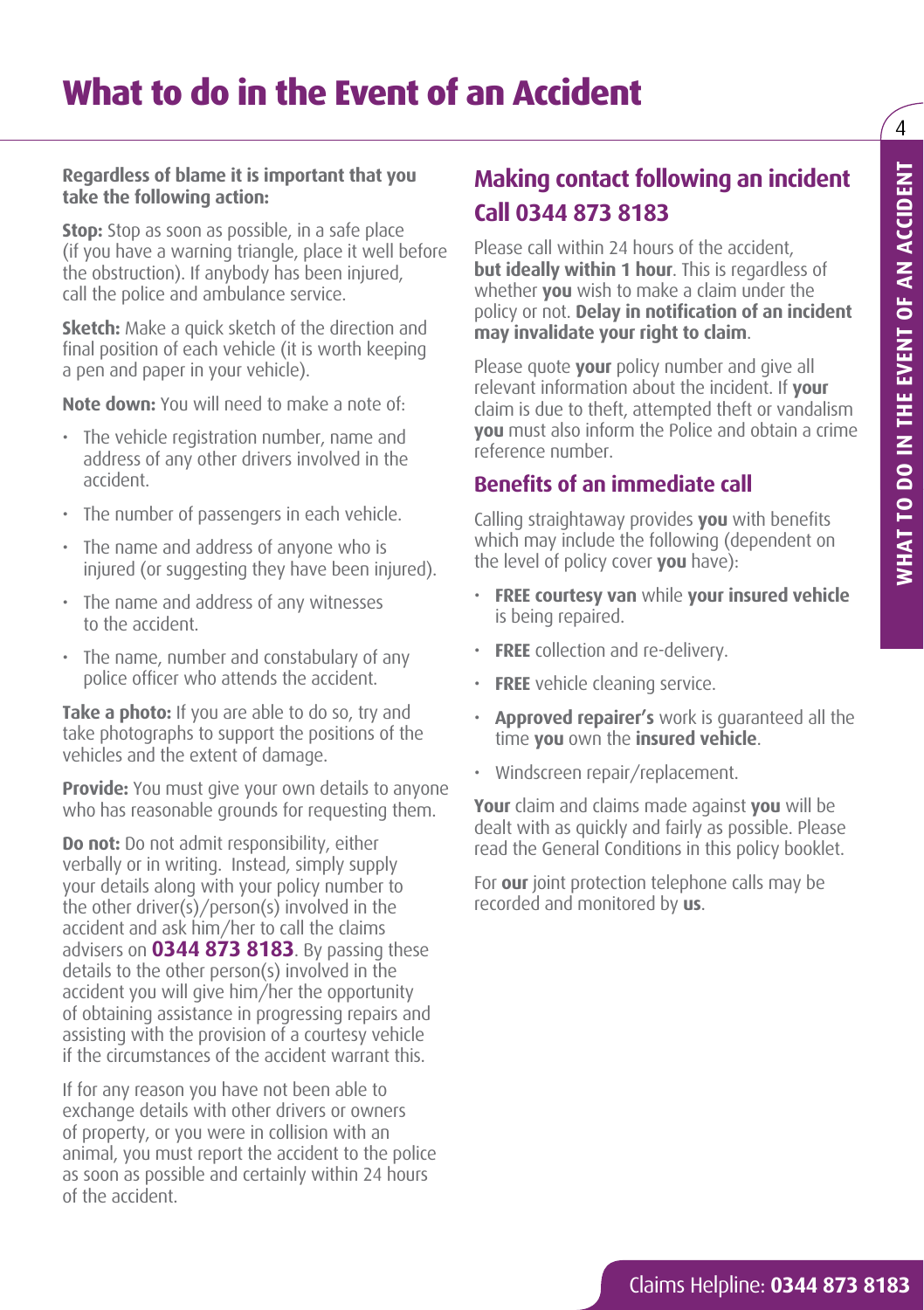# **Introduction to Your Policy**

Thank **you** for choosing to purchase an Insurance policy arranged by Markerstudy Insurance Services Limited.

This Policy Document is evidence of a legally binding contract of insurance between **you** (the Insured) and **us** (Markerstudy Insurance Services Limited on behalf of the authorised insurer, details of which can be found on **your Certificate of Motor Insurance**). This contract is entered into on the basis that:

• **you** have taken all reasonable care to answer all questions asked honestly, accurately and to the best of **your** knowledge; and

• any other information given either verbally or in writing by **you**, or on **your** behalf at the time **you** applied for insurance is also complete; and

• the information supplied has been given honestly and to the best of **your** knowledge and belief.

The information that **you** have given to **us** is shown on **your** signed **proposal form** or **statement of fact** or **statement of insurance** but will also include further information given either verbally or in writing by **you** or on **your** behalf at the time **you** applied for insurance.

**You** must read this **Policy Document**, the **Policy Schedule** and the **Certificate of Motor Insurance** together. The **Policy Schedule** tells **you** which sections of the policy apply. Please check all three documents carefully to make certain they give **you** the cover **you** want.

**We** have arranged to insure **you** against liability, loss or damage that may occur within the **geographical limits** of the policy during any **period of insurance** for which **you** have paid, or agreed to pay the premium. The cover provided is subject to the terms, conditions and exceptions contained in this policy document or in any **endorsement** applying to this policy document.

Nobody other than **you** (the Insured), **us**  (Markerstudy Insurance Services Limited) or **the insurer** has any rights that they can enforce under this contract except for those rights that they have under road traffic law in any country in which this insurance applies.

Unless specifically agreed otherwise, this insurance shall be subject to English Law.

The terms and conditions of this policy and all other information concerning this insurance are communicated to **you** in the English language and **we** undertake to communicate in this language for the duration of the policy.

Completey

Signed for and on behalf of the Insurers by:

Gary Humphreys Group Underwriting Director

Markerstudy Insurance Services Limited

Markerstudy Insurance Services Limited is registered in England and Wales (No. 2135730) and authorised and regulated by the Financial Conduct Authority (No. 475572).

Registered office 45 Westerham Road, Bessels Green, Sevenoaks, Kent TN13 2QB

#### **Several Liabilities Notice**

The obligations of the co-insurers under contracts of insurance to which they subscribe are several and not joint and are limited solely to the extent of each insurer's individual subscription. If one of the insurers does not for any reason satisfy all or part of its obligations the other insurers will not be responsible for the defaulting insurer's obligations.

#### **Financial Services Compensation Scheme**

The Financial Services Compensation Scheme covers this policy. **You** may be entitled to compensation from this scheme if **we** cannot meet **our** liabilities under this policy. Further information about compensation scheme arrangements is available at **www.fscs.org.uk** or by telephoning **0207 741 4100**.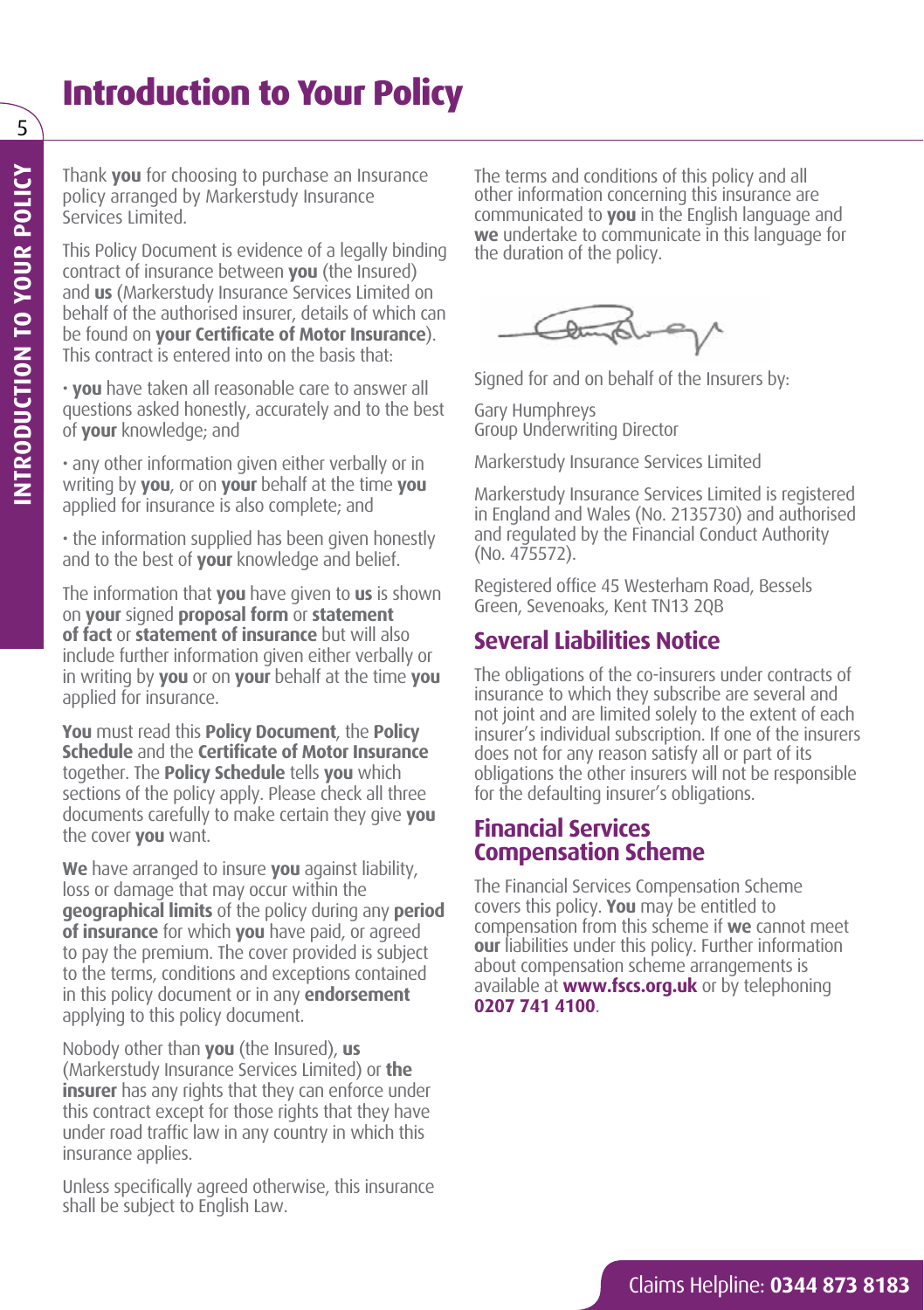# **Definitions**

**The words or phrases shown below have the same meaning whenever they appear in this policy document or in the Certificate of Motor Insurance, policy schedule or endorsements. So that you can easily identify these words and phrases they are shown in bold print throughout this policy document.**

#### **Approved repairer**

A motor vehicle repairer that is a contracted member of **our approved repairer** network and is authorised by **us** or **our** representative to repair the **insured vehicle** following a valid claim under Section A or Section B of this insurance. All repair work undertaken by the **approved repairer** is guaranteed while **you** own the vehicle. This guarantee is not transferable if **you** sell the **insured vehicle**.

#### **Certificate of Motor Insurance**

A document, which is legal evidence of **your** insurance and is required by law and forms part of this contract of insurance. It shows the **insured vehicle's** registration number, what the **insured vehicle** may be used for and persons entitled to drive under the policy. The **Certificate of Motor Insurance** must be read with this policy document.

#### **Courtesy van**

A vehicle loaned to **you** by **our approved repairer** whilst the **insured vehicle** is being repaired following a valid claim under Section A or Section B of this insurance.

#### **Endorsements**

A change in terms of this insurance, which replaces or alters the standard **insurance policy** wording.

#### **Employee**

Means a person or contractor that is acting on **your** behalf in respect of **your** business for a payment, wage or other benefit.

#### **Excess**

An amount **you** have to pay towards the cost of a claim under this insurance. **You** have to pay this amount regardless of the circumstances leading to the claim.

#### **Geographical limits**

The United Kingdom of Great Britain & Northern Ireland the Isle of Man and the Channel Islands.

#### **Hazardous goods**

- Petrol and liquid petroleum gas transported in bulk, explosives or chemicals of a volatile, explosive, corrosive or toxic nature; and/or
- any goods listed in Classes 1 to 9 of the Health & Safety Executive (HSE) rules relating to the carriage of dangerous goods. The rules require the display of hazard warning (ADR or Hazchem) panels and that the driver of the vehicle carries a Tremcard.

#### **Insurance intermediary**

The intermediary who has placed this insurance with **us**, acting on **your** behalf as **your** agent and through whom all matters concerning this insurance are handled.

#### **Insured vehicle**

The motor vehicle, the details and registration number of which are shown in the **policy schedule**. Permanently fitted accessories (other than **invehicle entertainment, communication and navigation equipment**) are included within this definition.

#### **In-vehicle entertainment, communication and navigation equipment**

Permanently fitted radios, cassette, compact disc or DVD players, telephones, CB radios and visual navigation equipment. *Portable items (such as radar detection equipment, personal digital assistants or portable GPS navigators), cassette tapes, memory cards, compact or mini discs or DVDs are not included within this definition.*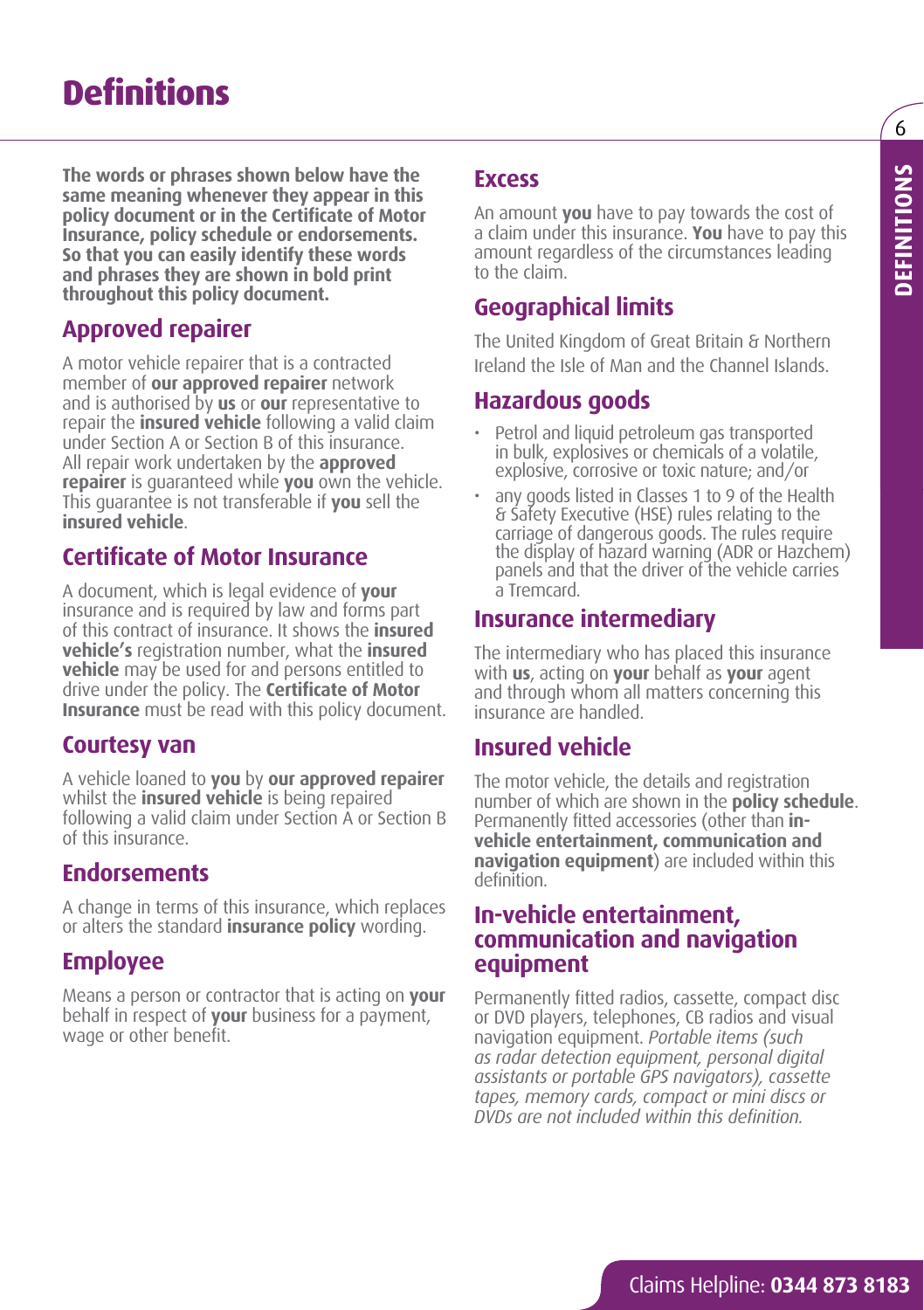### **Definitions** (continued)

#### **Market value**

The cost of replacing **your insured vehicle** (including permanently fitted accessories) with one of the same or similar make, model, year, mileage and condition which applied immediately before any loss or damage. If the **insured vehicle** was first registered as new in a country other than those contained within the **geographical limits** any assessment of market value will take into account that the vehicle has been individually imported into a country contained within the **geographical limits** but will not include any delivery costs incurred at the time of importation. The market value will be assessed by an automotive engineer in conjunction with the published trade guides at the time of loss.

#### **Panoramic roof**

A vehicle roof system manufactured as single or multiple glass panel(s) or equivalent designed to cover the entire passenger compartment or the majority of it.

#### **Partner**

**Your** husband, wife, civil partner, common law partner or someone **you** are living with as if **you** are married to them.

#### **Period of insurance**

The period between the effective date and expiry date shown on the **policy schedule** and any subsequent period for which **we** accept renewal of the insurance.

#### **Personal belongings**

Personal property within the **insured vehicle** including clothing, portable audio equipment, multimedia equipment, personal computers, satellite navigation systems not permanently fitted to the **insured vehicle**.

#### **Policy schedule**

The document which shows details of the Insured policyholder and insurance protection provided and forms part of this contract of insurance.

#### **Proposal form**

The application for insurance and declaration completed by you or on your behalf and signed by you. We have relied on the information provided on this form in entering into this contract of insurance.

#### **Retail customer**

An individual who is acting for purposes which are outside his trade, business or profession.

#### **Statement of fact or statement of insurance**

The form that shows the information that **you** gave **us** or that was given on **your** behalf at the time **you** applied for insurance. **We** have relied on the information provided on this form in entering into this contract of insurance.

#### **Terrorism**

**Terrorism** as defined in the **Terrorism** Act 2000 or any subsequent amendment.

#### **Third party**

Any person, including the legal owner of the **insured vehicle**, who makes a claim against anyone insured under this policy.

#### **Unattended**

Where **you** or no person authorised by **you** are present in the **insured vehicle**, in charge of the **insured vehicle** or are not in a position to prevent unauthorised interference with the **insured vehicle**.

#### **We/Us/Our**

Markerstudy Insurance Services Limited for and on behalf of the insurance company as specified in the **Certificate of Motor Insurance**.

#### **Written down value**

The value placed on your insured vehicle by the company who leased the vehicle to you under a lease agreement.

#### **You/Your**

The insured policyholder named in the **policy schedule** and **Certificate of Motor Insurance**.

#### **Your garage**

The locked and secure building, where the **insured vehicle** is stored, when not in use, as disclosed by **you** to **us**.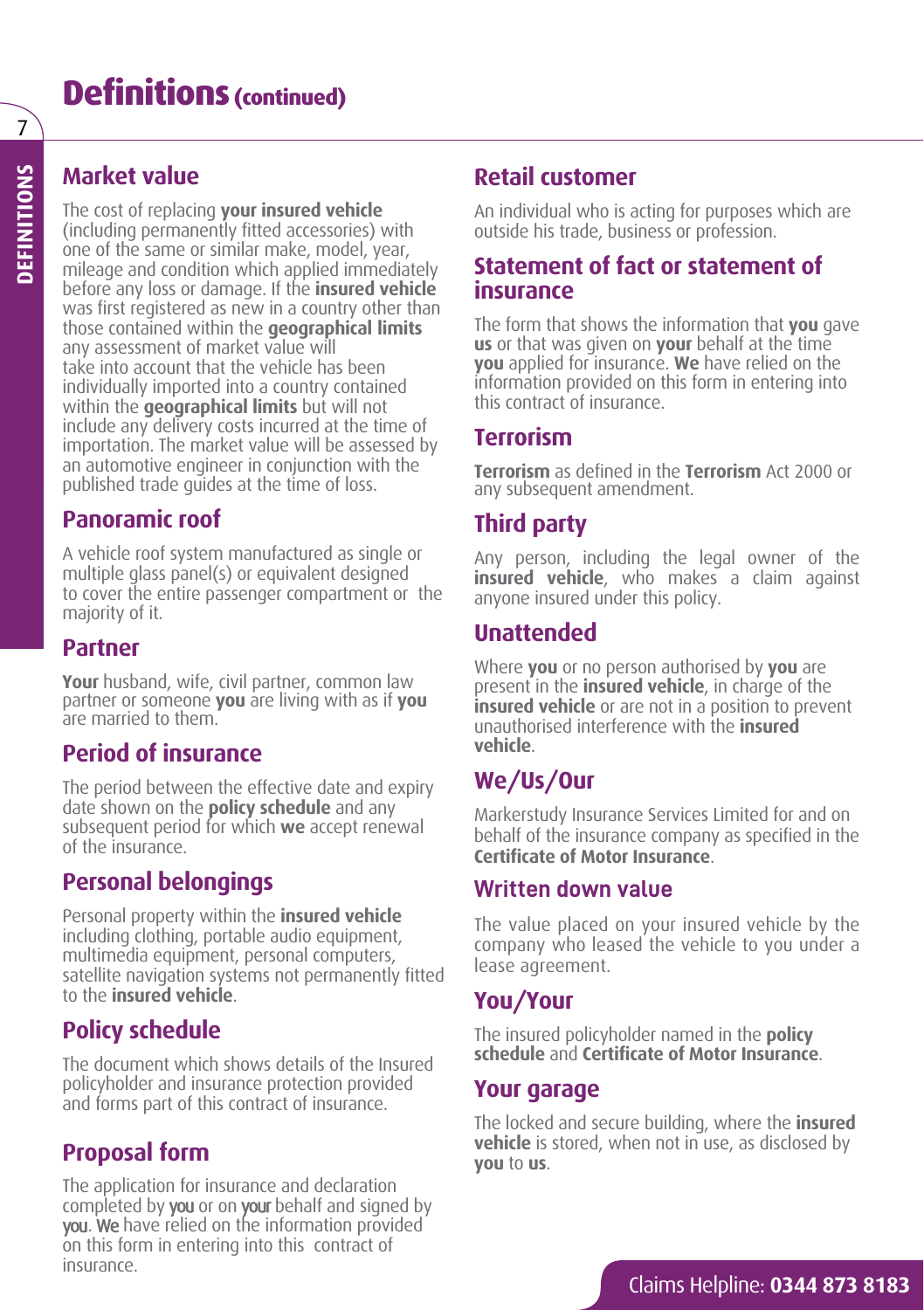# **Insurance Provided - Guide to Policy Cover**

The level of cover provided by this insurance is shown on **your policy schedule**. The sections of this Commercial Vehicle Insurance Policy that apply for each level of cover are as shown below. Cover is subject to any **endorsement** shown on **your policy schedule**.

#### **Comprehensive**

Sections A to K and M, N and O of this Commercial Vehicle Insurance Policy Apply\*

#### **Third Party Fire and Theft**

Sections B, C, J, and K of this Commercial Vehicle Insurance Policy apply\*

#### **Third Party Only**

Sections C, J and K of this Commercial Vehicle Insurance Policy apply\*

The General Exceptions and General Conditions of this Commercial Vehicle Insurance Policy apply to all levels of cover.

\*Section L may also apply if shown on **your policy schedule**.

# Claims Helpline: **0344 873 8183** Claims Helpline: **0344 873 8183**

 $\mathbb{A}$ 

 $\mathbf{8}$ INSURANCE PROVIDED - GUIDE TO POLICY COVER **INSURANCE PROVIDED - GUIDE TO POLICY COVER**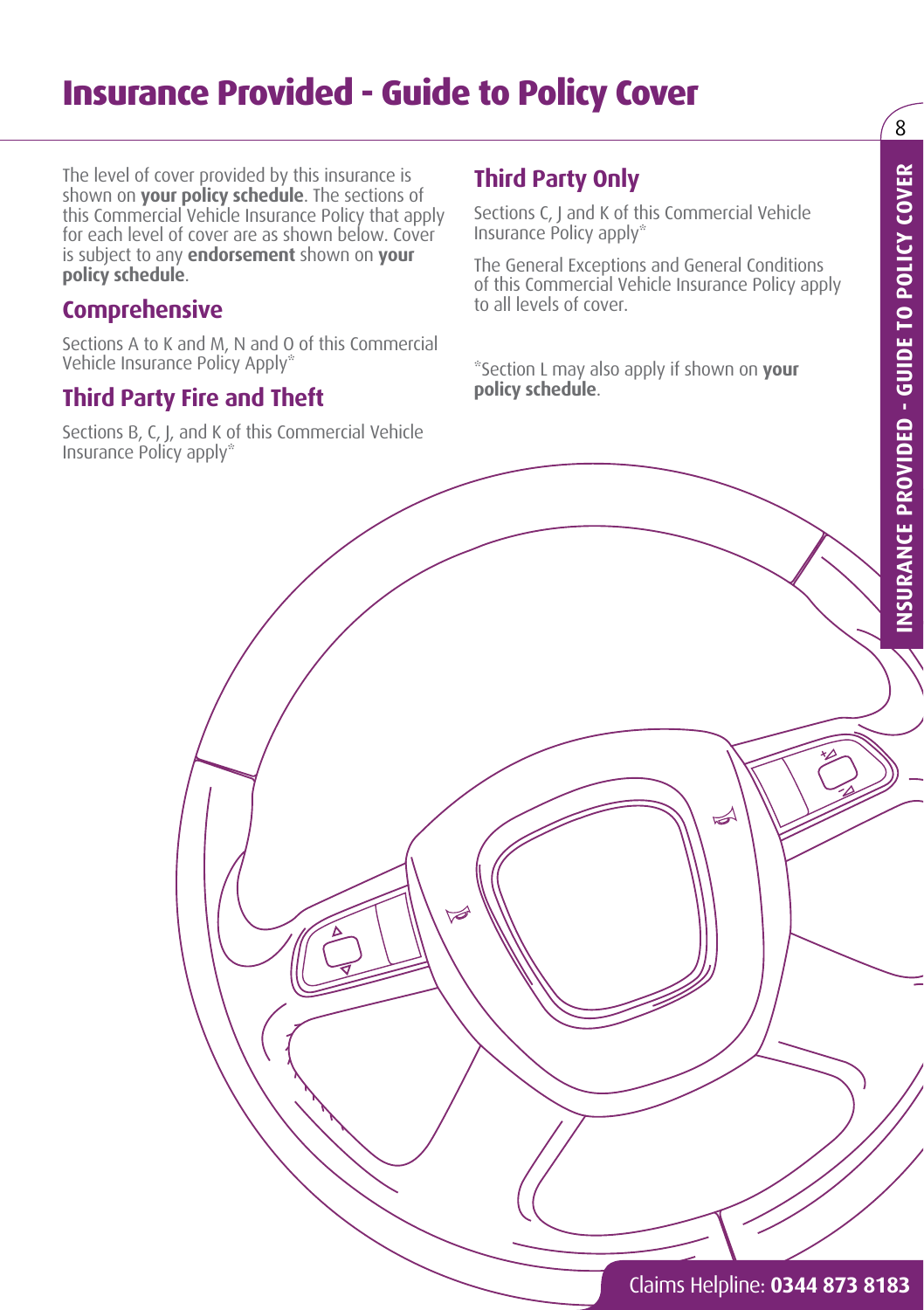# **Insurance Provided - Guide to Policy Cover (continued)**

#### **Notification of changes**

To keep **your** insurance up to date please notify **us** straight away via **your insurance intermediary** about changes which affect **your** cover.

Some examples are:

- A change of vehicle or **you** have purchased another vehicle to which **you** want **your** existing cover to apply
- The **insured vehicle** is changed or modified from the manufacturer's standard specification or **you** intend to change or modify it (including the addition of optional fit accessories such as spoilers, skirts, alloy wheels, refrigeration units, cooking facilities, hoists, tail lifts etc)
- A change in the use of the **insured vehicle**
- A change relating to the ownership of the **insured vehicle**
- The **insured vehicle** has been stolen or is involved in an accident no matter how trivial.
- If the **insured vehicle** is likely to exceed the annual mileage declared at the commencement or renewal of the policy for which **you** may have received a premium discount.
- Any change in the main user of the **insured vehicle**.
- **You** wish a new driver to be covered.
- Someone who drives the **insured vehicle** is convicted of an offence (whether motor related or not) or fixed penalty or other licence endorsement or suffers from a medical condition or has a claim on another policy.
- Someone who drives the **insured vehicle** has any police enquiry or prosecution pending (note – if **you** have been stopped by the police a prosecution may be pending and must be disclosed).
- A change of occupation (full or part-time) by **you** or any other driver.
- A change of postal address.
- A change of garaging facilities and/or where the **insured vehicle** is normally kept overnight.
- The security system fitted to the **insured vehicle** is no longer in operation.
- Any Advanced Driver Assistance Systems fitted to the **insured vehicle** that require recalibration or are not in working order.

This is not a full list and if **you** are in any doubt **you**  should advise **your insurance intermediary** for **your** own protection.

If the information provided by **you** is not complete or accurate:

- **we** may cancel **your** policy and refuse to pay any claim, or
- **we** may not pay any claim in full, or
- **we** may revise the premium and/or change the compulsory **excess**, or
- the extent of the cover may be affected.

#### **Guidance Notes – Notification of changes**

The premium that you pay is based on information you supplied at the inception or renewal date of this insurance policy.

If your circumstances, or the circumstances of any driver covered by this policy change, then the premium needs to be recalculated to ensure we are collecting the correct premium for the risk.

It is important that you notify your insurance intermediary immediately of any changes such as those examples given under Notification of changes.

If you fail to supply details of changes or the information supplied by you is not complete or accurate then:

- we may cancel your policy and refuse to pay any claim, or
- we may not pay any claim in full, or
- we may revise the premium and/or change the compulsory excess, or
- the extent of the cover may be affected.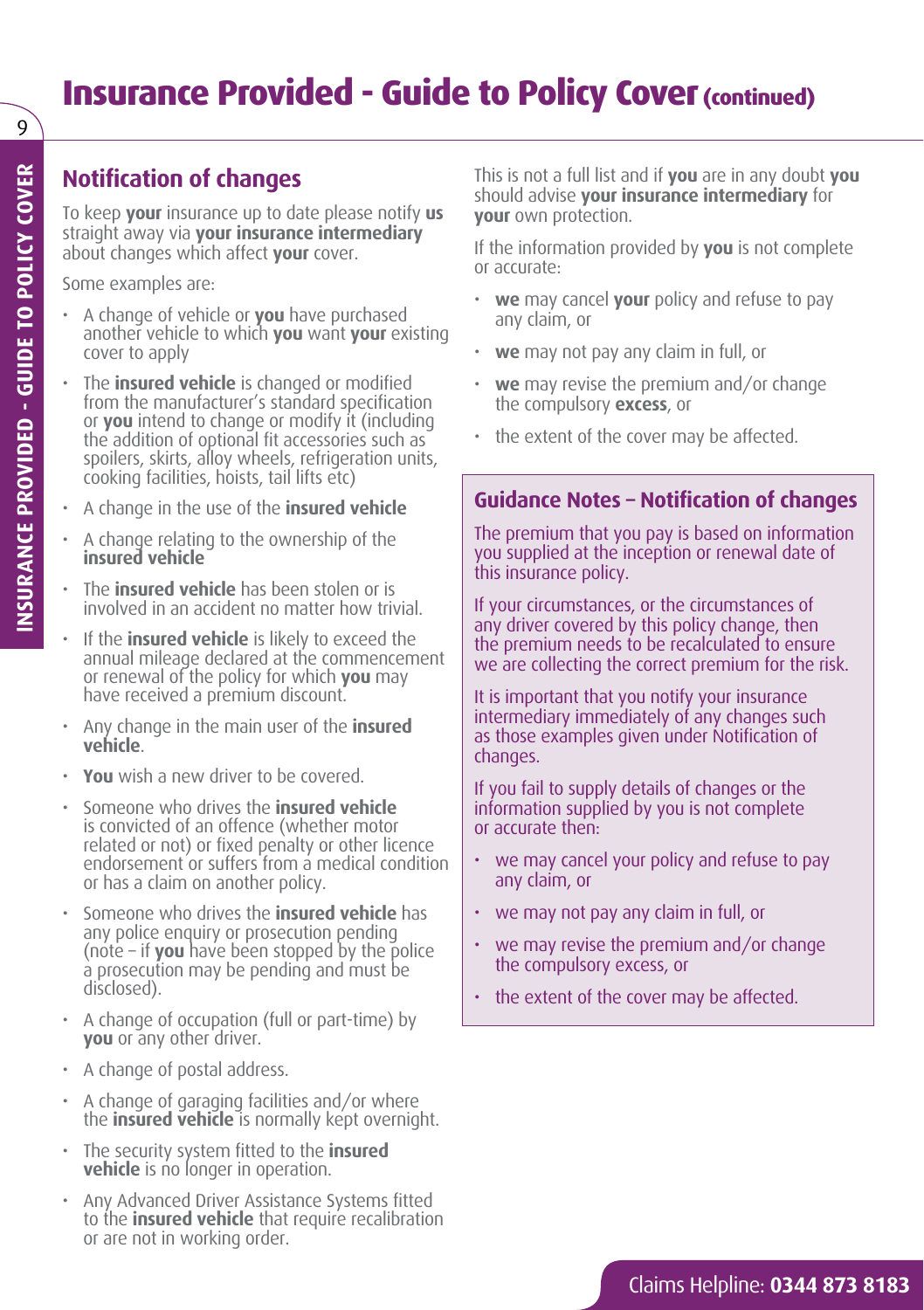## **Section A - Loss of or Damage to the Insured Vehicle**

**This section only applies if the cover shown on your policy schedule is Comprehensive.**

#### **What is covered**

**We** will cover **you** against loss or damage to the **insured vehicle** (less any **excess** that applies) caused accidentally or as a result of malicious damage or vandalism. Loss or damage more specifically covered under Section B of this policy is excluded under this section of the policy.

**We** will also cover **you** for damage to sunroofs, glass roofs, **panoramic roofs**, lights/reflectors, folding rear windscreen assemblies or any permanently fitted accessories including glass contained within hard tops, under this section.

If the **insured vehicle** is fitted with Advanced Driver Assistance Systems (ADAS) **we** will pay for the recalibration of cameras or sensors fitted to the **insured vehicle** to operate these systems, if required, following an insured incident under this section.

Cover also applies under this section while the **insured vehicle** is in the custody of a member of the motor trade for servicing or repair.

#### **Under this section we may either:**

- pay for the damage to the **insured vehicle** to be repaired; or
- with **your** agreement, provide a replacement vehicle; or
- pay an amount of cash equivalent to the loss or damage.

#### **The most we will pay will be either:**

- the **market value** of the **insured vehicle** immediately before the loss; or
- the cost of repairing the **insured vehicle**, whichever is the lower amount; or
- the **written down value**, agreed value or **market value**, whichever is lower, if **your insured vehicle** is under a lease agreement.

If the **insured vehicle** is subject to a hire purchase agreement, **we** will pay any money owed to that company first and then pay any remaining money to **you**. If **you** have acquired the **insured vehicle** through lease or contract hire, **we** will pay the lease or contract hire company either the **market value** or **written down value** of the

**insured vehicle**, or the amount required to settle the agreement, whichever is less. **We** will not pay more than the **market value, written down value** or **agreed value** of the **insured vehicle** at the time of the loss less the total of the **excesses** shown in the **policy schedule**.

**We** will also pay the costs for the protection, removal and storage of the **insured vehicle** following an accident and delivery after repair to **your** address.

**We** are not liable for any amount **you** are contractually obliged to pay under any lease or finance agreement, **you** have entered into, over and above the cost of replacing **your** vehicle.

If the **insured vehicle** is deemed to be beyond economical repair the damaged vehicle becomes **our** property once a claim is met under the policy. **You** must send **us** the vehicle registration document and valid MOT certificate if one is required by law for the **insured vehicle** before **we** are able to meet the claim.

If the **insured vehicle** is the subject of a Hire Purchase / Lease Agreement **we** will pay up to the amount defined above under 'the most **we** will pay'. This payment will be made to the Hire Purchase / Lease Company as owner, whose receipt shall be a discharge of any claim under this section. If, under a Hire Purchase Agreement, **you** owe less than the proceeds of **your** claim, **we** will pay **you** the difference.

#### **Guidance Notes – Finance or Lease agreement**

If your insured vehicle is the subject of a finance or lease agreement and your vehicle is deemed to be damaged beyond economic repair due to a covered loss under the policy the market value/ written down value of your insured vehicle may not be sufficient to satisfy that agreement.

We would recommend that you discuss any concerns that you may have with your insurance intermediary who may be able to supply you with details of products available to cover any shortfall.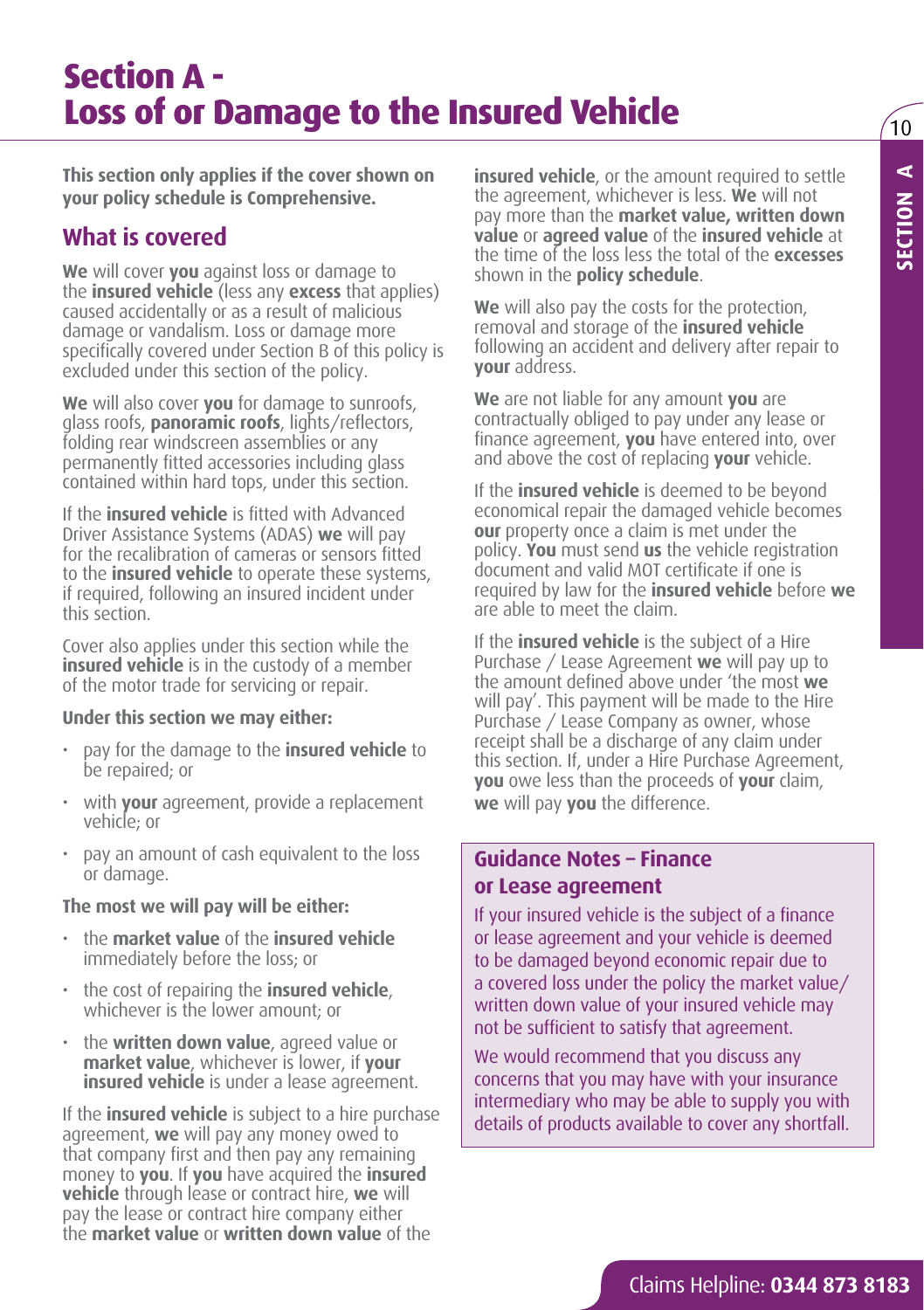# **Section A - Loss of or Damage to the Insured Vehicle (continued)**

#### **New vehicle cover**

**We** will replace the **insured vehicle** with one of the same make, model and specification if, the covered loss or damage occurs:

- on or within the first anniversary of the date the **insured vehicle** was first registered as new; and
- **you** or **your** partner are the first and only registered keeper of the vehicle (or the second registered keeper if the first registered keeper is the manufacturer or supplying dealer and the delivery mileage is under 250 miles); or
- the vehicle is owned by a Lease Company who are the first and only registered keeper of the vehicle; and the **insured vehicle** suffers damage covered by this policy and **we** agree that the cost of the repair will exceed 60% of the manufacturer's United Kingdom list price (including taxes) current at the time of the damage.

Replacement will only be made subject to availability and once the consent of all interested parties known to **us** has been obtained.

If a replacement vehicle of the same make, model and specification is not available, **we** will, where possible, provide a similar vehicle of identical list price. If this is not acceptable to **you we** will not pay more than the **market value** or **written down value** of the **insured vehicle** at the time of the loss.

Once a settlement has been agreed in accordance with this new vehicle cover, the damaged vehicle becomes **our** property.

If the **insured vehicle** is the subject of a Hire Purchase / Lease Agreement **we** will only agree settlement on the basis of this new vehicle cover if **we** have the agreement of the Hire Purchase / Lease Company as owner of the **insured vehicle**.

#### **Repairs**

If the damage to the **insured vehicle** is covered under **your** policy and it is repaired by an approved repairer you do not need to obtain any estimates and repairs can begin immediately after **we** have authorised them. **We** will arrange for an **approved repairer** to contact **you** to arrange to collect the **insured vehicle**. All repair work undertaken by the **approved repairer**  is guaranteed while **you** own the vehicle. This guarantee is not transferable if **you** sell the **insured vehicle**.

At **your** option **you** can arrange for a repairer of **your** choice to carry out the repairs. **You** must send **us** at least two detailed repair estimates and full details of the incident as soon as reasonably possible. **We** will only be liable for the repair costs at a non-approved repairer if **we** have agreed that the costs are reasonable and **we** have issued an authorisation to the repairer. **We** may need to inspect the vehicle. **We** reserve the right to ask **you** to obtain alternative estimates and **we** may not pay **you** more than the **approved repairer** would have charged them for the repair of the **insured vehicle**.

If parts required for repairing the **insured vehicle** are not available in any country contained within the **geographical limits our** liability for those parts shall not exceed the manufacturers' last United Kingdom list price or if not listed the price of those parts for the nearest comparable vehicle available in the United Kingdom. **We** will not pay the cost of importing parts that are not available in any country contained within the **geographical limits**.

**We** may at **our** option use parts that have not been supplied by the original manufacturer to repair the **insured vehicle**. These parts will be subject to the manufacturer's guarantee.

**We** will not pay the cost of any repair or replacement which improves the **insured vehicle** to a better condition than it was in before the loss or damage. If this does happen **you** must make a contribution towards the cost of repair or replacement. **You** may be required to contribute to the cost of replaced items such as exhausts or tyres.

#### **Protection and Recovery**

If the **insured vehicle** cannot be driven following an incident leading to a valid claim under this section, **we** will pay:

- the cost of its protection and removal to the nearest competent repairer, **approved repairer** or nearest place of safety; and
- the cost of re-delivery after repairs to **your** home or business address, whichever is the lower amount; and
- the cost of storage of the **insured vehicle** incurred with **our** written consent.

If the **insured vehicle** is damaged beyond economical repair **we** will arrange for it to be stored safely at premises of **our** choosing.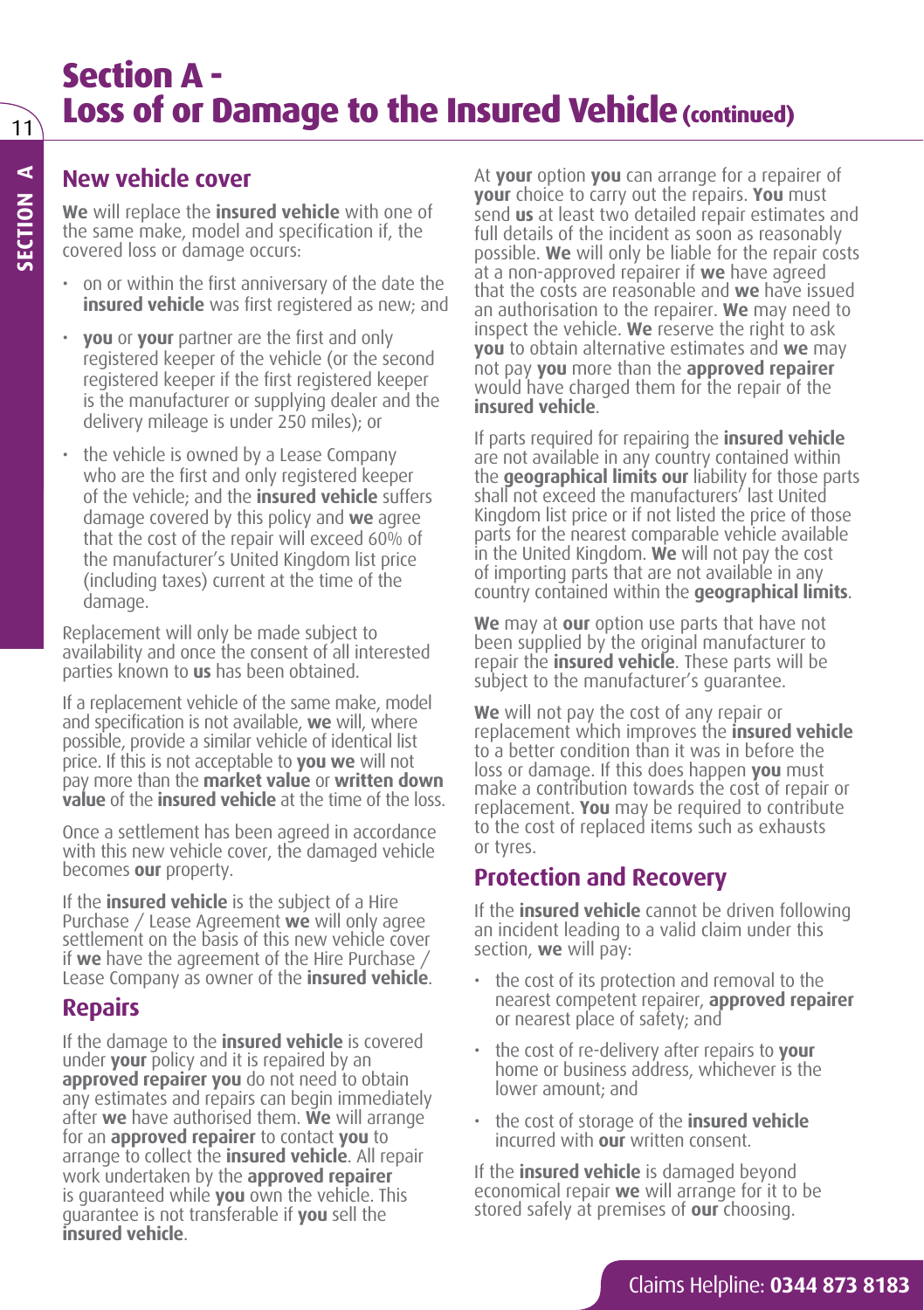$\overline{12}$ 

**You** should remove **your personal belongings** from the **insured vehicle** before it is collected from **you**.

In the event of a claim being made under the policy **we** have the right to remove the **insured vehicle** to an alternative repairer, place of safety or make **our** own arrangements for re-delivery at any time in order to keep the cost of the claim to a minimum.

#### **Young and Inexperienced Driver Excesses**

**You** will be responsible for paying the following amounts while the **insured vehicle** is being driven by, is in the charge of or was last in the charge of the categories of driver listed below:

| Age or experience of person<br>driving, in charge of or last in<br>charge of the insured vehicle                                                                                                                           | Amount<br>of<br><b>Excess</b> |
|----------------------------------------------------------------------------------------------------------------------------------------------------------------------------------------------------------------------------|-------------------------------|
| Aged 20 years and under                                                                                                                                                                                                    | £300                          |
| Aged 21 to 24 years inclusive                                                                                                                                                                                              | £200                          |
| Aged 25 years and over but:                                                                                                                                                                                                | £150                          |
| • Who holds a provisional driving<br>licence; or                                                                                                                                                                           |                               |
| • who holds an international driving<br>licence; or                                                                                                                                                                        |                               |
| • has held a full driving licence to<br>drive a commercial motor vehicle<br>issued either in a country contained<br>within geographical limits or a<br>member country of the European<br>Union but for less than one year. |                               |

The young and inexperienced driver **excess** applicable at the time of loss or damage is determined by the age or driving experience of the person driving/in charge of the **insured vehicle** at the inception date or last renewal date of the policy whichever is the later.

The amounts shown above are in addition to any other **excesses** shown elsewhere in this policy document or on **your Policy Schedule** or in any **endorsement**.

#### **Guidance Notes – Flood Advice**

- If possible move your vehicle to a safer place out of the reach of floodwater before the flood strikes (e.g. to higher ground).
- Do not attempt to drive your vehicle through floodwater as it is inevitable that this will damage your engine particularly if your vehicle has a diesel engine or turbo charger.
- If your vehicle is submerged do not try to start the engine. If possible get your vehicle pushed or towed out of the water and allow it to dry out. You may be lucky and the water may not have penetrated sufficiently to ruin the engine.

Repairs to your vehicle resulting from flood damage are covered if your policy cover is comprehensive but claims will be subject to the policy excesses. A comprehensive policy will also pay for towing as well as damage to upholstery, carpets and stereo systems resulting from flooding but only up to the limits shown within this document.

#### **In-vehicle entertainment, communication and navigation equipment**

**We** will cover the cost of replacing or repairing the **insured vehicle's in-car entertainment, communication and navigation equipment** up to the following amounts less the **excess** as shown on the **policy schedule**:

- Unlimited cover for original manufacturer or dealer fitted equipment; or
- £500 for equipment not fitted by the manufacturer, or dealer provided it is permanently fitted to the **insured vehicle**.

Any amount payable in respect of **in-vehicle entertainment, communication and navigation equipment** will not exceed the value of the equipment at the time of the loss or damage after making a deduction for wear and tear.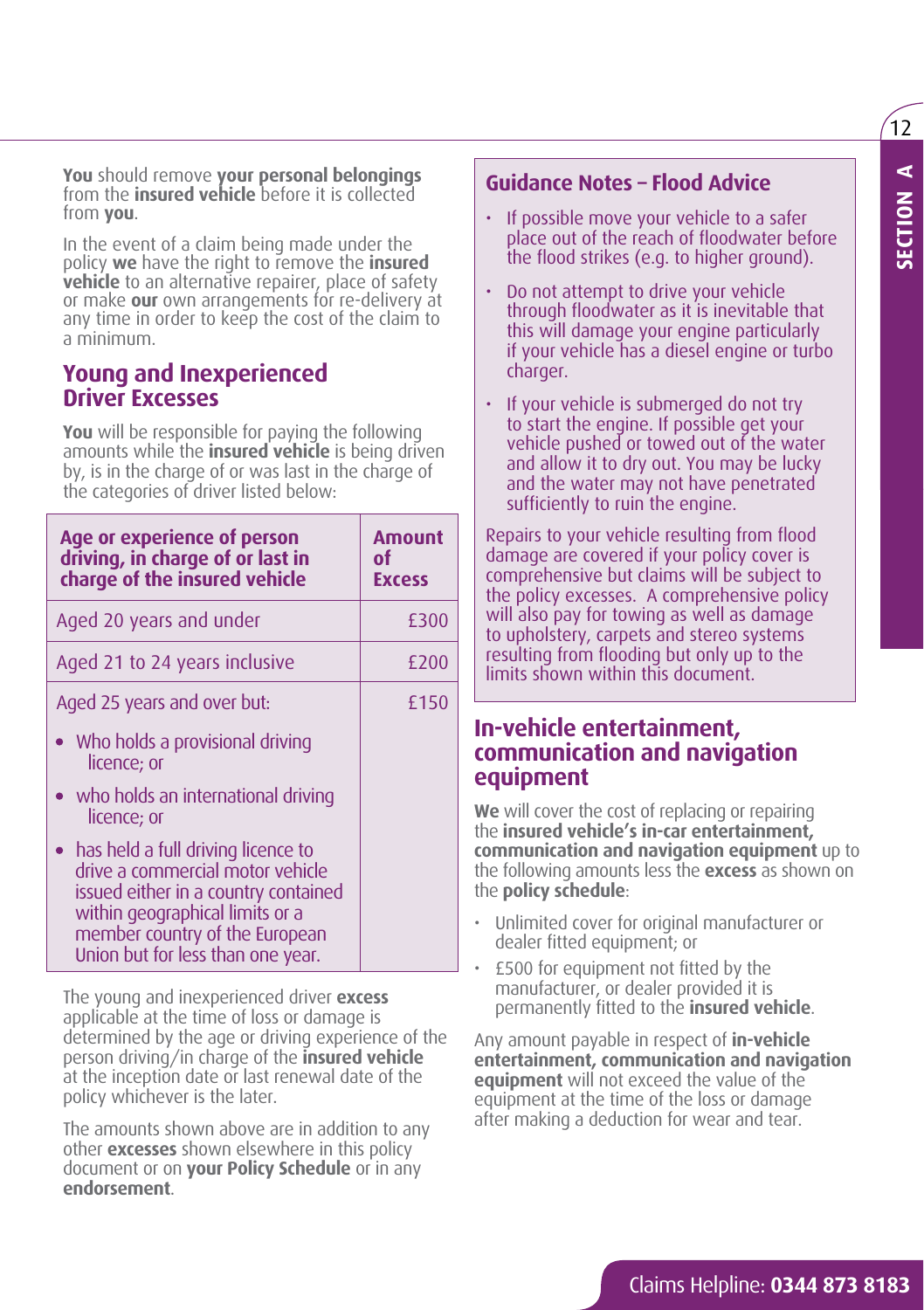# **Section B - Loss of or Damage to the Insured Vehicle by Fire or Theft**

**This section only applies if the cover shown on your policy schedule is either Comprehensive or Third Party Fire & Theft.**

#### **What is covered**

**We** will cover **you** against loss of or damage to the **insured vehicle** (less any **excess** that applies) caused by fire, lightning, self ignition, explosion, theft or attempted theft.

If the **insured vehicle** is fitted with Advanced Driver Assistance Systems (ADAS) **we** will pay for the recalibration of cameras or sensors fitted to the **insured vehicle** to operate these systems, if required, following an insured incident under this section.

Cover also applies under this section while the **insured vehicle** is in the custody of a member of the motor trade for servicing or repair.

#### **Under this section we may either:**

- Pay for the damage to the **insured vehicle** to be repaired; or
- with **your** agreement provide a replacement vehicle; or
- pay an amount of cash equivalent to the loss or damage.

#### **The most we will pay will be either:**

- The **market value** of the **insured vehicle** immediately before the loss; or
- the cost of repairing the **insured vehicle**, whichever is the lower amount; or
- the **written down value**, **agreed value** or **market value,** whichever is lower, if **your insured vehicle** is under a lease agreement.

If the **insured vehicle** is subject to a hire purchase agreement, **we** will pay any money owed to that company first and then pay any remaining money to **you**. If **you** have acquired the **insured vehicle**  through lease or contract hire, **we** will pay the lease or contract hire company either the **market value** or **written down value** of the i**nsured vehicle**, or the amount required to settle the agreement, whichever is less.

**We** will not pay more than the **market value, written down value** or agreed value of the **insured vehicle** at the time of the loss less the total of the **excesses** shown in the **policy** 

**schedule**. **We** will also pay the costs for the protection, removal and storage of the **insured vehicle** following a covered loss and delivery after repair to **your** home address.

#### If the **insured vehicle**:

- is stolen and has not been recovered at the time of settlement; or
- is deemed to be beyond economical repair as a result of a loss covered under this section of the policy.

The lost or damaged vehicle becomes **our** property once a claim is met under the policy.

**We** are not liable for any amount **you** are contractually obliged to pay under any lease or finance agreement, **you** have entered into, over and above the cost of replacing **your** vehicle.

**You** must send **us** the vehicle registration document and valid MOT certificate if one is required by law for the **insured vehicle** before **we** are able to meet the claim.

#### **New vehicle cover**

**We** will replace the **insured vehicle** with one of the same make, model and specification if, the covered loss or damage occurs:

- on or within the first anniversary of the date the **insured vehicle** was first registered as new; and
- **you** or **your** partner are the first and only registered keeper of the vehicle (or the second registered keeper if the first registered keeper is the manufacturer or supplying dealer and the delivery mileage is under 250 miles); or
- the vehicle is owned by a Lease Company who are the first and only registered keeper of the vehicle; and
- the **insured vehicle** is stolen and not recovered or suffers damage covered by this policy and **we** agree that the cost of the repair will exceed 60% of the manufacturer's United Kingdom list price (including taxes) current at the time of the damage.

Replacement will only be made subject to availability and once the consent of all interested parties known to us has been obtained. If a replacement vehicle of the same make, model and specification is not available, **we** will, where possible,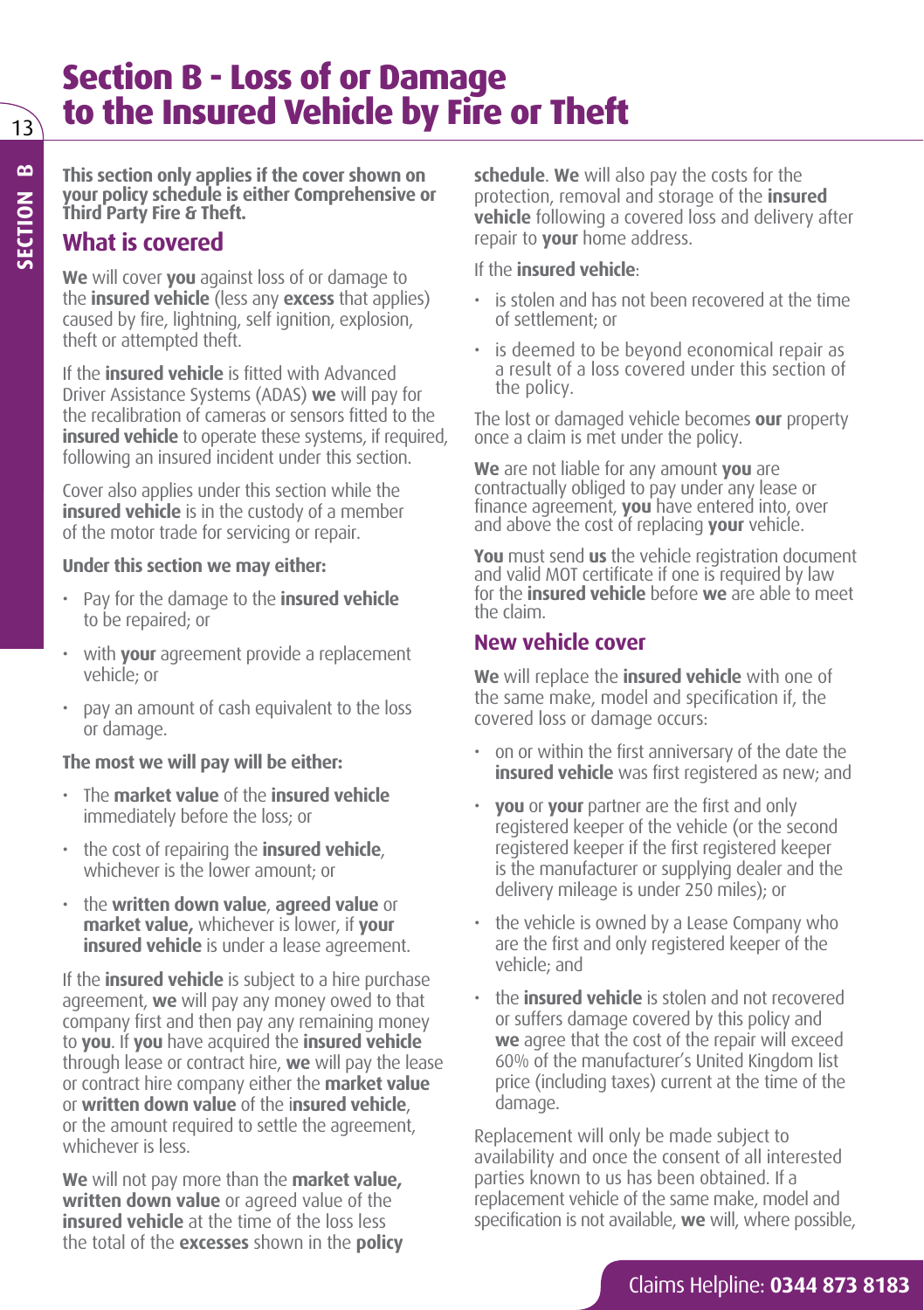provide a similar vehicle of identical list price. If this is not acceptable to **you we** will not pay more than the **market value** or **written down value** of the **insured vehicle** at the time of the loss.

Once a settlement has been agreed in accordance with this new vehicle cover, the damaged vehicle becomes **our** property.

If the **insured vehicle** is the subject of a Hire Purchase / Lease Agreement **we** will only agree settlement on the basis of this new vehicle cover if **we** have the agreement of the Hire Purchase / Lease Company as owner of the **insured vehicle**.

#### **Repairs**

If the damage to the **insured vehicle** is covered under **your** policy and it is repaired by an **approved repairer you** do not need to obtain any estimates and repairs can begin immediately after **we** have authorised them. **We** will arrange for an **approved repairer** to contact **you** to arrange to collect the **insured vehicle**. All repair work undertaken by the **approved repairer** is guaranteed while **you** own the vehicle. This guarantee is not transferable if **you** sell the **insured vehicle**.

At **your** option **you** can arrange for a repairer of **you**r choice to carry out the repairs. **You** must send **us** at least two detailed repair estimates and full details of the incident as soon as reasonably possible. **We** will only be liable for the repair costs at a non-approved repairer if **we** have agreed that the costs are reasonable and **we** have issued an authorisation to the repairer. **We** may need to inspect the vehicle. **We** reserve the right to ask **you** to obtain alternative estimates and **we** may not pay **you** more than the **approved repairer** would have charged them for the repair of the **insured vehicle**.

If parts required for repairing the **insured vehicle** are not available in any country contained within the **geographical limits our** liability for those parts shall not exceed the manufacturers' last United Kingdom list price or if not listed the price of those parts for the nearest comparable vehicle available in the United Kingdom. **We** will not pay the cost of importing parts that are not available in any country contained within the **geographical limits**.

**We** may at **our** option use parts that have not been supplied by the original manufacturer to repair the

**insured vehicle**. These parts will be subject to the manufacturer's guarantee.

**We** will not pay the cost of any repair or replacement which improves the **insured vehicle** to a better condition than it was in before the loss or damage. If this does happen **you** must make a contribution towards the cost of repair or replacement. **You** may be required to contribute to the cost of replaced items such as exhausts or tyres.

#### **Protection and Recovery**

If the **insured vehicle** cannot be driven following an incident leading to a valid claim under this section, **we** will pay:

- the cost of its protection and removal to the nearest **approved repairer**, competent repairer or nearest place of safety; and
- the cost of re-delivery after repairs to **your** home or business address, whichever is the lower amount; and
- the cost of storage of the **insured vehicle** incurred with **our** written consent.

If the **insured vehicle** is damaged beyond economical repair **we** will arrange for it to be stored safely at premises of **our** choosing.

**You** should remove **your personal belongings** from the **insured vehicle** before it is collected from **you**.

In the event of a claim being made under the policy **we** have the right to remove the **insured vehicle** to an alternative repairer, place of safety or make **our** own arrangements for re-delivery at any time in order to keep the cost of the claim to a minimum.

#### **Guidance Notes – Finance or Lease agreement**

If your insured vehicle is the subject of a finance or lease agreement and your vehicle is deemed to be damaged beyond economic repair due to a covered loss under the policy the market value of your insured vehicle may not be sufficient to satisfy that agreement.

We would recommend that you discuss any concerns that you may have with your insurance intermediary who may be able to supply you with details of products available to cover any shortfall.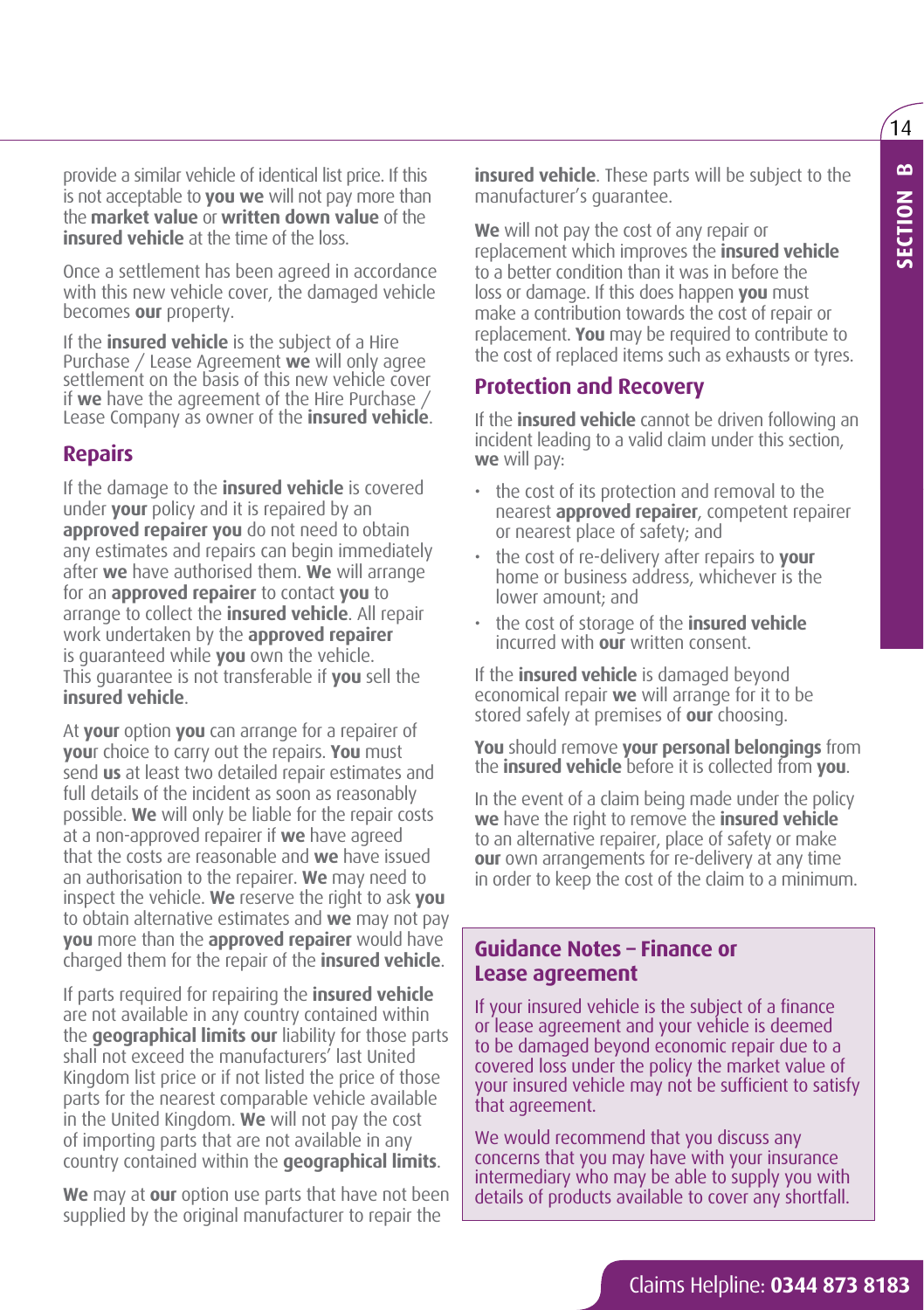# **Section B - Loss of or Damage to the Insured Vehicle by Fire or Theft (continued)**

#### **In-vehicle entertainment, communication and navigation equipment**

**We** will cover the cost of replacing or repairing the **insured vehicle's in-vehicle entertainment, communication and navigation equipment** up to the following amounts less the **excess** as shown on the **policy schedule**:

- Unlimited cover for original manufacturer or dealer fitted equipment; or
- £500 for equipment not fitted by the manufacturer or dealer, provided it is permanently fitted to the **insured vehicle**

Any amount payable in respect of **in-vehicle entertainment, communication and navigation equipment** will not exceed the value of the equipment at the time of the loss or damage after making a deduction for wear and tear.

#### **Guidance Notes - Preventing Crime**

Don't give criminals an easy ride. Vehicle crime makes up 20% of all recorded crimes in the UK. Most thefts can be prevented - and it's in your interest and ours to take some simple precautions. Most things are common sense:

- Lock your vehicle and remove your ignition key/ locking device when leaving it for even a short time e.g. at a petrol station or cashpoint machine
- Vehicle thieves often steal the keys first especially if the vehicle has an immobiliser and break into houses just to access keys to steal the vehicle. Always keep keys secure even inside your home (do not leave keys where a burglar can easily find them)
- Keys and locking devices should always be kept in a safe and secure place - do not leave them on a wall hook, windowsill or in a jacket pocket close to the vehicle
- Take appropriate measures to safeguard the vehicle when showing it to prospective purchasers
- Do not keep items such as the vehicle registration document, service book, MOT certificate or Certificate of Motor Insurance in the vehicle and never leave any valuables on view in the vehicle. You should remove items such as CD players, Radios/MP3 players and portable satellite navigation equipment whenever possible
- Use good-quality locks and security devices
- Park in a secure place if you can. If you have a garage, use it and lock it.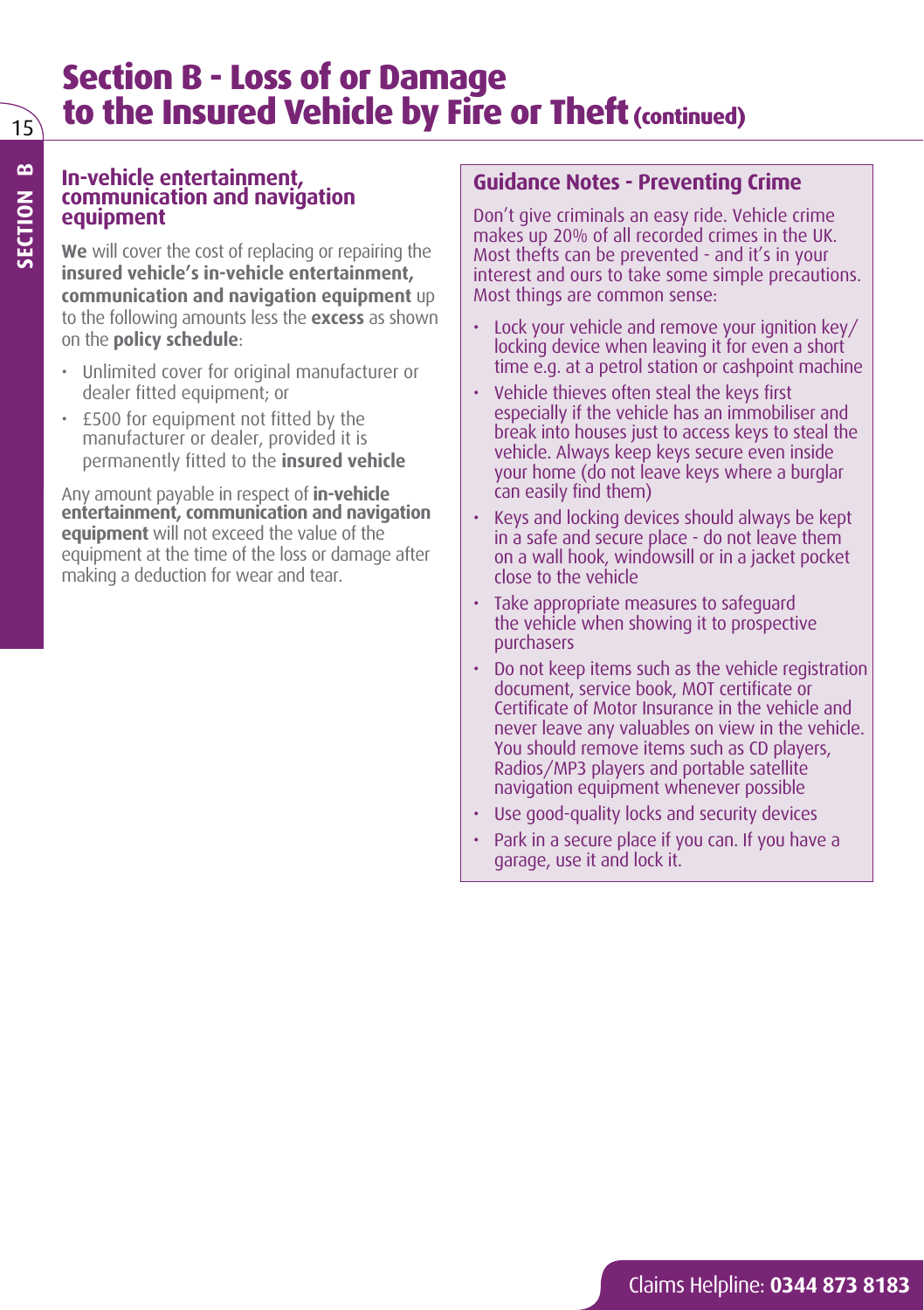# **Exceptions to Sections A & B**

#### **What is not covered**

These sections of **your** insurance policy do not cover the following:

- The amount of any **excess** shown in the **policy schedule** or in this policy document or in any **endorsement** that applies
- VAT if **you** are VAT registered
- Indirect losses which result from the incident that caused **you** to claim, for example, **we** will not pay compensation for **you** not being able to use the **insured vehicle**
- Wear and tear, mechanical or electrical breakdown including failure of any equipment, integrated circuit, computer chip, computer software or computer related equipment and failure or breakages of any part due to application of brakes or road shocks
- Depreciation or loss of value following repairs
- Loss of or damage caused by someone taking the **insured vehicle** without **your** permission, unless the incident is reported to the police and assigned a crime reference number and **you** do not subsequently make any statement to the police that the **insured vehicle** was taken with **your** permission
- Loss suffered due to any person obtaining any property by fraud or deception, for example a purchaser's cheque not being honoured by their bank
- Loss or damage to the **insured vehicle** where possession of it is gained by deception on the part of someone pretending to be a buyer or someone pretending to act on behalf of a buyer
- Loss or damage caused by pressure waves from aircraft or any flying object
- Loss or damage to the **insured vehicle** as a result of:
	- lawful repossession
	- return to its rightful owner
	- seizure by the police or their authorised representatives
- Loss of or damage to keys, lock or ignition activators, alarm or immobiliser activators (except as insured under Section I of this insurance - Replacement locks)
- Repairs, re-programming or replacement of any component, including locks on the **insured vehicle**, resulting from the loss of or damage to the vehicle's keys, lock or ignition activators or alarm or immobiliser activators (except as insured under Section I of this insurance - Replacement locks)
- Loss of or damage to the **insured vehicle** and/ or **in-vehicle entertainment, communication and navigation equipment** while **unattended** arising from theft or attempted theft when:
	- ignition keys have been left in or on the **insured vehicle**; or
	- the **insured vehicle** has not been secured by means of all door locks; or
	- any window or any form of sliding or removable roof or hood have been left open or unlocked; or
	- the **insured vehicle** is fitted with a manufacturer's standard security device and the device is not operational or is not in use.
- Loss or damage resulting from incorrectly maintaining or fueling the vehicle.
- Damage caused by frost unless **you** took precautions to protect the **insured vehicle**
- Confiscation, requisition or destruction by or under the order of any Government or Public or Local Authority
- More than £250 (after the deduction of any **excess** that applies) in respect of sign-writing, advertisements, logos or specialist paintwork
- Loss or damage caused directly or indirectly by fire if the **insured vehicle** is equipped for cooking and/or heating of food or drink
- Loss or damage to the **insured vehicle** caused by or consequent on the operation of tipping gear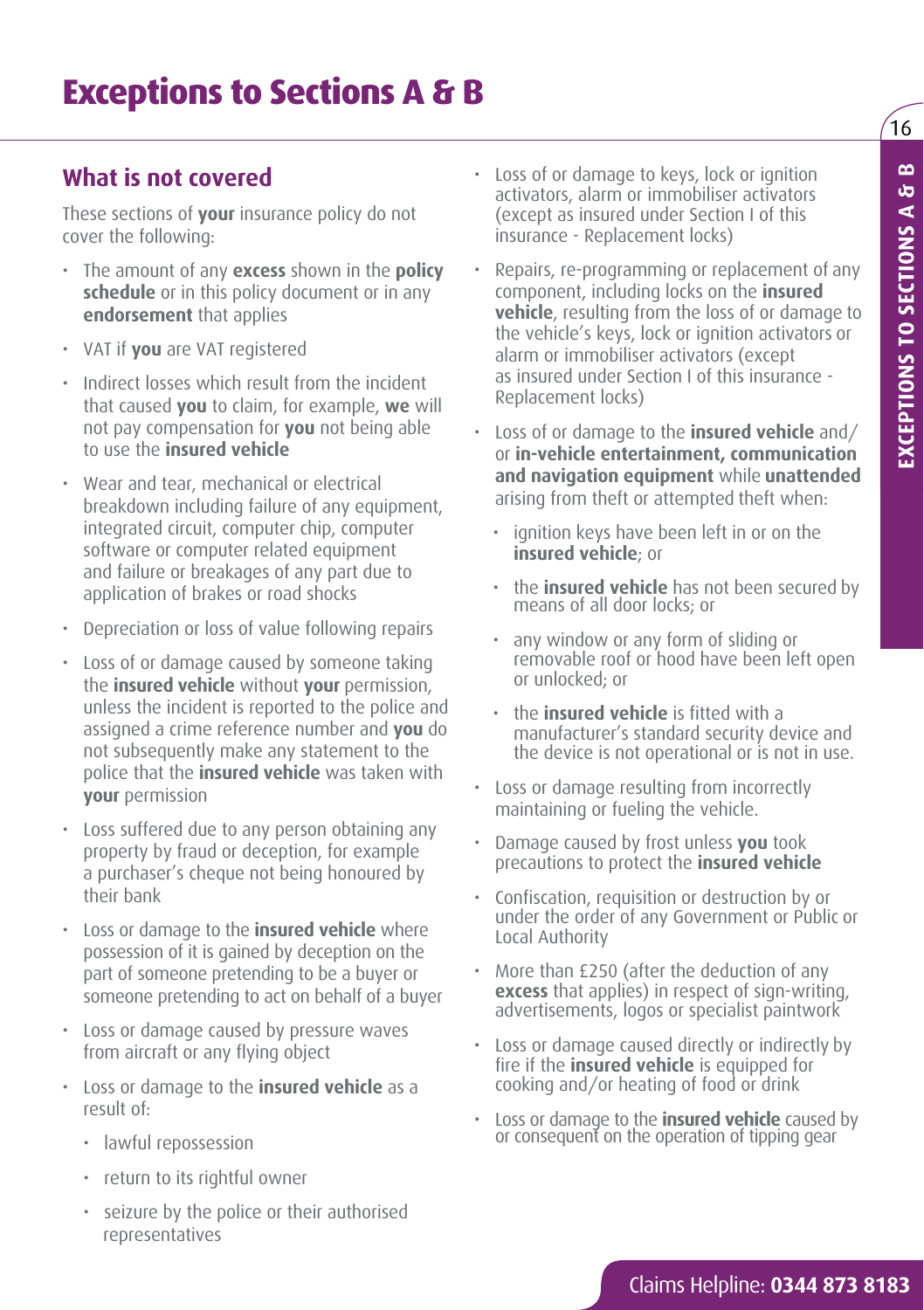# **Exceptions to Sections A & B (continued)**

- Loss of or damage to generators permanently or temporarily attached to the **insured vehicle**
- Damage to tyres caused by braking, punctures, cuts or bursts
- Loss or damage caused deliberately by **you** or by any person who is in charge of the **insured vehicle** with **your** permission
- **We** are not liable for any amount **you** are contractually obliged to pay under any lease or finance agreement, **you** have entered into, over and above the cost of replacing **your** vehicle.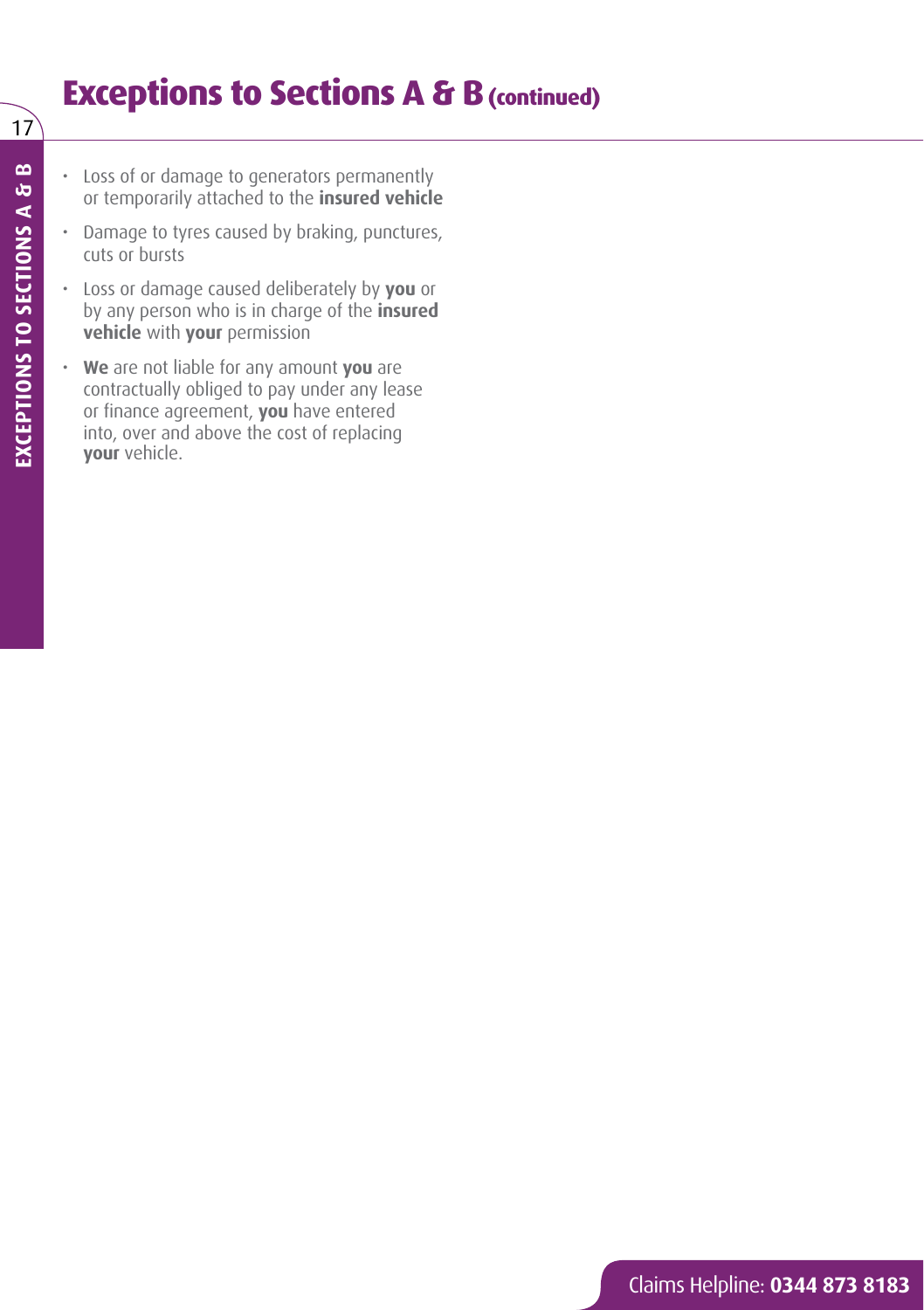#### **Use of the insured vehicle**

**We** will cover the categories of people listed below for their legal liability for death, bodily injury or damage to property arising out of the use of the **insured vehicle**:

**Section C - Liability to Other People**

- **you**; and
- any person permitted to drive the **insured vehicle** under the **Certificate of Motor Insurance** who is driving with **your** permission; and
- any passenger in the **insured vehicle**; and
- any person using (but not driving) the **insured vehicle** for social domestic and pleasure purposes with **your** permission; and
- **your** employer or business partner in the event of an accident occurring while the **insured vehicle** is being used for the business of **your** employer or business partner as long as **your Certificate of Motor Insurance** allows them to drive the **insured vehicle** and allows such business use.

#### **Towing**

You are covered by this section of the policy while the **insured vehicle** is towing a trailer or broken down vehicle. The cover will apply as long as the towing is allowed by law and the trailer or broken down vehicle is attached properly by towing equipment made for this purpose.

#### **Third Party Property Damage Limit**

The most **we** will pay for property damage for any one claim, or series of claims arising out of any one event is £5,000,000. The most **we** will pay in legal costs for any one property damage claim or series of property damage claims arising out of any one event is £5,000,000.

#### **Legal Costs**

In the event of an accident covered by this section and subject to **our** prior agreement **we** will pay for the following at **your** request:

- Solicitors' fees for representation at any coroner's inquest, fatal accident inquiry or magistrates court (including a court of equal status in any country within the **geographical limits**)
- Legal costs for defending a charge of manslaughter or causing death by dangerous or careless driving
- Any other costs and expenses for which **we** have given prior agreement.

If anyone who is covered by this section dies while they are involved in legal action. we will give the same cover applicable under this section of the policy to their legal personal representatives.

#### **Emergency Medical Treatment**

**We** will pay emergency medical treatment charges required by the Road Traffic Acts. If this is the only payment **we** make, it will not affect **your** No Claim Discount.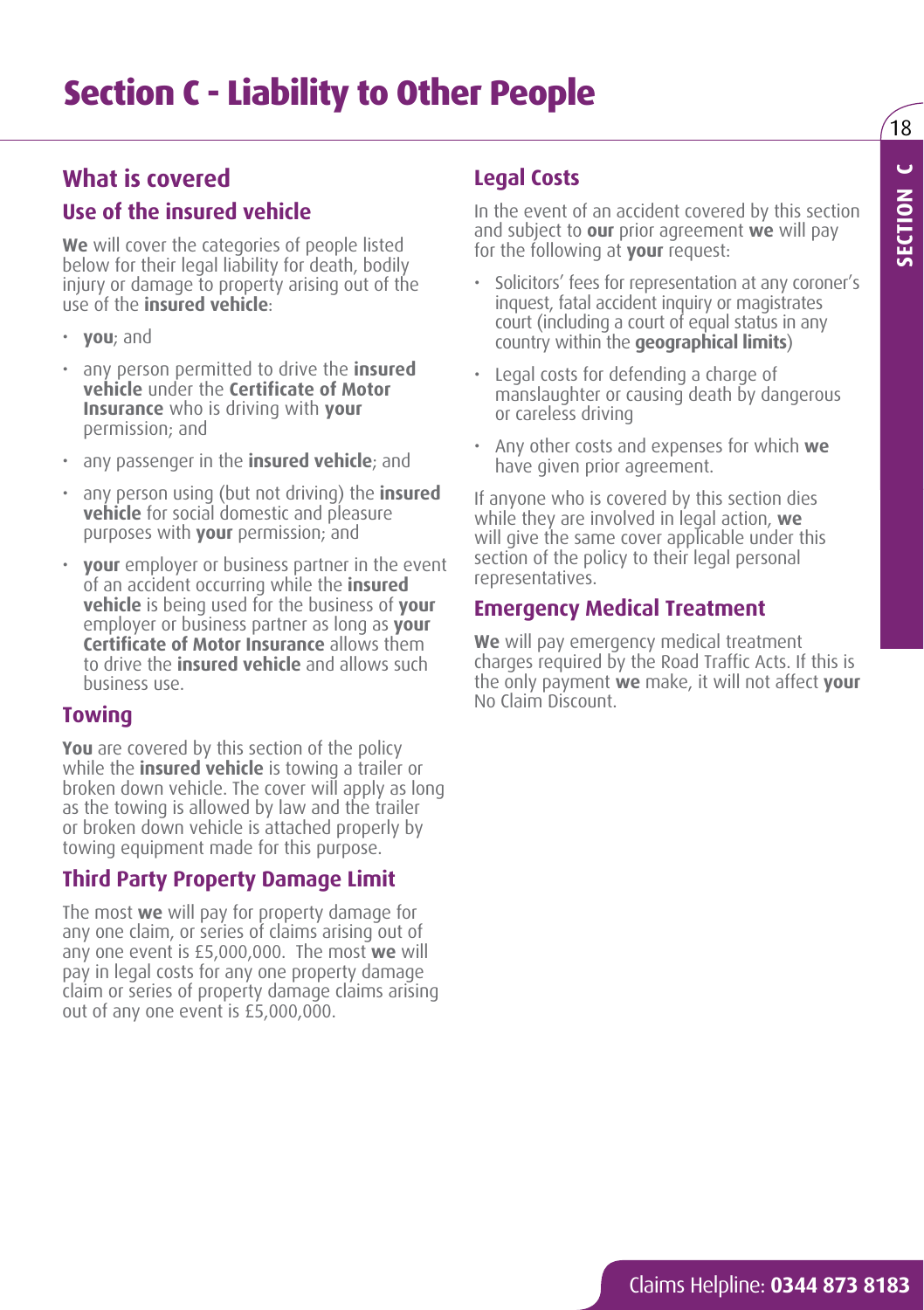# **Exceptions to Section C**

### **What is not covered**

**We** shall not be liable:

- if the person claiming is otherwise insured; or
- for the death of or injury to the driver of the **insured vehicle**; or
- for loss or damage to property belonging to or in the care of any person insured under this section or for not being able to use any such property; or
- for damage to the **insured vehicle** or property stored or being conveyed in it or for not being able to use any such property; or
- for loss or damage to any trailer or caravan being towed by the **insured vehicle** or for any property carried in or on that trailer or caravan or for not being able to use any such trailer or caravan; or
- for death or bodily injury to any person being carried in or on any trailer or caravan; or
- for death, bodily injury, loss or damage arising while the **insured vehicle** or any attached trailer is working as a tool of trade (this exception does not apply to the normal activities of a goods carrying commercial vehicle); or
- when a trailer or broken down vehicle is being towed for profit; or
- for any loss incurred while the trailer or broken down vehicle is not attached to the **insured vehicle**; or
- if the death of or bodily injury to any person covered under this section arises out of or in the course of his/her employment except where such liability must be covered under the Road Traffic Acts; or
- if a person who was not driving makes a claim and he/she knew that the person driving did not hold a valid driving licence; or
- for damage to any bridge, viaduct, weighbridge or road or anything beneath attributed to vibration or by the weight of the vehicle and its load if the **insured vehicle** exceeds the maximum gross vehicle, plated or train weight permitted by the relevant law; or
- for death, injury or damage arising while the **insured vehicle** is not on a public road and is in the process of being loaded or unloaded by any person other than the driver or attendant of the vehicle; or
- for death, bodily injury, loss or damage arising from plant forming part of or attached to the **insured vehicle**; or
- for death, bodily injury, loss or damage caused by or attributable to the spraying or spreading of any chemical by an agricultural tractor, self propelled agricultural or forestry machine or any trailer attached to such a vehicle; or
- for any loss or damage caused deliberately by **you** or by any person who is in charge of the **insured vehicle** with **your** permission; or
- for any loss, damage, death or injury arising as a result of a 'road rage' incident or caused deliberately by **you** or any other person claiming under this policy except where such liability must be covered under the Road Traffic Acts
- for any claim resulting from carrying, preparing, selling or supplying of any goods, food or drink from the **insured vehicle.**



#### Claims Helpline: **0344 873 8183**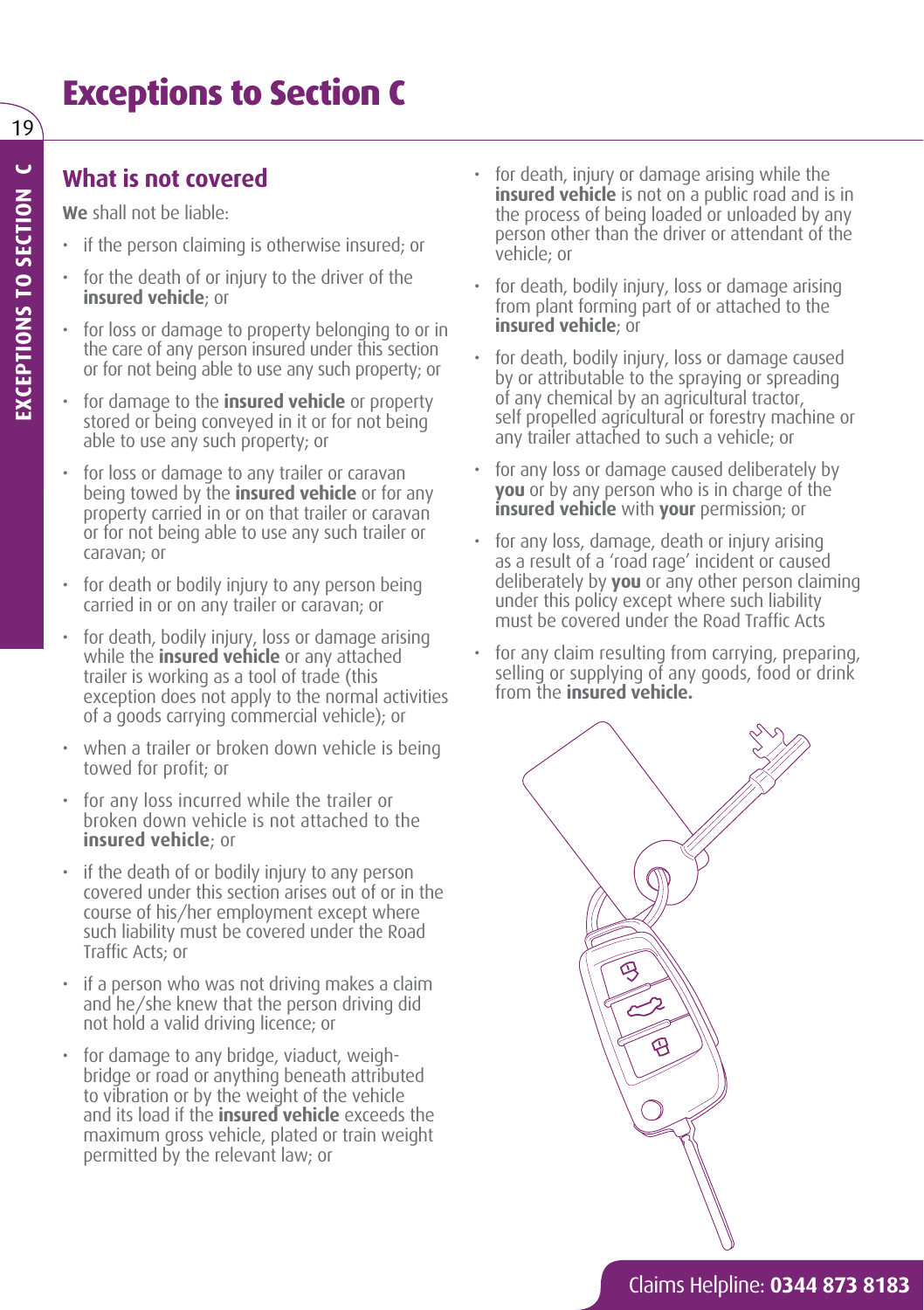# **Section D - Provision of a Courtesy Van**

**This section applies only if the cover shown on your Policy Schedule is Comprehensive**

#### **What is covered**

If the insured vehicle is damaged as a result of an accident and you choose for it to be repaired by one of our approved repairers you will be provided with a courtesy van (subject to availability) for the duration of the repairs or a period of 14 days whichever occurs first.

If the parts required to repair the **insured vehicle** are not immediately available to our approved repairer we reserve the right to withhold the provision of a courtesy van until such time as the necessary parts are available and repair work can proceed.

The **courtesy van** provided is subject to the **approved repairer's** terms and conditions and will typically be a car derived van or similar.

#### **What is not covered**

- Any claim arising from an event occurring before the commencement of insurance under this Section.
- The provision of a **courtesy van**
	- i. if the **insured vehicle** suffers only windscreen, window or sunroof glass damage
	- ii. if the **insured vehicle** is damaged beyond cost effective repair
	- iii. if the **insured vehicle** is stolen and not recovered
- Sea transit charges incurred during the delivery or collection of the **courtesy van**.
- The cost of fuel for the **courtesy van**.

#### **Conditions**

- 1. The **courtesy van** may be driven by all persons shown as entitled to drive on **your** current **Certificate of Motor Insurance**.
- 2. The **courtesy van** must only be used within the **geographical limits** and the Republic of Ireland, unless prior arrangement has been made with the **approved repairer** that supplied **you** with the **courtesy van**.
- 3. The **courtesy van** provided must be returned immediately upon request by the **approved repairer** and at the latest on completion of the repairs or when a decision is reached to settle **your** claim.
- 4. If the **courtesy van** is not returned to the **approved repairer** on request, a charge on the basis of normal self-drive hire car rates will be made by the **approved repairer** for the period that the **courtesy van** remains in **your** possession.
- 5. During the time that the **courtesy van** is in **your** possession **you** will be liable, as if the owner of the vehicle, for any fixed penalty offence, excess charge, parking fee/charge, inner city congestion charge, for the cost of fuel, oil and other consumables and damage by misuse.
- 6. Any accident, loss or damage to the **courtesy van** must be reported to **us** immediately.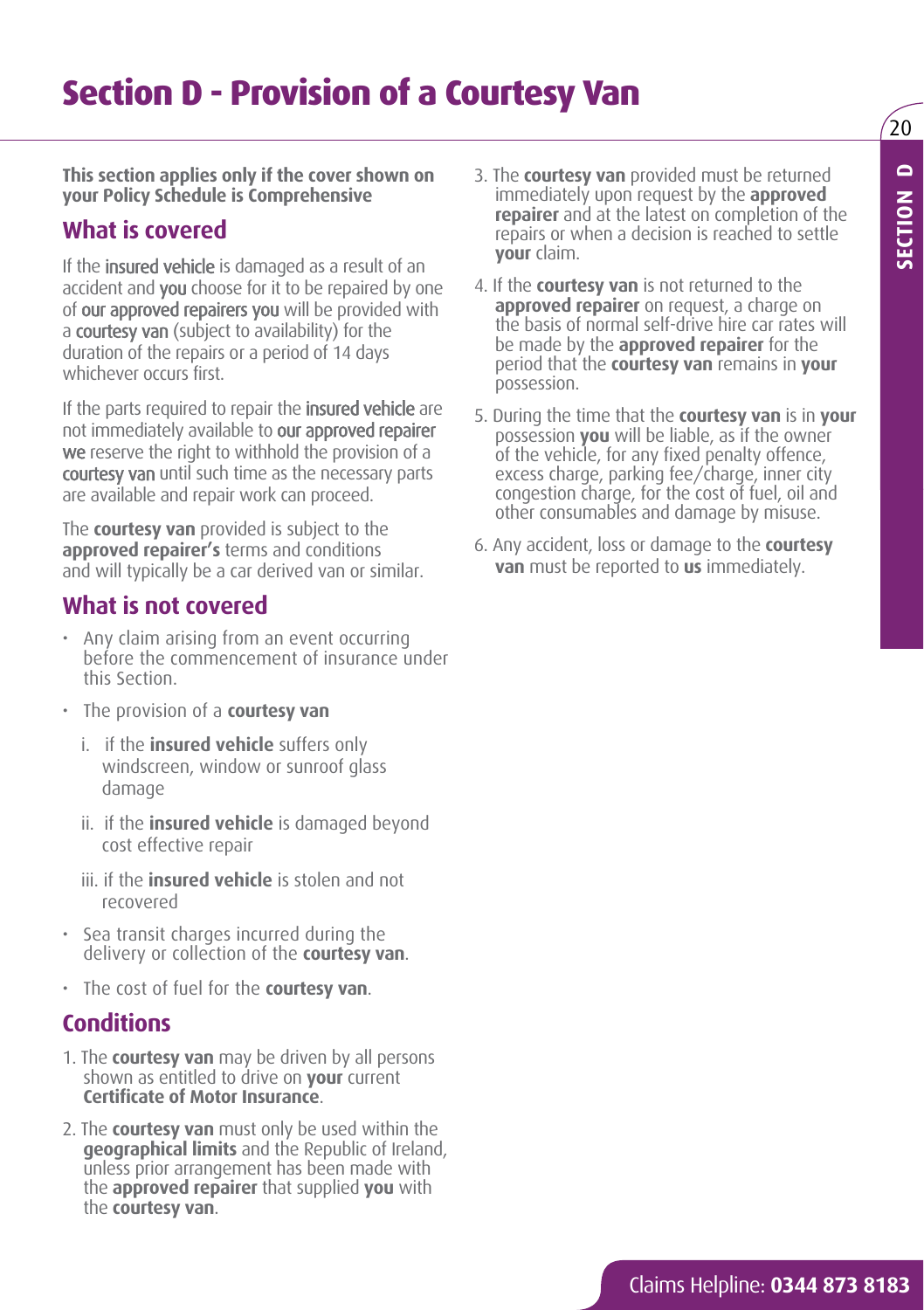# **Section E - Personal Accident Benefits**

21

**This section applies only if the cover shown on your policy schedule is Comprehensive** 

#### **What is covered**

If **you,** anyone named as a driver on **your Certificate of Motor Insurance** or **your partner**  are accidentally killed or injured in any country within the geographical limits, the European Union or EEA while **you** are travelling in or getting out of the **insured vehicle we** will pay for the following;

- $\cdot$  For death £5,000
- For the total and irrecoverable loss of sight in one or both eyes - £5,000
- For the permanent loss (at or above the wrist or ankle) of use of one or more hands or feet - £5,000
- permanent total disablement from attending to any business or occupation - £5,000

**We** will only pay these amounts if the death or loss happens within 12 calendar months of the accident.

#### **What is not covered**

**We** will not pay for;

- An amount greater than £10,000 per claim
- Death or injury to any person not wearing a seat belt when required to by law
- Any intentional self injury, suicide or attempted suicide
- Any injury or death to any person driving at the time of the accident who is found to have a higher level of alcohol or drugs in their body than is allowed by law
- While **you**, anyone named as a driver on **your Certificate of Motor Insurance** or **your partner** has any other vehicle insurance policy with **us**, **we** will only pay the benefit under one policy.

Claims Helpline: **0344 873 8183**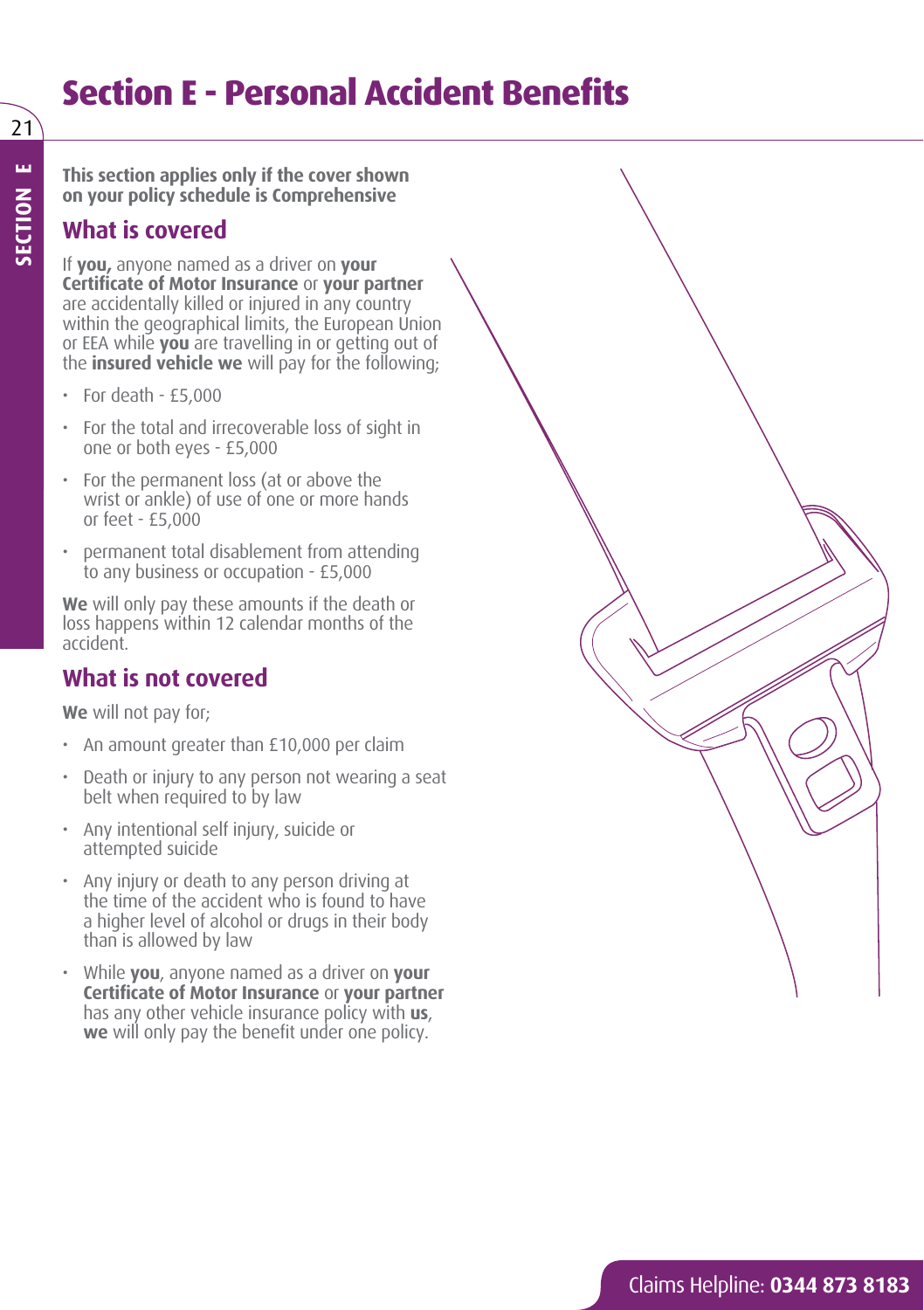## **Section F - Personal Belongings**

# **Section G - Medical Expenses**

**This section applies only if the cover shown on your policy schedule is Comprehensive** 

#### **What is covered**

**We** will pay for:

**Personal belongings**, which are lost or damaged following an accident, fire, theft or attempted theft involving the **insured vehicle** up to a maximum of £250 per claim.

#### **What is not covered**

**We** will not pay for:

- Loss or damage caused by wear and tear or depreciation
- Loss of, theft of, or damage to **personal belongings** whilst **you** are not in the **insured vehicle** if the **insured vehicle** is left without being locked and/or if any window, roof opening, removable roof panel or hood is left open or unlocked
- Money, credit or debit cards, stamps, tickets, vouchers, documents and securities
- Goods, tools or samples carried in connection with any trade or business
- Loss of or damage to any radar detection equipment
- The cost of reinstating data from portable audio equipment, multi-media equipment, communication equipment, personal navigation and radar detection systems.

**This section applies only if the cover shown on your policy schedule is Comprehensive**

#### **What is covered**

**We** will pay for:

The medical expenses for each person who suffers any injury arising from an accident while the person is in the **insured vehicle**. Up to a maximum of £250 for each injured person.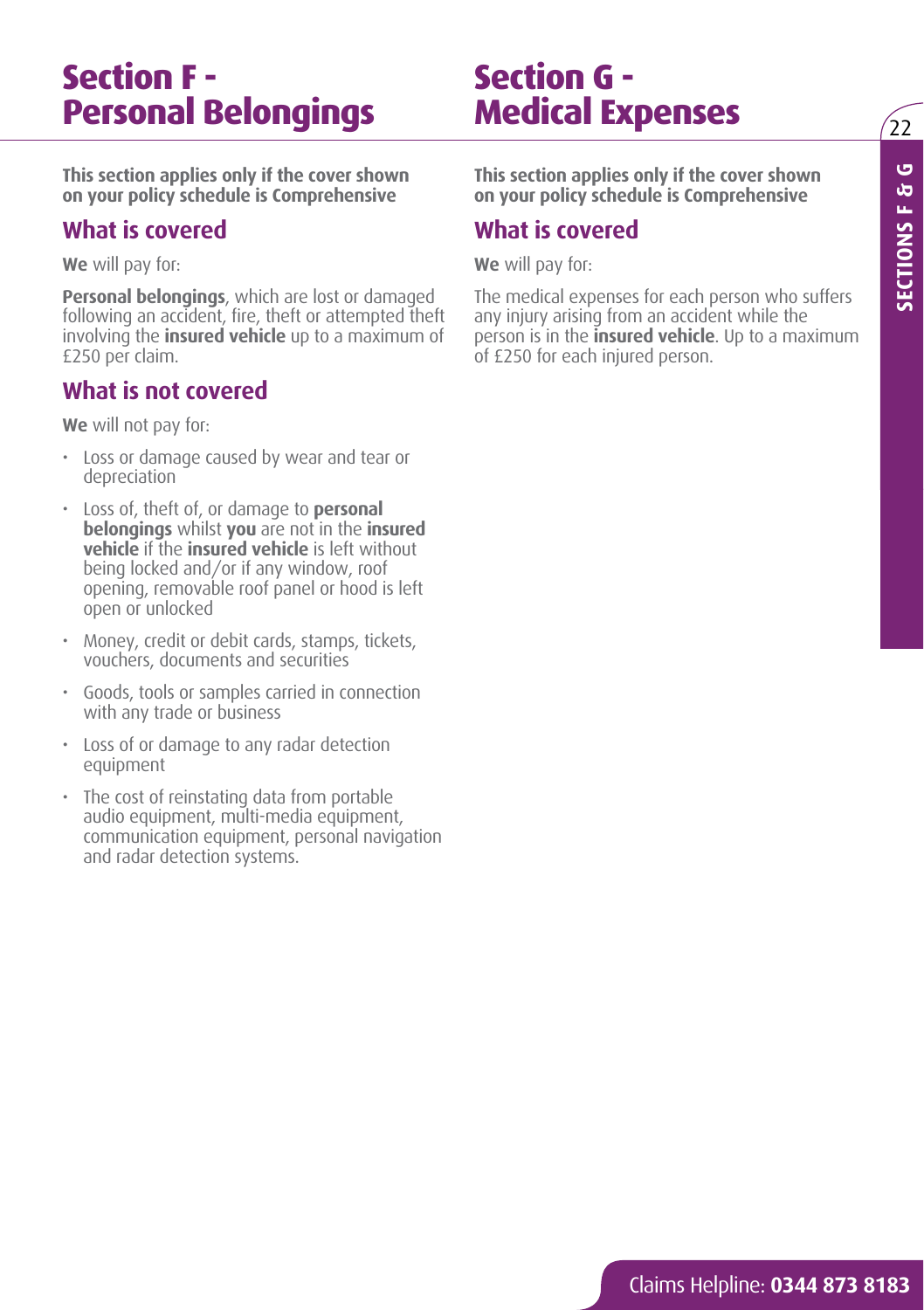# **Section H - Glass Damage**

#### **This section applies only if the cover shown on your policy schedule is Comprehensive.**

In the event of an incident likely to give rise to a claim for damaged glass please contact the approved replacement service via the 24 hour Claims Helpline on **0344 873 8183**.

#### **What is covered**

If the glass in the front windscreen, sunroof, side or rear windows of the **insured vehicle** is damaged during the **period of insurance we** will pay the cost of repairing or replacing it. **We** will also pay for any repair to the bodywork of the **insured vehicle** that has been damaged by broken glass from the windscreen or window.

If the **insured vehicle** is fitted with Advanced Driver Assistance Systems (ADAS) and **you** use **our** approved replacement service to replace the windscreen, **we** will also pay for the recalibration of cameras or sensors fitted behind the windscreen to operate these systems, if required.

If the repair or replacement is carried out by **our** approved replacement service cover is unlimited subject to any applicable **excess** as shown in **your policy schedule** and the amount not being greater than the **market value** or **written down value** of the **insured vehicle** (to contact **our** approved replacement service please call **0344 873 8183**).

If **you** choose to use **your** own supplier then cover will be limited to £150 after deducting any glass **excess** as shown in **your policy schedule**.

**We** may at **our** option use parts that have not been supplied by the original manufacturer. If **you**  insist that **we** use parts supplied by the original manufacturer even though alternative non-original manufacturer parts are available **you** will be required to pay **us** any difference in the cost of such parts.

A claim solely under this section will not affect **your** no claim bonus.

#### **What is not covered**

**We** will not pay for:

- The glass **excess** shown in **your policy schedule** where the glass is replaced. Any claim for repair will not be subject to payment of an **excess**
- Loss of use of the **insured vehicle**
- Repair or replacement of any windscreen or window not made of glass
- The cost of importing parts or storage costs caused by delays where the parts are not available from stock within the **geographical limits**
- The cost of mechanical items associated with the window mechanism of the **insured vehicle** under this section
- Any loss or damage caused deliberately by **you** or by any person who is in charge of the **insured vehicle** with **your** permission
- The repair or replacement of **panoramic roof**, lights/reflectors or folding rear windscreen assemblies or any permanently fitted accessories including glass contained within hard tops under this section. Cover for these items will be supplied under Section A of this policy.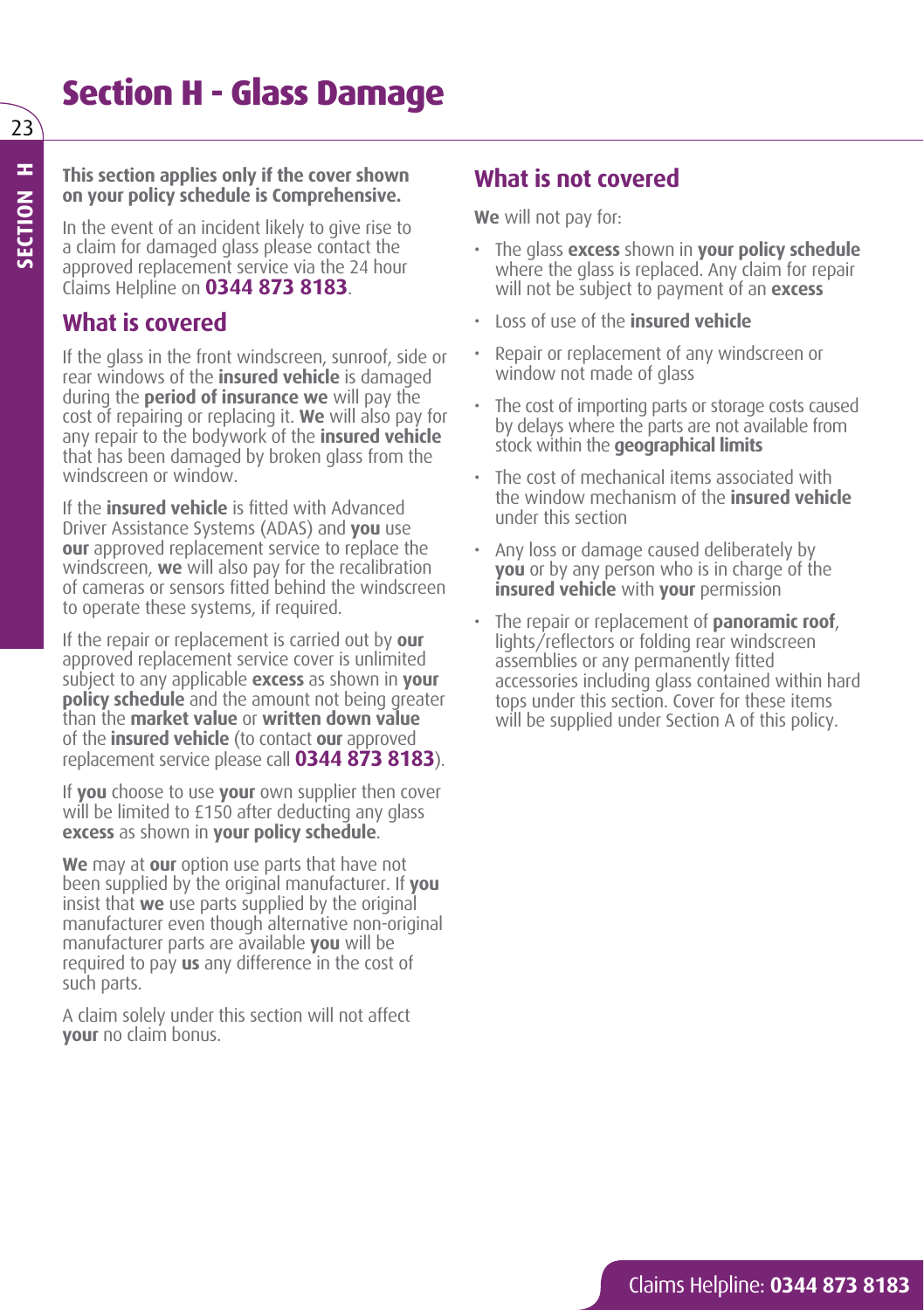**SECTION 1 SECTION I**

 $24$ 

**This section applies only if the cover shown on your policy schedule is Comprehensive**

#### **What is covered**

If the keys or keyless entry system device of the **insured vehicle** are lost or stolen, **we** will pay up to £500 toward the cost of replacing:

- The keys or keyless entry system device and central locking system
- All locks that can be opened by the missing item provided **we** are satisfied that any person who may have the keys or keyless entry system device knows the identity or location of the **insured vehicle**.

As long as there has been no other loss or damage, the amount of **excess** due is £100.

Claims made under this section only will not affect **your** no claim bonus.

#### **What is not covered**

- The theft of keys if the **insured vehicle** is unoccupied and the keys or keyless entry system device is left in or on the **insured vehicle**
- The theft of keys if the incident is not reported to the police as soon as reasonably possible, normally within 24 hours of **you** becoming aware of the loss, and a crime reference number obtained
- Any loss resulting from a person known to **you** taking **your** keys or keyless entry system device, unless that person is reported to the police for taking this item without **your** permission.
- Any damage to the keys, keyless entry system device or locks of the **insured vehicle**.
- Any costs where a claim for other loss or damage is being made at the same time.
- Any loss resulting from fraud or deception
- The first £100 of any claim made under this section of the policy
- Any amount in excess of £500 for any claim made under this section of the policy

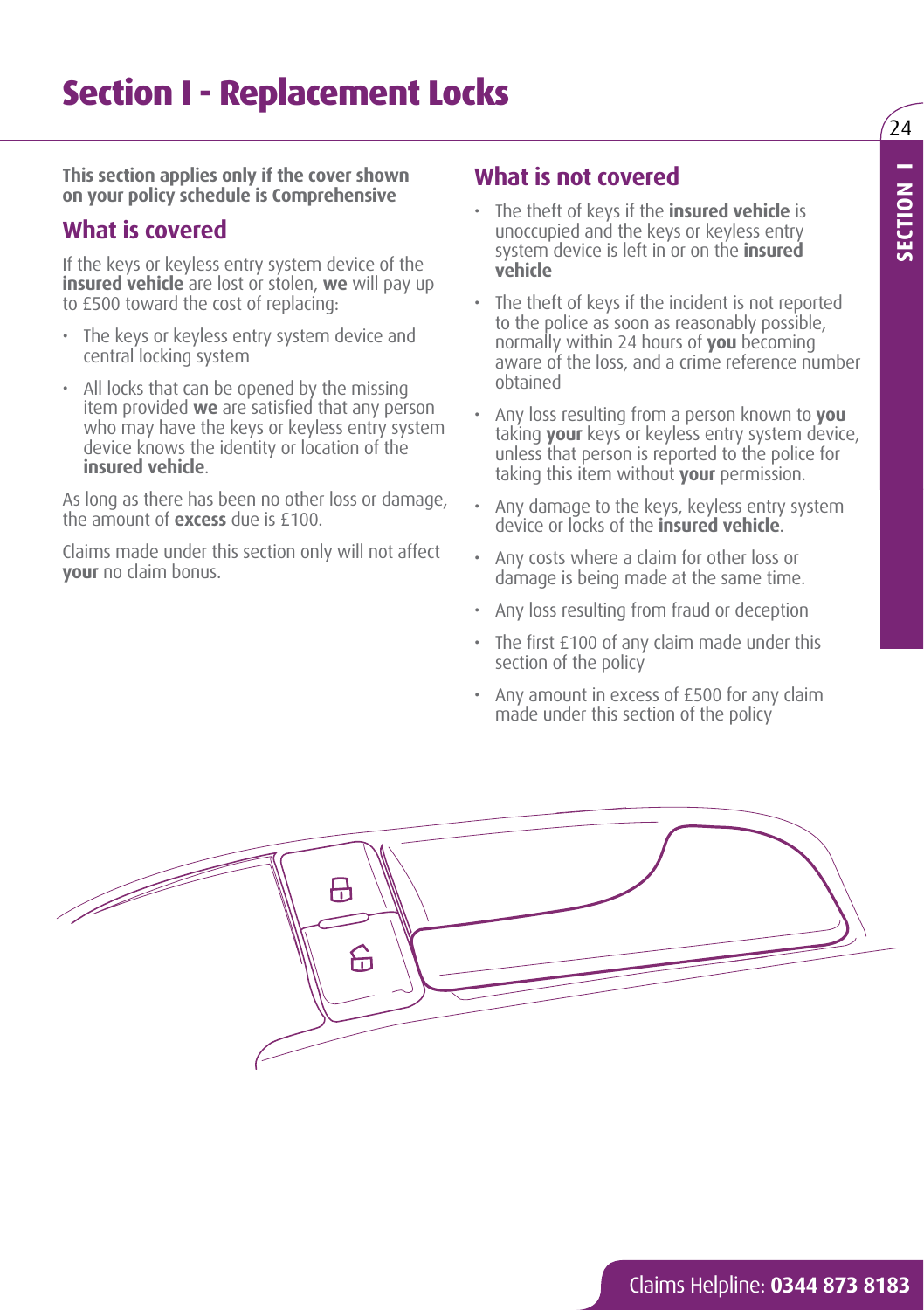### **Section J - Foreign Use of the Insured Vehicle**

#### **What is covered**

**We** will provide the cover shown on **your policy schedule** for up to 30 days in any **period of insurance** while **you** are using the **insured vehicle** within the countries referred to below

Outside of the 30 day cover shown above **we** will provide **you** with the minimum cover required by law while **you** or any driver covered by this **policy** are using the **insured vehicle** within the European Union and any other country which has agreed to follow the EU Directive on Insurance of Civil Liabilities arising from the use of motor vehicles (number 2009/103/EC).

**You** do not need an International Motor Insurance Card (Green Card) for visits to these countries as the legal evidence of this cover is shown on **your Certificate of Motor Insurance**. Further information on the countries that follow the EU Directive can be found by visiting www.mib.org.uk

The provision of the cover shown on **your policy schedule** whilst **you** are abroad is only agreed on the understanding that:

- The **insured vehicle** is taxed and registered within the **geographical limits**; and
- **Your** main permanent home is within the **geographical limits**; and
- **Your** visit abroad is only temporary; and
- **You** tell **your insurance intermediary** before **you** leave; and
- **your** visit abroad is for social, domestic or pleasure purposes.

The **insurer** will also pay customs duty if the **insured vehicle** suffers loss or damage and **we** decide not to return it after a valid claim on the policy.

Cover also applies while the **insured vehicle** is being carried between sea or air ports or railway stations within these countries, as long as this travel is by a recognised sea, air or rail route.

**We** may agree to extend the cover for more than 30 days as long as **you**:

- Tell **your insurance intermediary** before **you** leave
- Pay any additional premium due.

If **we** agree to **your** request **we** may issue **you**  with an **International Motor Insurance Card** (Green Card) as legal evidence of this cover.

#### **Accident recovery**

#### If the **insured vehicle** is

- i. immobilised in any of the countries referred to above and cannot be repaired in time for **your** return home, or
- ii. stolen and not recovered until after **your** return home, **we** will arrange to bring the driver and up to eight passengers back to the UK.

**We** will also arrange and pay for either:

- i. the return of the **insured vehicle** and any attached trailer or trailer caravan to **your** home or a suitable repairer in the UK, or
- ii. a single ticket by rail and/or sea, or by air if travel by train and/or boat exceeds 12 hours, for **you** or **your** nominated driver to travel from the UK to collect the **insured vehicle** and any attached trailer or trailer caravan once it has been repaired or found.

Note: **We** will choose the most appropriate option, taking **your** personal circumstances into account.

If applicable, **we** will arrange and pay for the storage of the **insured vehicle** and any attached trailer or trailer caravan pending its repair, repatriation or scrapping. **We** will not pay more than £100 for storage.

Where the estimated repatriation cost exceeds the UK **market value** of the **insured vehicle we** will not pay more than the cost of scrapping the **insured vehicle** and any customs duty imposed.

Please note that the onward transportation of any animal in the **insured vehicle** will be at **our**  discretion and entirely at **your** own risk

#### **What is not covered**

- Any loss or damage to the **insured vehicle** that occurs after the **insured vehicle** has been in the countries listed above for more than 30 days in any **period of insurance** unless this time period has been extended by **us** by prior agreement
- The Accident Recovery service is not provided when the **insured vehicle** has been in the countries listed above for more than 30 days in any **period of insurance** unless this time period has been extended by **us** by prior agreement**.**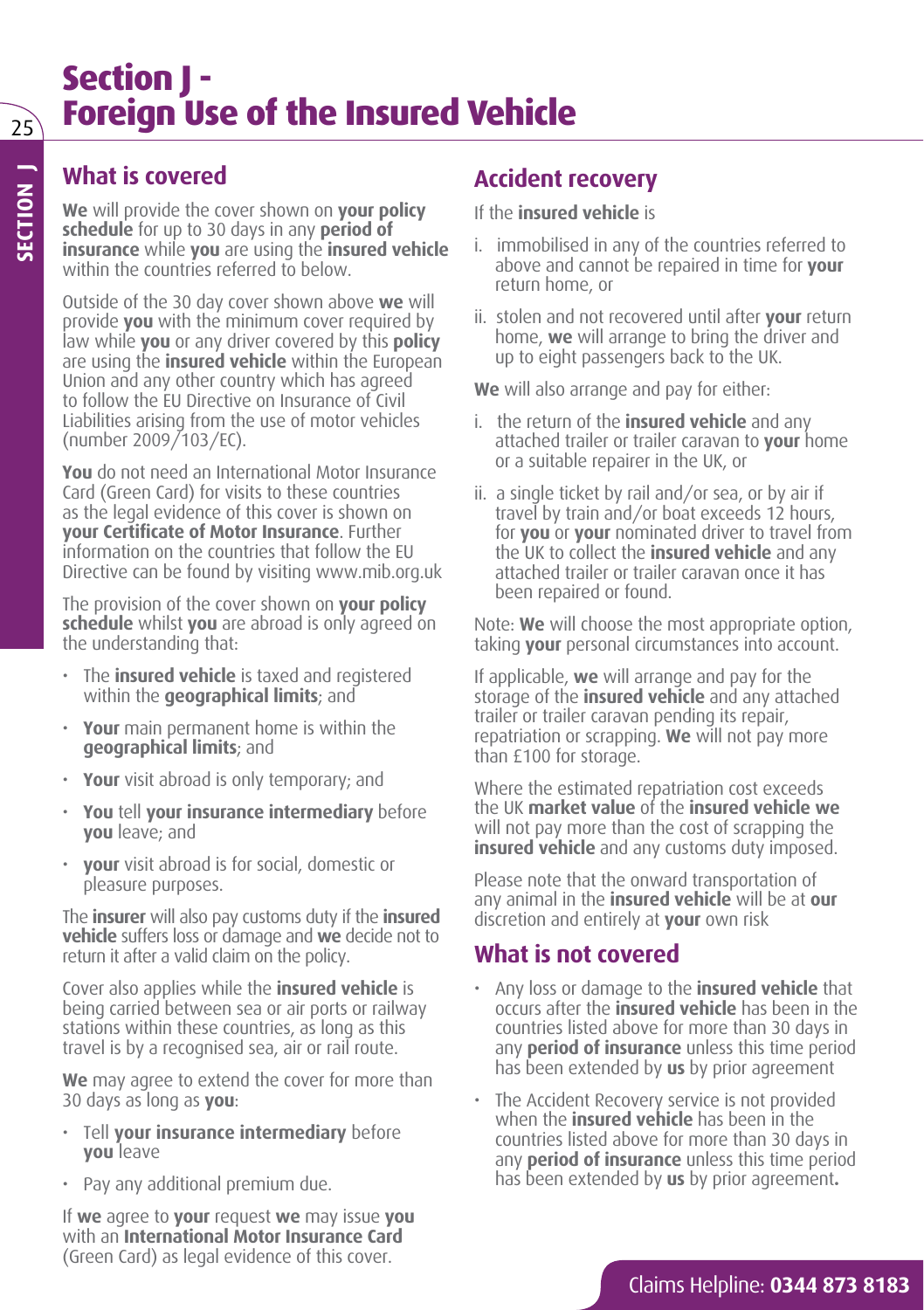#### **Guidance Notes – Going Abroad**

The policy does not automatically provide full cover abroad so, before travelling, please contact your insurance intermediary to arrange cover. The extended full insurance will then cover you in the countries for which we have agreed to provide cover and when your vehicle is travelling by rail or sea between those countries.

Unless you notify your insurance intermediary in advance of a trip abroad, the cover under this insurance will be limited to the minimum cover you need under the law of the relevant country (EU minimum insurance). This minimum insurance will not provide any cover for damage to or theft of your vehicle.

Take your Certificate of Motor Insurance as evidence of insurance when you travel abroad.

If your vehicle suffers any loss or damage that is covered by this insurance and the vehicle is in a country where you have full policy cover, we will refund any customs duty you pay to temporarily import your vehicle.

We will only consider extending this insurance to countries which are covered by the International Green Card system.

If you are involved in any accident or incident whilst abroad please call the 24 hour Claims Helpline using the international dialling code for the UK: **0044 344 873 8183**.

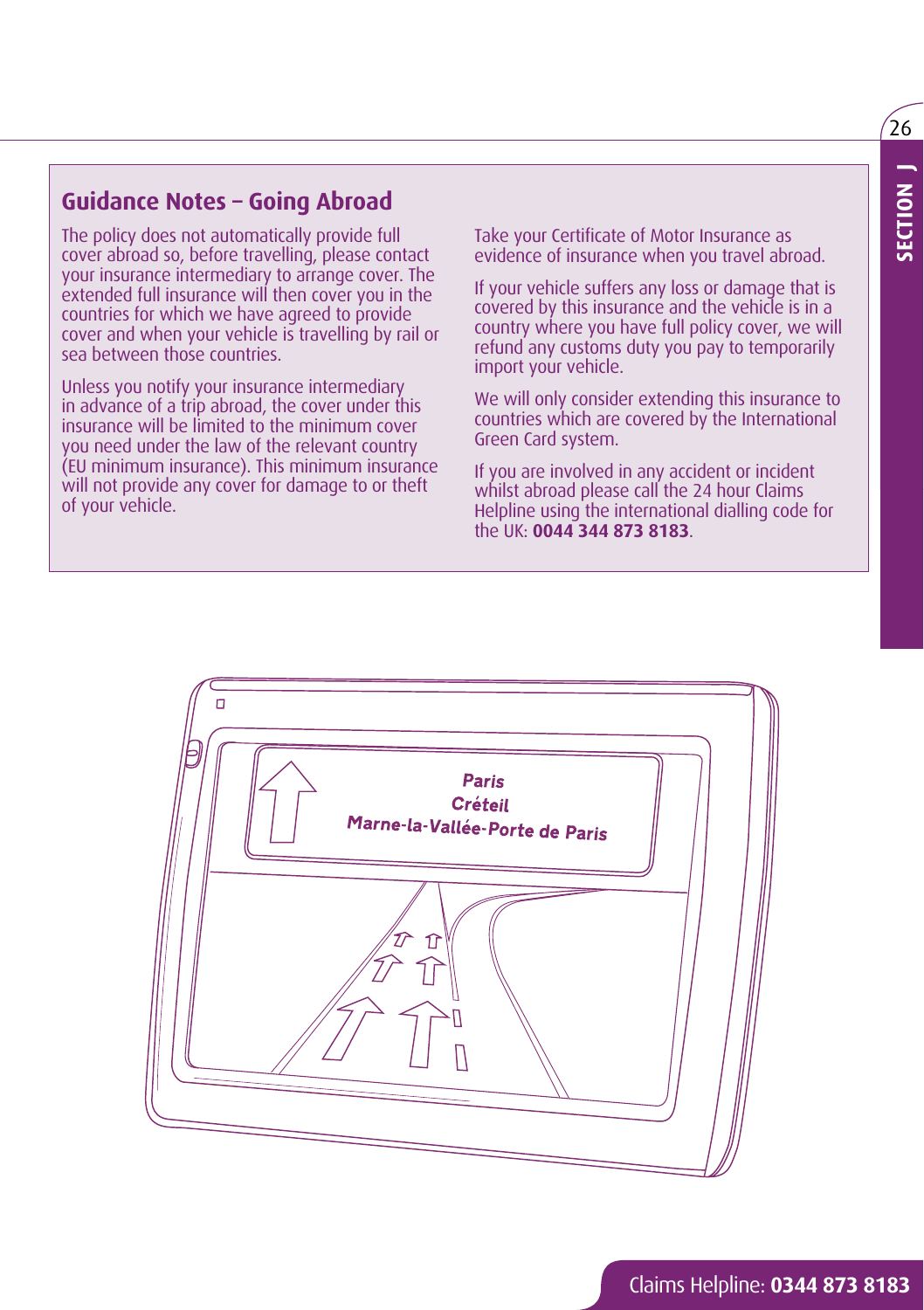# **Section K - No Claim Discount**

If **you** do make a claim during the **period of insurance your** no claim discount will be reduced at the next renewal date in accordance with the scale shown below.

The following will not affect **your** no claims discount:

- Payments made under Section H Glass damage and Section I - Replacement Locks
- A successful claim made under Section M Uninsured driver and vandalism promise
- If **we** only have to pay for an emergency treatment fee
- If **we** make a full recovery of all payments made by **us** in connection with a claim made against the policy.

If **you** make a claim or if a claim is made against **you** for an event which **you** may not consider to be **your** fault and **we** have to make a payment this will affect **your** No Claim Discount unless **we** can recover **our** outlay in full from the responsible party.

If **you** decide to cancel **your** policy and premiums remain outstanding **we** will not be able to issue proof of No Claim Discount until the outstanding premiums are paid. **You** cannot transfer **your** No Claim Discount to somebody else.

#### **Guidance Notes – No Claim Discount**

There may on occasions be incidents (possibly involving a cyclist or pedestrian) where, although you are not claiming for damage to your vehicle, there is a potential for a claim against your policy by the third party.

In these circumstances we may disallow your No Claim Discount for up to 12 months until we are confident that a third party claim is unlikely to materialise.

| <b>Current years NCD</b> | Your NCD years at<br>renewal if no fault<br>claims made | Your NCD years at<br>renewal if one fault<br>claim made | Your NCD years at<br>renewal if two fault<br>claims made | Your NCD years at<br>renewal if more<br>than two fault<br>claims made |
|--------------------------|---------------------------------------------------------|---------------------------------------------------------|----------------------------------------------------------|-----------------------------------------------------------------------|
|                          |                                                         |                                                         |                                                          |                                                                       |
|                          |                                                         |                                                         |                                                          |                                                                       |
|                          | 3                                                       |                                                         |                                                          |                                                                       |
| 3                        |                                                         |                                                         |                                                          |                                                                       |
|                          |                                                         |                                                         |                                                          |                                                                       |
|                          | 6                                                       |                                                         |                                                          |                                                                       |
| 6                        |                                                         |                                                         |                                                          |                                                                       |
|                          | 8                                                       |                                                         |                                                          |                                                                       |
| 8                        |                                                         |                                                         |                                                          |                                                                       |
| $9+$                     | $9+$                                                    |                                                         |                                                          |                                                                       |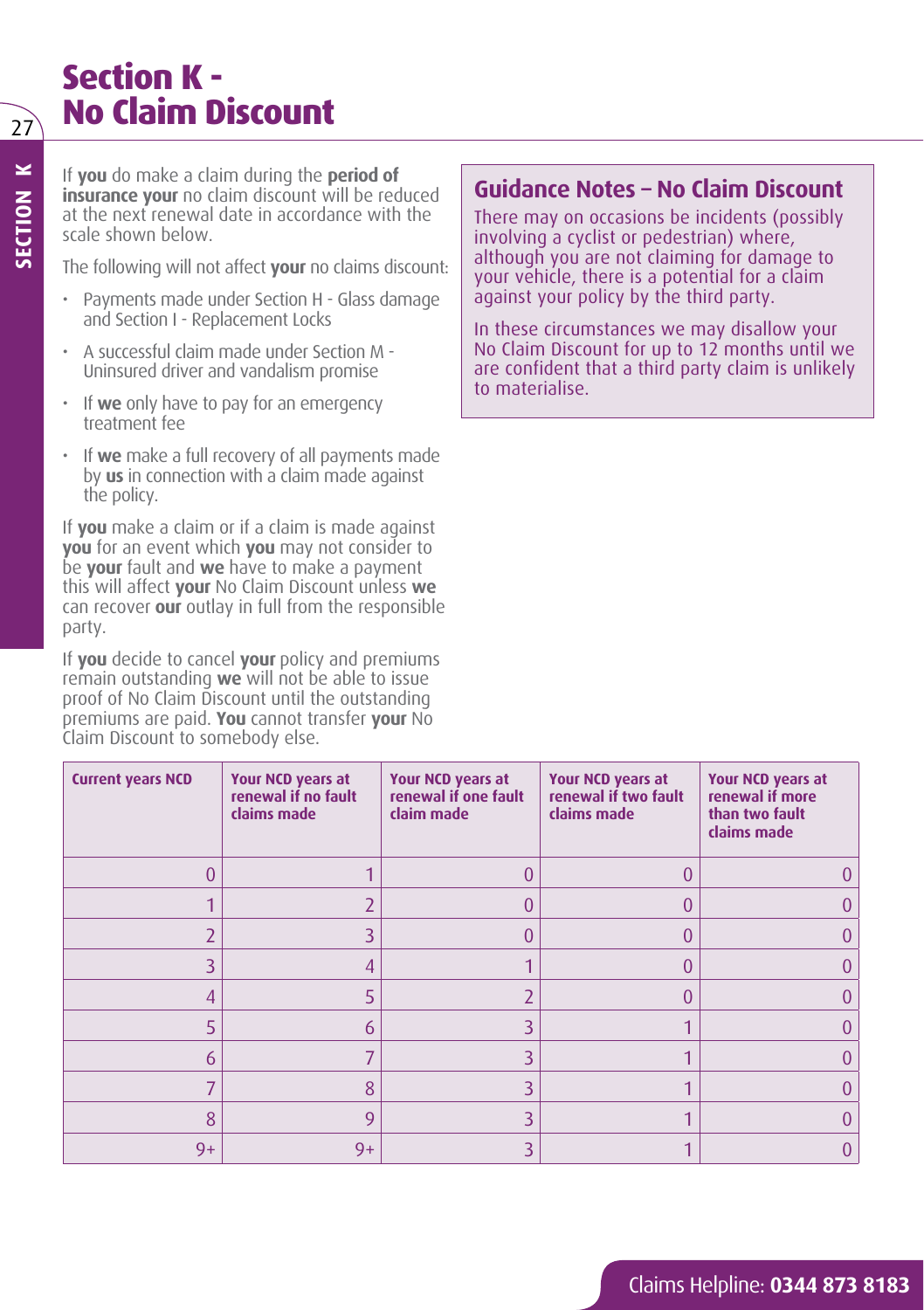# **Section L - Protected No Claim Discount**

# **Section M - Uninsured driver and vandalism promise**

Depending on certain qualifying conditions **you** may be able to protect **your no-claim bonus** if **you** pay an extra premium. **Your no-claim bonus** is only protected if this section is shown as applying on **your policy schedule**. If **your no-claim bonus** is protected **we** will not reduce it. It does not mean that **your** premium will not be increased if, for example, **your** accident or conviction record justifies this.

**This section applies only if the cover shown on your policy schedule is Comprehensive.**

#### **Uninsured driver promise**

If the **insured vehicle** is involved in an accident that was not **your** fault or that of the driver of the **insured vehicle** and caused by an uninsured motorist **we** will refund the cost of **your excess** and restore **your** No Claim Discount.

**We** will need:

- The vehicle registration and the make/model of the **third party** vehicle
- The responsible driver's details, if possible.

It also helps **us** to confirm who is at fault if **you** can get the names and addresses of any independent witnesses, if available. When **you** claim, **you** may have to pay **your excess**. Also, if when **your**  renewal is due, investigations are still ongoing, **you** may lose **your** No Claim Discount temporarily. However, once **we** confirm that the accident was the fault of the uninsured driver, **we** will repay **your excess**, restore **your** No Claim Discount and refund any extra premium **you** have paid.

#### **Vandalism promise**

**This section applies only if the cover shown on your policy schedule is Comprehensive.**

If **you** make a claim for damage to **your insured vehicle** that is a result of vandalism, which is damage caused by a malicious and deliberate act, **you** will not lose **your** No Claim Discount.

#### **Conditions**

- **You** pay any Accidental Damage **excess** that is applicable. Please refer to **your policy schedule** for **excess** amounts
- The incident is reported to the police and assigned a crime reference number
- The damage has not been caused by another vehicle.

When **you** claim **you** will have to pay the **excess**. Once **we** receive **your** claim, **you** may lose **your** No Claim Discount, until **we** are supplied with a relevant crime reference number.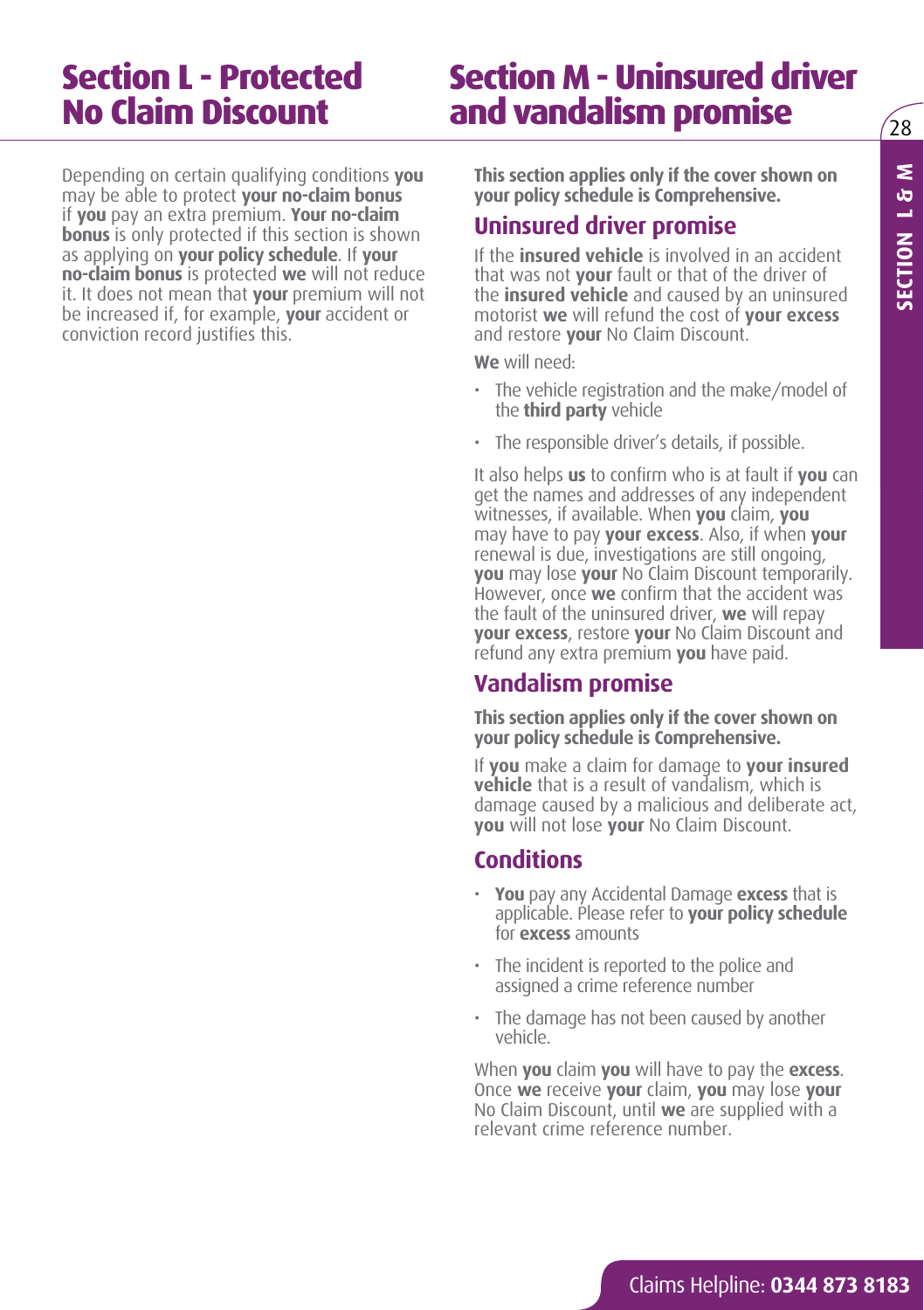#### **Section O - Child Car Seat Transport & Accommodation Section N - Emergency**

**This section applies only if the cover shown on your policy schedule is Comprehensive.**

#### **What is covered**

If the **insured vehicle** is immobile or unsafe to drive due to an insured loss and the damage is covered under Section A or B of this policy **we** will pay for the recovery of the **insured vehicle** and any attached trailer or caravan trailer to one of **our approved repairers** near to **your** home or destination or, at **your** request, to **your** home or a repairer of **your** choice, if nearer.

If the repairer cannot accept the vehicle at the time of recovery, it will be taken to a safe place of storage for up to 48 hours. The driver and up to eight passengers will be taken, in one journey, to **your** home or to the planned destination.

Alternatively, **we** will arrange and pay for:

- i. one night's accommodation (bed and breakfast only) subject to a maximum cost of £80 per person and up to a maximum of £500 in total, or
- ii. a temporary hire vehicle up to 1100cc for a maximum of 24 hours.

**Note: We** will choose the most appropriate option, taking **your** personal circumstances into account.

Please note that the onward transportation of any animal in the **insured vehicle** will be at **our** discretion and entirely at **your** own risk.

#### **What is not covered**

- More than £500 per incident
- Reimbursement for the purchase of any drinks or meals (other than breakfast as supplied as part of the one night's accommodation), clothing, toiletries, newspapers or telephone calls
- Any additional costs incurred for the transportation of any goods carried within the **insured vehicle**
- Coverage outside the **geographical limits** of **your** policy if the **insured vehicle** has been in the countries listed within Section J of this policy for more than 30 days in any **period of insurance.**

**This section applies only if the cover shown on your policy schedule is Comprehensive.** 

#### **What is covered**

If **you** have a child car seat fitted to **your insured vehicle** and **your insured vehicle** is involved in an incident where the damage to that vehicle is covered by this policy **we** will cover **you** for the cost of replacing the child car seat with a new one of a similar standard, even if there is no apparent damage, provided **you** are able to supply a copy of the original purchase receipt for the car seat.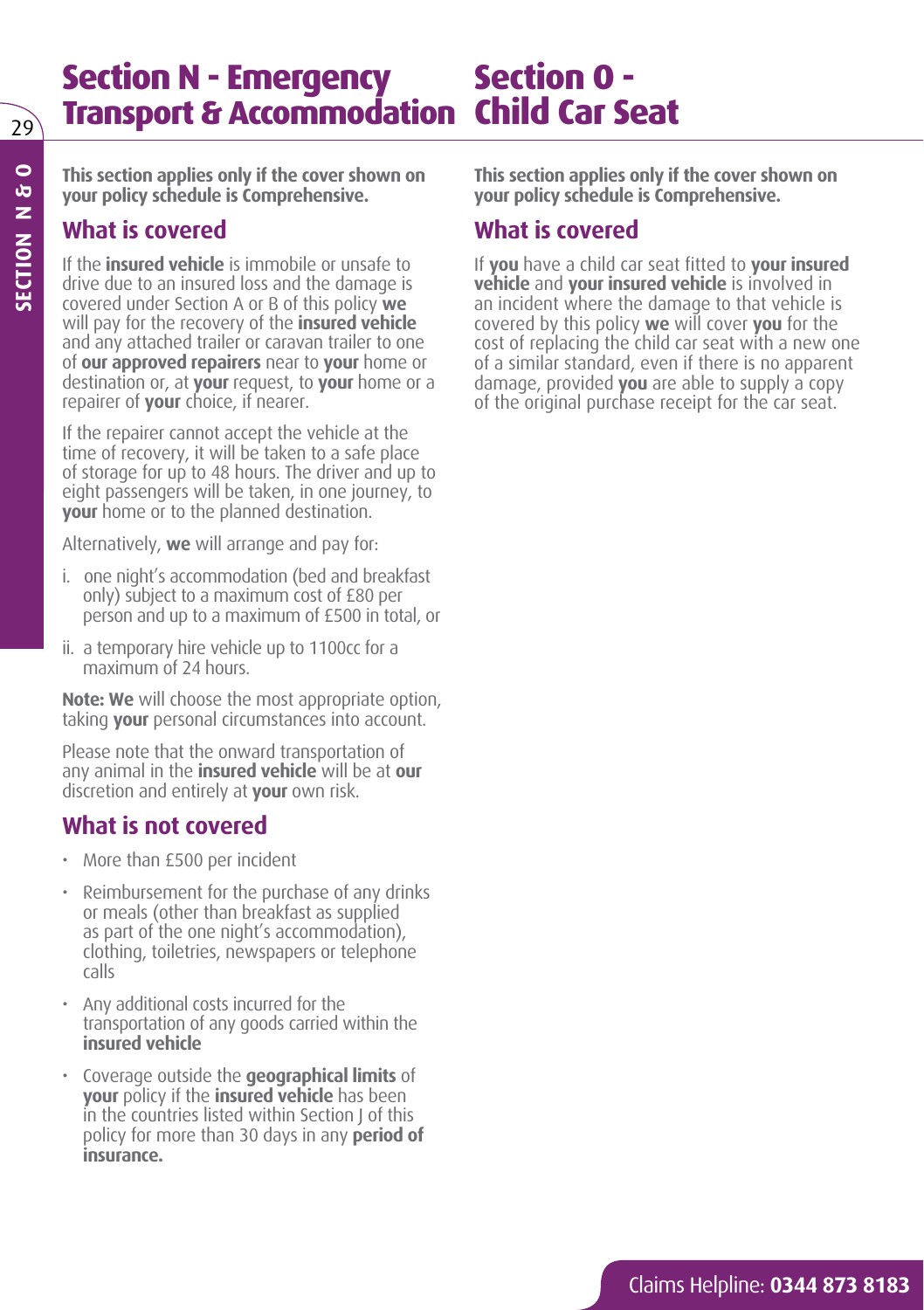# **General Exceptions**

**These general exceptions apply to the whole of the insurance**

#### **What is not covered**

#### **1. Excluded uses and excluded drivers**

**We** will not cover any liability, loss or damage arising while any vehicle covered by this insurance is being:

- 1.1 used for a purpose which is not permitted or is excluded by the **Certificate of Motor Insurance**; or
- 1.2 used on the Nurburgring Nordschleife or deregulated/deristricted toll road or any race track, racing circuit or prepared course unless **you** have told **us** about this and **we** have agreed to provide cover; or
- 1.3 driven by, is in the charge of or was last in the charge of anyone not permitted to drive by **your Certificate of Motor Insurance** or temporary cover note or who is excluded by **endorsement**; or
- 1.4 driven by, is in the charge of or was last in the charge of anyone including **you** who is disqualified from driving or has never held a licence to drive a vehicle or is prevented by law from having a licence; or
- 1.5 driven by any person who holds or last held a provisional driving licence unless that person is accompanied by a full licence holder aged 21 years or over and the accompanying full licence holder has held a full driving licence for at least 3 years; or
- 1.6 driven by, is in the charge of or was last in the charge of any person who does not meet the terms or conditions of his/her driving licence; or
- 1.7 driven by **you** or any person insured to drive, should it be proved to **our** satisfaction that the driver was under the influence of alcohol or drugs at the time of such loss or damage occurring. A conviction under the relevant law (including a conviction for failing to supply a specimen of breath, blood or urine) shall be deemed to be conclusive evidence that the driver at the time of the loss or damage was under the influence of alcohol or drugs. In addition **we** will recover from **you** or the driver all sums paid by **us** (including legal costs) whether in settlement or under a judgement of any claim arising from an accident including damage to **your insured vehicle** and any **third party** claim.

1.8 driven by any person who fails to take medication as prescribed or carry out prescribed treatment or report for a medical examination recommended by a doctor where this inaction contributes to an accident.

General Exception 1 will not apply:

- if the **insured vehicle** has been stolen or taken away without **your** permission; or
- if the **insured vehicle** is temporarily in custody of a motor trader for repair or servicing; or
- being parked by an **employee** of a hotel, restaurant or commercial undertaking as part of a vehicle-parking service; or
- under General Exception 1.1 only, while the **insured vehicle** is being used for vehicle sharing purposes as defined in General Condition 9 of this policy.

#### **2. Overseas use**

**We** will not make any payments for any liability, loss or damage that occurs outside of the **geographical limits** of this policy unless extended under the terms of Section J Foreign Use (apart from the minimum cover required by law).

#### **3. Legal proceedings**

This insurance does not provide any cover for liability, costs or expenses in respect of any proceedings brought against **you** or judgement passed in any court outside of the **geographical limits**, unless the proceedings or judgement arise out of the **insured vehicle** being used in a foreign country which **we** have agreed to extend this insurance to cover and the proceedings are brought and judgement is made in such country.

#### **4. Contractual liability**

**We** will not cover any liability **you** have accepted under an agreement or contract unless **you** would have had that liability anyway.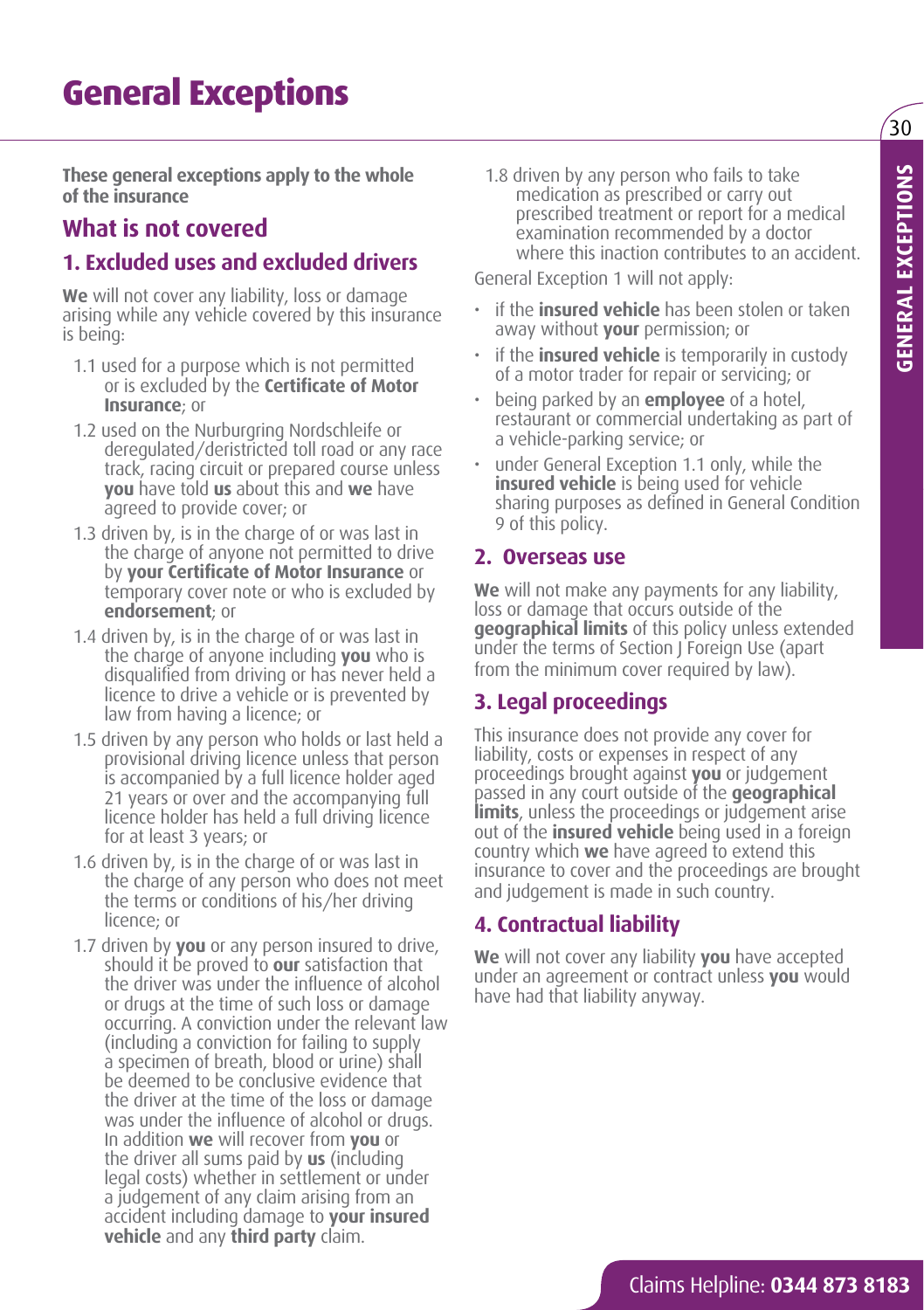# **General Exceptions (continued)**

#### **5. Radioactivity**

**We** will not cover any legal liability of whatsoever nature directly or indirectly caused by or contributed to or arising from:

- ionising radiations or contamination by radioactivity from any irradiated nuclear fuel or from any nuclear waste from the combustion of nuclear fuel; or
- the radioactive toxic explosive or other hazardous properties of any explosive nuclear assembly or nuclear component.

#### **6. War**

**We** will not pay for any loss, damage or liability arising as a consequence of war, invasion or act of foreign enemy, hostilities (whether war be declared or not), civil war, rebellion, revolution, insurrection or military or usurped power.

#### **7. Earthquake, riot and civil commotion**

**We** will not pay for death, bodily injury, loss, damage and/or liability arising during (unless **you** prove that it was not occasioned thereby) or in consequence of:

- earthquake; or
- riot or civil commotion occurring elsewhere other than in Great Britain, the Isle of Man or the Channel Islands.

#### **8. Use on airfields**

**We** will not cover any liability in respect of

- accident, loss or damage to any aircraft; or
- death or bodily injury arising in connection with any accident, loss or damage to any aircraft; or
- any other loss indirectly caused by such accident, loss or damage to any aircraft,

incurred, caused or sustained while any vehicle covered by this insurance is in any airport or airfield.

#### **9. Pollution**

**We** will not pay for any liability, loss or damage resulting from pollution or contamination however caused, other than as required by the law of any country in which **we** have agreed to provide cover under this policy.

#### **10. Mis-delivery**

**We** will not cover liability, loss or damage caused by solidification or the spillage, leakage or mis-delivery of any load.

#### **11. Terrorism**

**We** will not cover loss, damage, liability, cost or expense of whatever nature directly or indirectly caused by, resulting from or in connection with any act of **terrorism** regardless of any other cause or event contributing at the same time or in any other sequence to the loss.

#### **12. Hazardous goods**

**We** will not pay for any liability, loss or damage resulting from the carriage of any **hazardous goods** other than as required by the law of any country in which **we** have agreed to provide cover under this policy.

#### **13. Unsafe loads**

This insurance does not provide any cover for liability, loss or damage resulting from the **insured vehicle**:

- carrying a load which results in the Gross Vehicle Weight or Gross Train Weight being exceeded, or
- being driven with an unsafe or insecure load; or
- being driven with a number of passengers which exceeds the manufacturer's specified seating capacity or makes the **insured vehicle** unsafe to drive; or
- towing either a greater number of trailers than is permitted by law or a trailer which has an unsafe or insecure load.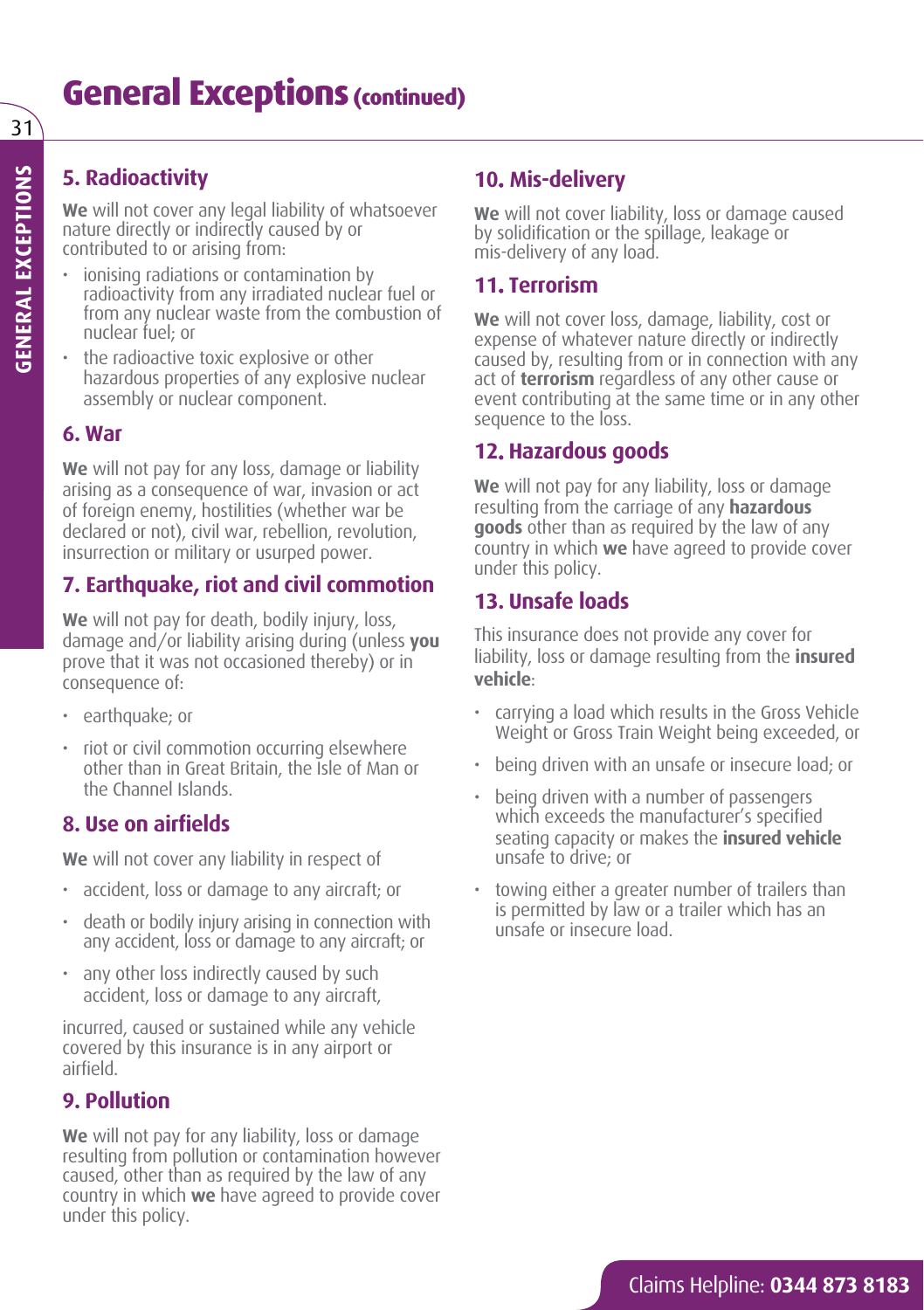$\overline{32}$ 

# **General Conditions**

**These general conditions apply to the whole of the insurance policy**

#### **1. Payment of Premium, Keeping to the Policy Terms & Avoiding Misrepresentation**

**We** will only provide the cover described in this insurance policy if:

- **you** have paid or agreed to pay the premium for the current **period of insurance**; and
- **you** or any person claiming protection has kept to all of the terms and conditions of this policy (including those applied by **endorsement**) as far as they can apply; and
- in entering into this contract **you** have taken all reasonable care in answering all questions in relation to this insurance, in good faith and complete and to the best of **your** knowledge.

**Your** premium is based on information **you** supplied at the start of the insurance, subsequent alteration or renewal. **You** must tell **us** immediately via **your insurance intermediary** of any change to that information.

Some examples are:

- any changes to the **insured vehicle** which improve its value, attractiveness to thieves, performance or handling
- any change of vehicle
- change of occupation (including part-time)
- change of address
- A change of garaging facilities and/or where the vehicle is normally left overnight
- change of drivers
- if **you** or any drivers pass their driving test, sustain a motoring or non-motoring conviction or licence endorsement or fixed penalty endorsement
- there is a change of main driver.

If **your** premium has been calculated on a limited annual mileage basis **we** will seek evidence at the time of a claim to prove that **your** estimated annual mileage has not been exceeded. If **you** fail to supply appropriate evidence or evidence is provided by **you** which shows that the estimated annual mileage has been exceeded **you** will be required to pay the additional amount of **excess** shown on the **endorsement** applying to **your** policy.

Under the Consumer Insurance (Disclosure and Representations) Act 2012 **your** failure to take reasonable care to avoid misrepresentation in relation to the information provided could result in **your** policy being cancelled or **your** claim being rejected or not fully paid.

#### **Fair Presentation of the Risk**

- a) **You** must make a fair presentation of the risk to **us** at inception, renewal and adjustment of the policy.
- b) **We** may avoid the policy and refuse to pay any claims where any failure to make a fair presentation is:
	- i) deliberate or reckless; or
	- ii) of such other nature that, if **you** had made a fair presentation, **we** would not have issued the policy.

**We** will not return the premium paid by **you** where the presentation made is deliberate or reckless.

- c) If **we** would have issued the policy on different terms had **you** made a fair presentation, **we** will not avoid the policy (except where the failure is deliberate or reckless) but **we** may instead:
	- i) reduce proportionately the amount paid or payable on any claim, the proportion for which **we** are liable being calculated by comparing the premium actually charged as a percentage of the premium which **we** would have charged had **you** made a fair presentation; and/or
	- ii) treat the policy as if it had included such additional terms (other than those requiring payment of premium) as **we** would have imposed had **you** made a fair presentation.

For the purposes of this clause references to:

a) avoiding the policy means treating the policy as if it had not existed from the inception date (where the failure to make a fair presentation of the risk occurs before or at the inception of the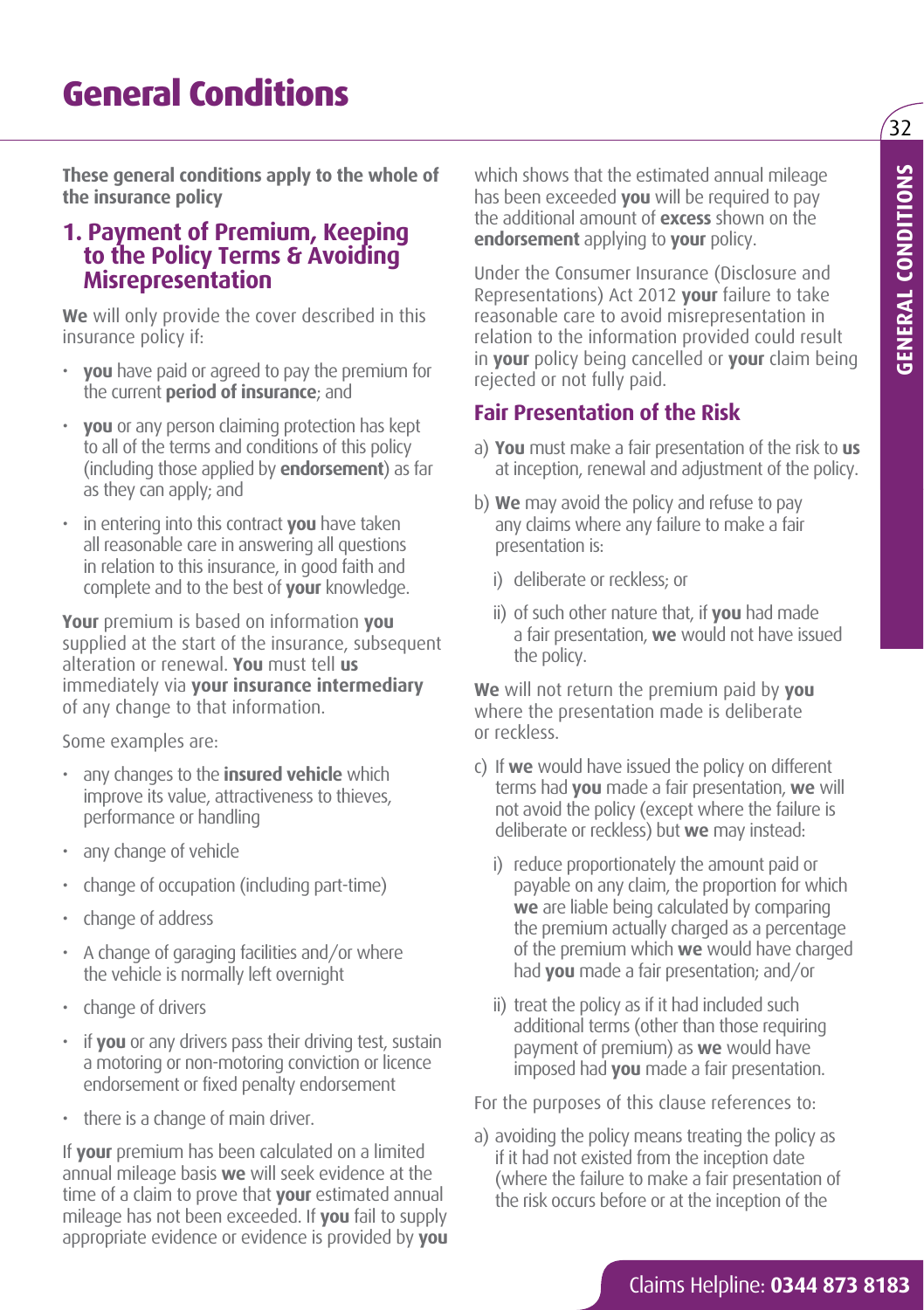# **General Conditions (continued)**

policy), the renewal date (where the failure occurs at renewal of the policy), or the adjustment date (where the failure occurs when the policy is adjusted):

- b) refunds of premium should be treated as refunds of premium back to the inception date, renewal date or adjustment date where applicable;
- c) issuing a policy should be treated as references to issuing the policy at inception, renewing or adjusting the policy where applicable.

Where this policy provides cover for:

- a) any person who is not the named insured; and
- b) that person would, if they had taken out such cover in their own name, have done so for purposes wholly or mainly unconnected with their trade business or profession.

**We** will not invoke the remedies which might otherwise have been available to **us** under this General Condition (Fair Presentation of the Risk) as against the insured, if the failure to make a fair presentation of the risk concerns only facts or information which relate to a particular person who is not the insured. However, if the person concerned or the insured on their behalf makes a careless misrepresentation of fact, **we** may invoke the remedies available to **us** under this General Condition as against that particular person, as if a separate insurance contract had been issued to such person, leaving the remainder of the policy unaffected.

#### **2. Looking After Your Vehicle**

**You** or any permitted drivers are required to maintain the **insured vehicle** in a roadworthy condition. **You** or any person in charge of the **insured vehicle** are required to take all reasonable care to safeguard it and its contents from loss or damage, for example the vehicle should not be left unlocked when **unattended**.

**We** shall at all times be allowed free access to examine the **insured vehicle**.

#### **3. Having an MOT Certificate**

There must be a valid Department for Transport test certificate (MOT) in force for the **insured vehicle** if one is needed by law. In the absence of a valid Department for Transport test certificate (MOT) all cover under sections A and B of this insurance is cancelled and of no effect.

#### **4. Accidents or Losses**

In the event of an accident or incident likely to give rise to a claim which is covered under the policy, **you** must as soon as possible telephone the 24 hour claims helpline (this must be within 24 hours of the incident occurring). Please also refer to Page 4 of this policy booklet 'What to do in the event of an accident' for further guidance.

If the loss or damage is covered under the policy, the claims helpline operator will make arrangements to remove the **insured vehicle** to the nearest **approved repairer**, competent repairer or place of safety, and safeguard the **insured vehicle** and its contents.

**We** will not pay for further damage to the **insured vehicle** if **you** drive it or attempt to drive it in a damaged condition.

If **your** claim is due to theft, attempted theft, malicious damage or vandalism, **you** must also notify the police within 24 hours of discovery of the loss or as near as practical and obtain a crime report number.

If the **insured vehicle** is stolen and is no longer under **your** control **we** will remove it from the Motor Insurance Database (MID) until such time as it is recovered.

**Important: If you are advised that your stolen vehicle has been recovered following its theft and it is roadworthy, it is important that you notify your insurance intermediary immediately and before you drive the vehicle, so that we can reinstate it onto the Motor Insurance Database otherwise you run the risk of being stopped by the police as they may suspect the vehicle is not insured.**

**We** have the right to remove the **insured vehicle** at any time to keep claims costs to a minimum. If the **insured vehicle** is damaged beyond economical repair **we** will arrange for it to be stored safely at premises of **our** choosing.

If **we** ask to examine driving licences and vehicle documentation before agreeing to settle a claim under this policy **you** must supply this documentation before **we** can proceed with the settlement.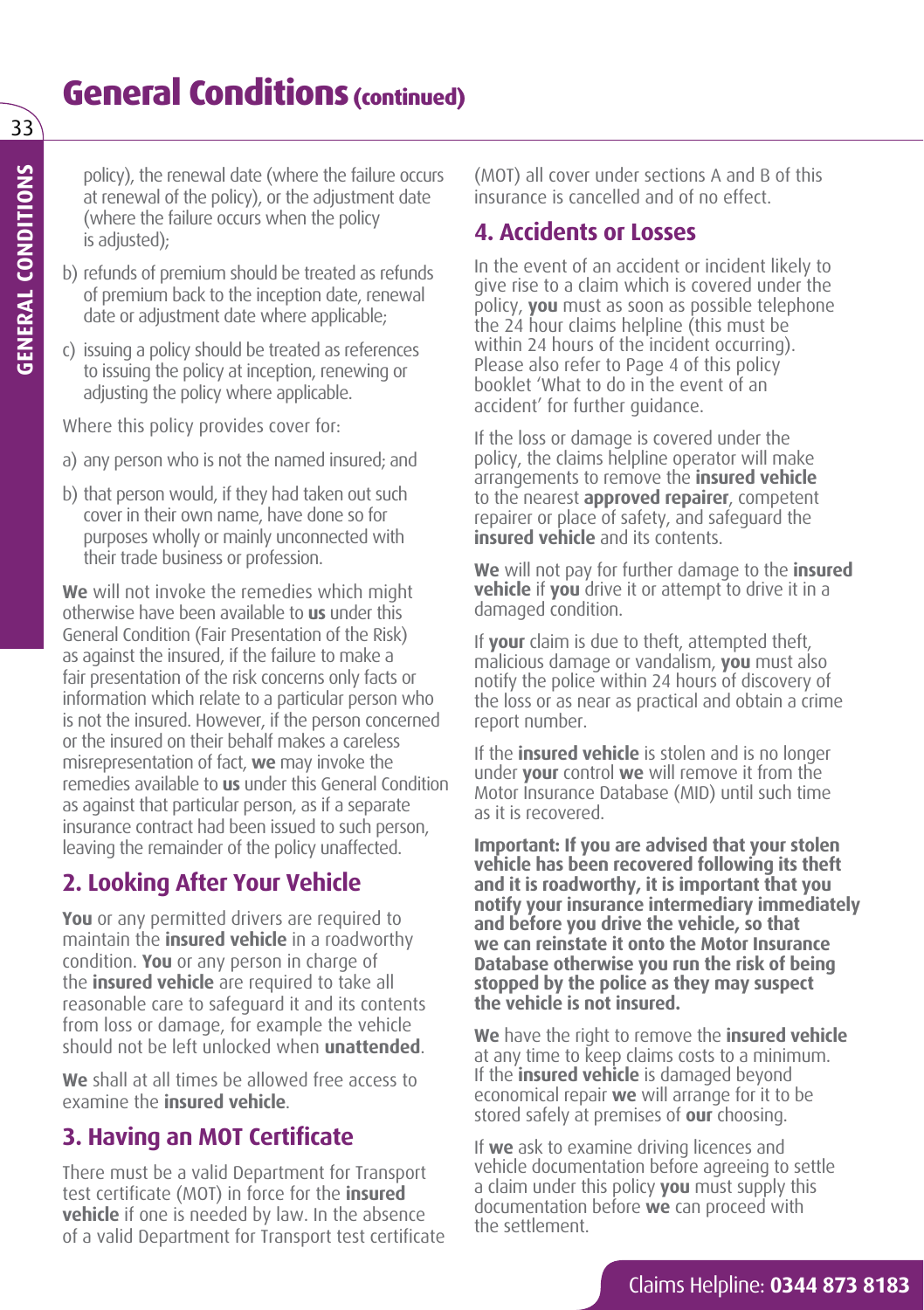Any indication of a claim against **you** must be notified to **us** as soon as possible. Any writ, or notification of civil or criminal proceedings should be sent to **us** by recorded delivery immediately.

**We** shall be entitled to take over and conduct the defence or settlement of any claim or prosecute any claim in the name of any person covered by this insurance.

#### **5. Claims Procedures**

No admission of liability, payment or promise of payment shall be made or given by **you** or any person on **your** behalf. No proceedings may be commenced against, or settlement accepted from, any other party without **our** written consent.

**We** shall have discretion in the conduct of any proceedings or in the settlement of any claim.

**You** must give **us** whatever co-operation. information and assistance **we** require in dealing with any claim under this policy.

If there is any other insurance in force which covers the same loss, damage or liability as this insurance, **we** will only pay **our** proportionate share of the claim.

#### **6. Cancellation**

#### **Cancelling the policy within the reflection period**

This insurance provides **you** with a reflection period to decide whether **you** wish to continue with the full policy.

The reflection period is for 14 days from the policy start date or the date **you** receive **your** policy documentation whichever is the later.

If a period of less than 14 days has elapsed since **you** received **your** policy documentation, and **you** have not made a total loss claim, **you** have the right to cancel the policy and receive a refund of premium.

- If at the date of cancellation **your** policy has not yet commenced **you** will receive a full refund from us; or
- If **your** policy has already commenced, **we** will refund the premium relating to the remaining **period of insurance** calculated on a proportionate basis dependent on the number of days left to run under the policy.

#### **Cancelling the policy after the reflection period Cancellation by us**

**We** can cancel this policy at any time if there are serious grounds to do so, for example:

- where **your insurance intermediary** has been unable to collect a premium payment (payment terms including the procedures in the event of non-payment of the premium will have been agreed between **you** and **your insurance intermediary** when **you** took out this policy); or
- **you** have failed to take reasonable care in providing information in relation to this insurance as required by General Condition 1 of this policy; or
- **you** have failed to supply requested validation documentation (evidence of No Claim Discount, copy driving licence, utility bill etc.); or
- **you** have failed to co-operate or provide information and assistance in relation to any claim under this policy or with regards to the administration or operation of this policy; or
- where **you** fail to maintain the **insured vehicle** in a roadworthy condition or **you** fail to look after it in accordance with General Conditions 2 and 3 of this policy; or
- where **you** use threatening or abusive behaviour towards a member of **our** staff or a member of staff of **your insurance intermediary** or **our** supplier;

**We** will do this by giving **you** 7 days' notice in writing to **your** last address notified to **us**.

**Your** last notified address may include an email address nominated by **you** to accept correspondence.

**We** will refund the premium relating to the remaining **period of insurance** calculated on a proportionate basis dependent on the number of days left to run under the policy less an administration fee of no more than £50 plus Insurance Premium Tax if applicable to take into account **our** costs in providing **your** policy.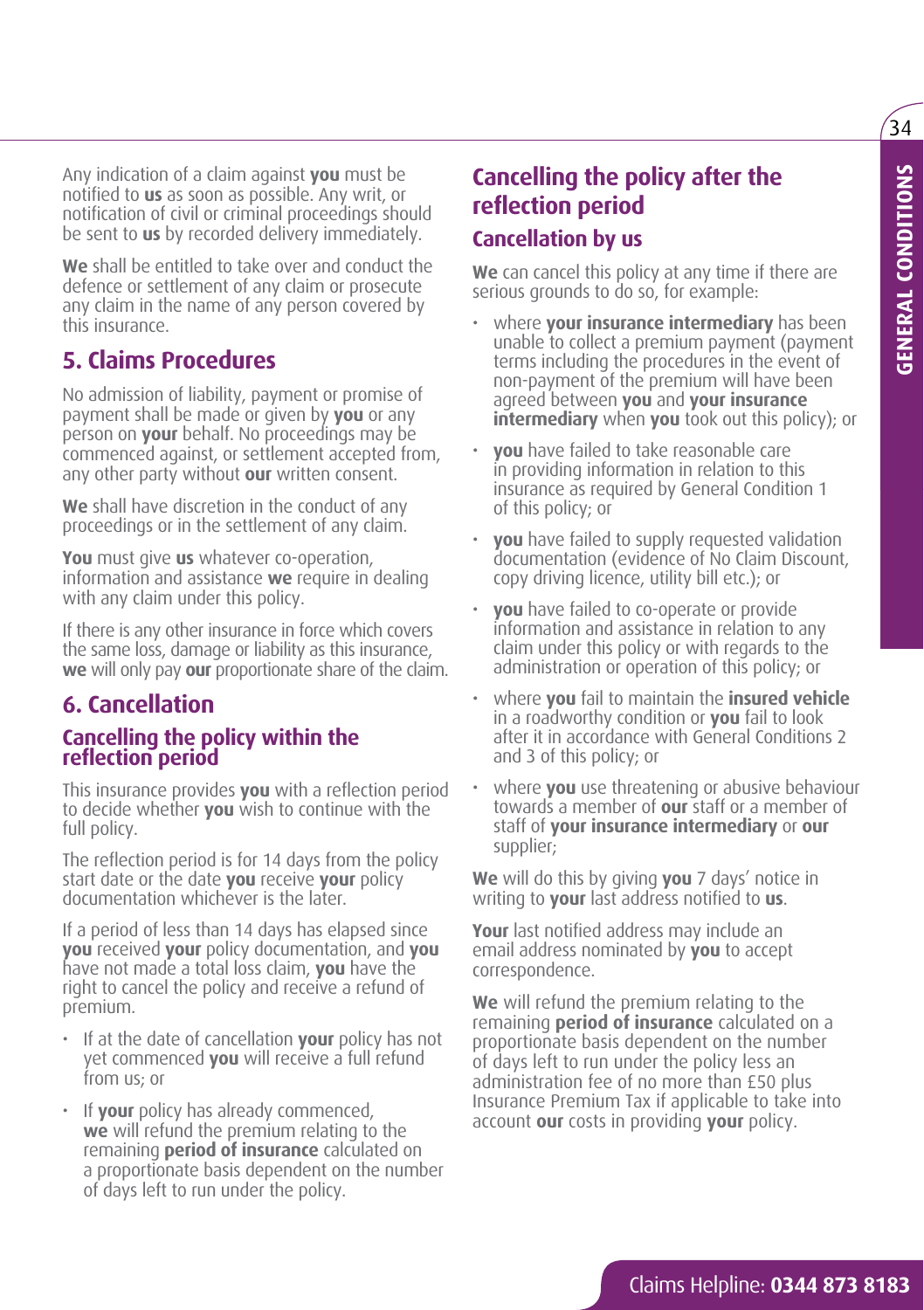# **General Conditions (continued)**

A refund of premium is only available as long as:

- the **insured vehicle** has not been the subject of a total loss claim (i.e. written-off or stolen and not recovered); and
- cancellation is not due to any fraudulent act by **you** or anyone acting on **your** behalf.

Please refer to General Condition 10 with regard to **our** cancellation policy involving fraudulent acts.

**We** also reserve the right to retain all premium paid for the current **period of insurance** in the event that a claim has been made against the policy during this period until such time as **we** recover any monies paid out by **us**.

#### **Non-payment of premium**

In the event that there has been a loss or incident likely to give rise to a claim during the current **period of insurance** and premium amounts are outstanding **we** may at **our** discretion reduce any claims payment by the amount of outstanding or overdue premiums that **you** owe **us** and/or **your insurance intermediary**.

#### **Cancellation by You**

**You** or **your insurance intermediary** can cancel this policy either from the date **we** are notified, in writing, or a later date as requested by **you**. Providing there have been no claims in the current **period of insurance we** will refund the premium relating to the remaining **period of insurance** calculated on a proportionate basis dependent on the number of days left to run under the policy less an administration fee of no more than £50 plus Insurance Premium Tax if applicable to take into account **our** costs in providing **your** policy.

#### **Guidance Notes – Policy Cancellation**

Please note that any refund from us whether during or after the reflection period may be subject to a further cancellation charge levied by your insurance intermediary. Any charges levied by your insurance intermediary will be in accordance with the terms and conditions agreed between you and them at the time you arranged this insurance.

### **7. Total Losses and Stolen Vehicles**

If as a result of a claim the **insured vehicle** is determined to be a total loss or **your vehicle** has been stolen and not recovered this policy will be cancelled without refund of premium unless **you** change **your vehicle** to another that would normally be acceptable to **us** or the stolen vehicle is recovered and not a total loss.

In the event of the policy being cancelled due to the **insured vehicle** being a total loss or stolen and not recovered, and there being no replacement vehicle to insure (or if there is a replacement vehicle to insure which is unacceptable to **us**), all outstanding or overdue premiums, including any administration charge due, must be paid immediately. **We** may at **our** discretion reduce the claims payment by the amount of outstanding or overdue premiums that **you** owe **us** and/or **your insurance intermediary.** 

### **8. Right of Recovery**

If under the laws of any country in which this insurance applies, **we** have to make payments which but for those laws would not be covered by this policy, **you** must repay the amounts to **us**.

**You** or the person who caused the accident must also repay **us** any money **we** have to pay because of any agreement **we** have with the Motor Insurers' Bureau.

Any payment **we** have to make because **we** are required to do so by compulsory insurance law or an agreement with the Motor Insurers' Bureau will prejudice **your** No Claim Discount and will also mean that there will be no entitlement to a return of premium if the policy is cancelled or declared void.

#### **9. Vehicle Sharing**

This policy allows **you** to carry passengers for social or similar purposes and **your** receipt of a mileage allowance or a payment by a passenger towards the cost of fuel will not invalidate cover as long as:

- **you** do not make a profit from the vehicle sharing arrangement; and
- the **insured vehicle** is not adapted to carry more than eight people (including the driver); and
- **you** are not carrying passengers as customers of a passenger-carrying business.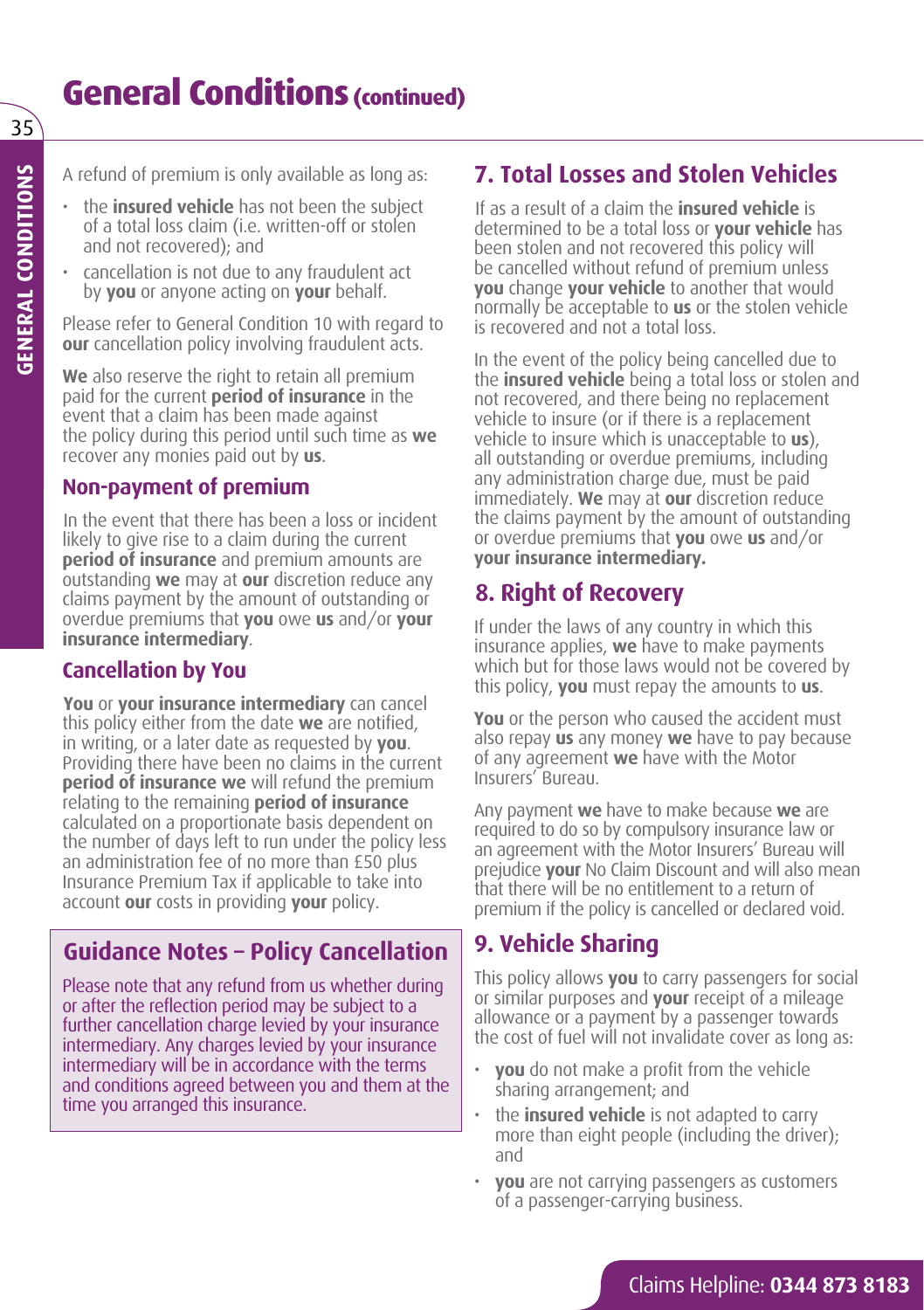#### **10. Fraud**

**You** must not act in a fraudulent manner. If **you,** an authorised driver or anyone acting on **your** behalf knowingly commit:

- a) a fraudulent act or submit a fraudulent document or make a fraudulent statement when obtaining this policy or at any other time during the policy period; or
- b) make a claim that is false, fraudulent or deliberately exaggerated, **we** will:
- i) not pay the claim
- ii) immediately cancel this policy and all other insurances currently in force with **us** with which **you** and any authorised driver are connected.
- iii) not issue any refund of premium on this and all other insurances currently in force with **us** with which **you** and any authorised driver are connected.
- iv) inform the police of the circumstances.

When cancelling this policy **we** reserve the right not to issue any postal notification of cancellation where it is known that the postal address has been used fraudulently.

#### **11. Tax and registration**

**Your insured vehicle** must be taxed where applicable and registered within the **geographical limits** .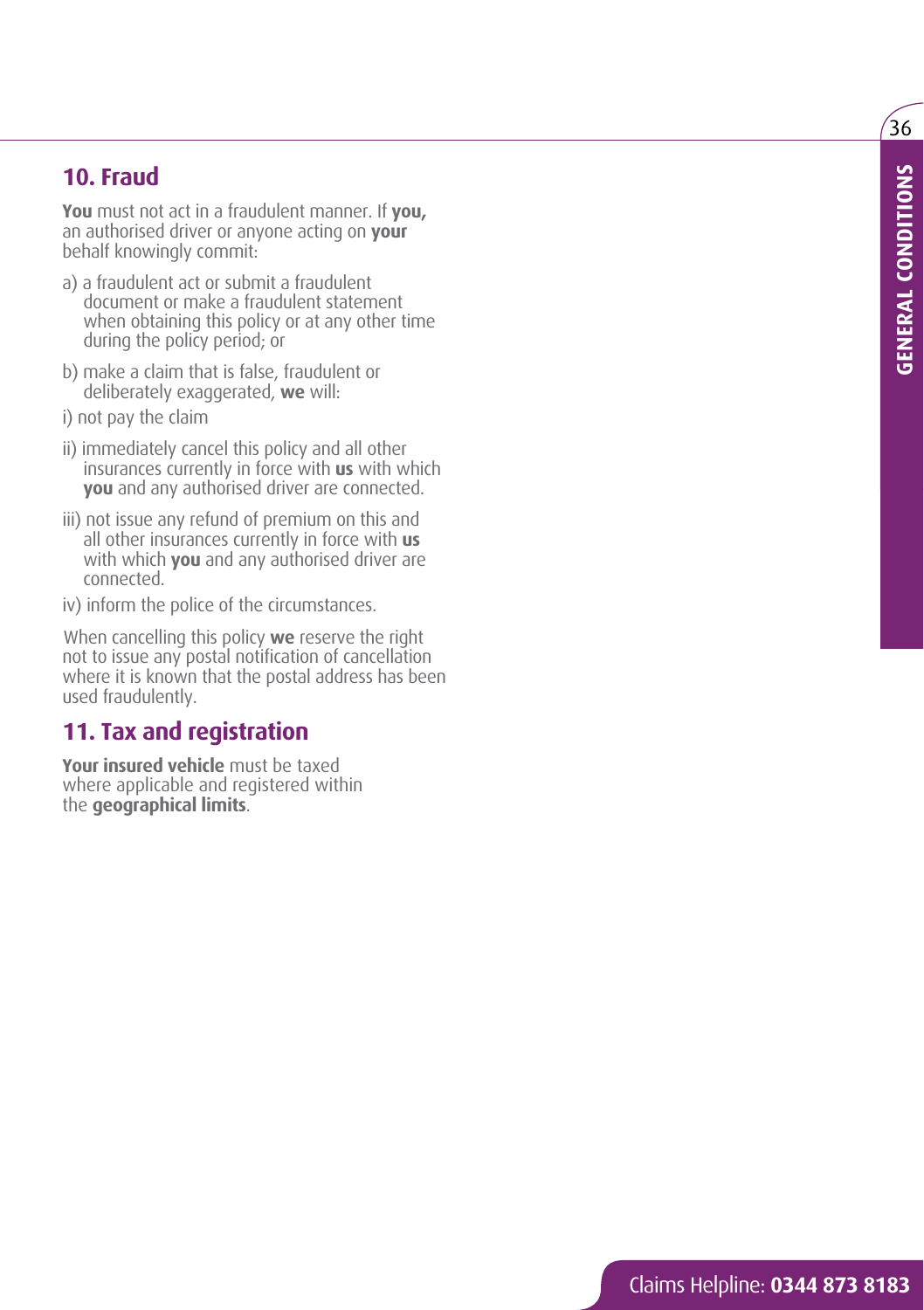# **Our Service Commitment**

#### **What to do if you have a complaint**

We are dedicated to delivering a first class level of service to all policyholders. However, we accept that things can occasionally go wrong and would encourage you to tell us about any concerns you have so that we can take steps to make sure the service you receive meets your expectations in the future.

#### **If a dispute regarding your policy or claim arises and cannot be resolved by reference to your insurance intermediary the following explains the procedures for resolving your complaint:**

If you have a complaint, please contact us at the address below:

Markerstudy Customer Relations Markerstudy Insurance Services Limited PO Box 727 Chesterfield S40 9LH

#### Tel: 0344 705 0633

Email: complaints@markerstudy.com

When contacting us please provide:

- A policy number and/or claim number
- An outline of your complaint.
- A contact telephone number.

We will make every effort to resolve your complaint by the end of the third working day after receipt. If we cannot resolve your complaint within this timeframe we will acknowledge your complaint in writing within five working days of receipt and do our best to resolve the problem within four weeks by sending you a final response letter. If we are unable to do so, we will write to advise you of progress and will endeavour to resolve your complaint in full within the following four weeks. If we are still unable to provide you with a final response at this stage, we will write to you explaining why and advise when you can expect a final response. At this point you may refer your complaint to The Financial Ombudsman Service at the following address:

The Financial Ombudsman Service Exchange Tower, London E14 9SR Email: complaint.info@financial-ombudsman.org.uk

#### **What you should know**

You may go directly to the Financial Ombudsman Service when you first make your complaint, but the Ombudsman will only review your complaint at this stage with our consent. However, we are still required to follow the procedure stated above.

If you have received a final response but are dissatisfied, you have the right of referral to the Financial Ombudsman Service within six months of the date of your final response letter. You may only refer to the Ombudsman beyond this time limit if we have provided our consent.

Whilst we are bound by the decision of the Financial Ombudsman Service, you are not. Following the complaints procedure above does not affect your right to take legal action.

#### **Online Dispute Resolution Platform (ODR)**

The European Commission has an online dispute resolution service for consumers who have a complaint about a product or service bought online. If you choose to submit your complaint this way it will be forwarded to the Financial Ombudsman Service.

Visit ec.europa.eu/odr to access the Online Dispute Resolution Service.

#### **Customer Feedback**

If you have any suggestions or comments about our cover or the service we have provided please write to:

Markerstudy Customer Relations, Markerstudy Insurance Services Limited, PO Box 727, Chesterfield S40 9LH

We always welcome feedback to enable us to improve our products and services.

#### **Telephone Recording**

For our joint protection telephone calls may be recorded and monitored by us.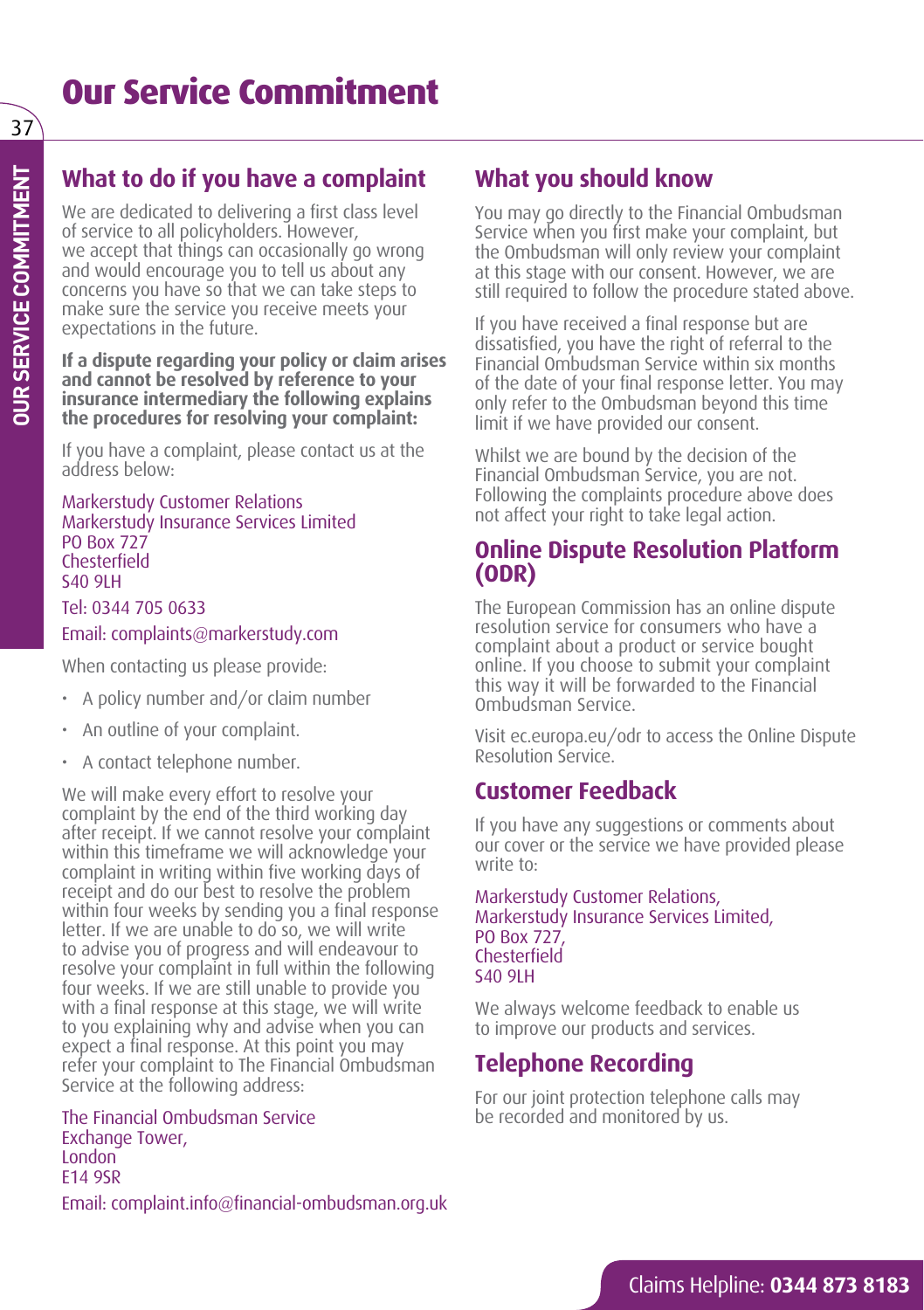# **Our Service Commitment**

#### **Financial Services Compensation Scheme**

Markerstudy Insurance Services Limited is a member of the Financial Services Compensation Scheme (FSCS). You may be entitled to compensation from this scheme if we cannot meet our liabilities under this policy.

Further information about the scheme is available on the FSCS website at www.fscs.org.uk or by writing to the FSCS at:

FSCS PO Box 300 Mitcheldean GL17 1DY

#### **Your insurance intermediary**

In the event that we are unable to continue to trade with your **insurance intermediary** because they have ceased to trade through bankruptcy or liquidation or in the event that their relevant FCA authorisation is revoked we reserve the right to pass your policy and all details on to another intermediary. If you do not wish this to happen then please put your request in writing to us.



 $\overline{38}$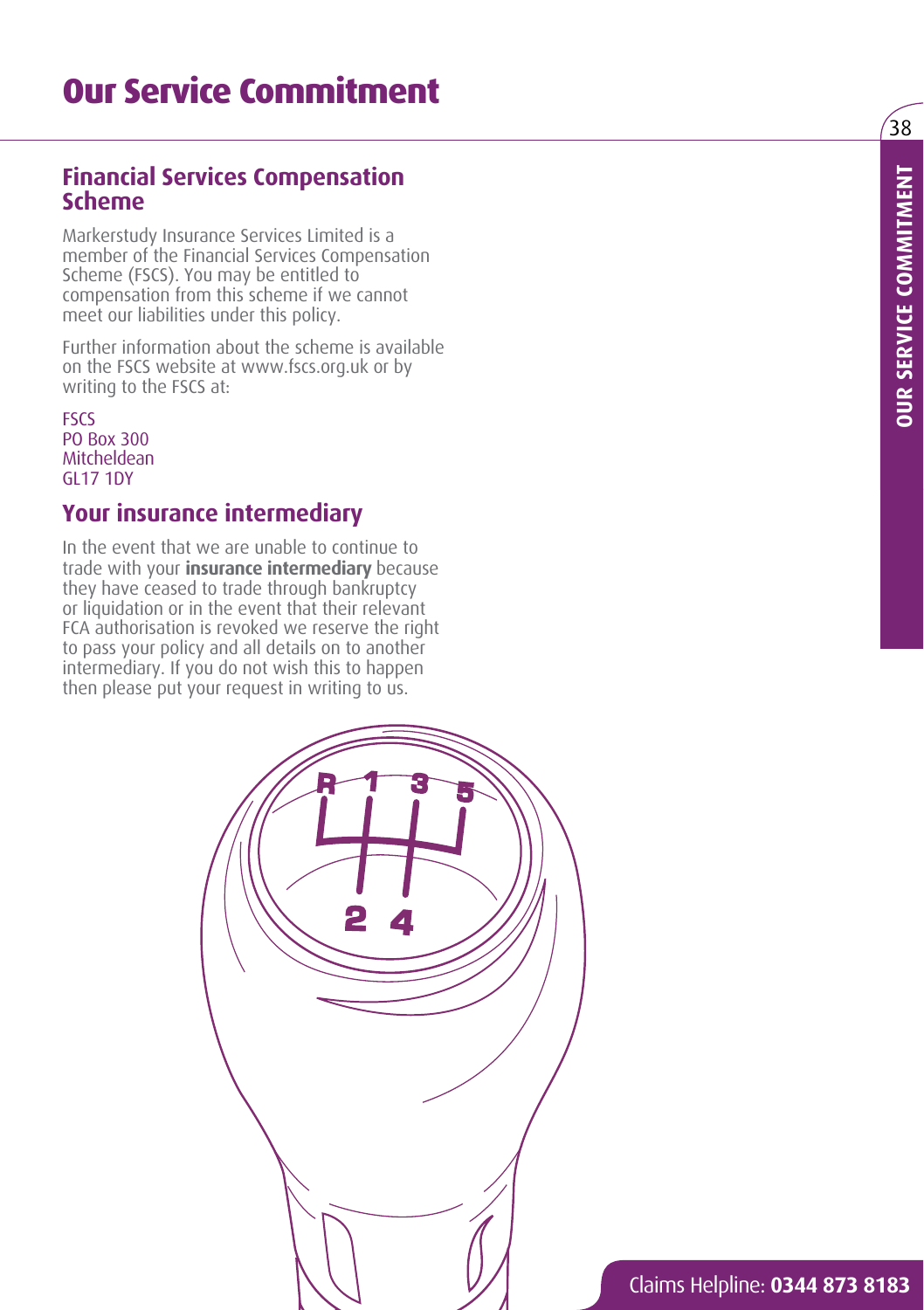# **How we use your information**

We believe in keeping your information safe and secure. Full details of what data we collect and how we use it can be found in our privacy policy which you can access via www.markerstudy.com or by requesting a copy from our Data Protection Officer (contact details below). This section provides you with some basic information and explains:

- What we do with your information
- How we may check the information you have provided to us against other sources such as databases
- Who we share your information with, and
- How we may use your information.

We are governed by the Data Protection legislation applicable in the United Kingdom.

#### **How we may collect your information**

We may collect details about you from

- Information you give to brokers
- Information you give us in online forms and other forms
- Other sources such as Google Earth and social media
- Third parties and other sources
- Telematics systems.

#### **What information we may collect about you**

We collect details including details about your health, personal circumstances, claims history, credit history, motoring history and other relevant details. We may collect information on you from databases such as the electoral roll and county court judgment records.

#### **How we may share your information**

In order to provide our services to you, we may share your information with insurance companies, solicitors, regulators, business partners and suppliers. We may also have a legal obligation to provide your information, in certain circumstances, with regulators, police and other public bodies.

Information you supply may be used for the purposes of insurance administration by us and third parties. These third parties may share your information with their own agents.

#### **How we may use your information**

We may use your information for a number of purposes. These include:

- Providing you with our services
- Dealing with your claim
- Carrying out checks such as fraud checks and credit checks
- Providing you with information about our products and services.

We give details about some of these processes below.

#### **Driving Licence checks**

We may also provide your (or any named third party) driving licence number (DLN) and other details to the DVLA to confirm licence status, entitlement and relevant restriction information and endorsement/conviction data.

Searches may be carried out prior to your policy commencing and at any point during your insurance policy including any mid-term adjustment and renewal stage. For details relating to information held about you by the DVLA please visit www.dvla.gov.uk.

The DVLA may also be used to search your (or any named third party's) no claims discount (NCD) details against a no claims discount database to obtain information in relation to your NCD entitlement.

We may pass details of your no claims discount to certain organisations to be recorded on a NCD database.

#### **Providing you with details on our Products and Services**

Where you have given us your consent to do so, we will send you information about products and services of ours and other companies in our Group which may be of interest to you. We may contact you by telephone, letter or email (as you have indicated)

You have a right at any time to stop us from contacting you for marketing purposes or giving your information to other members of the Group.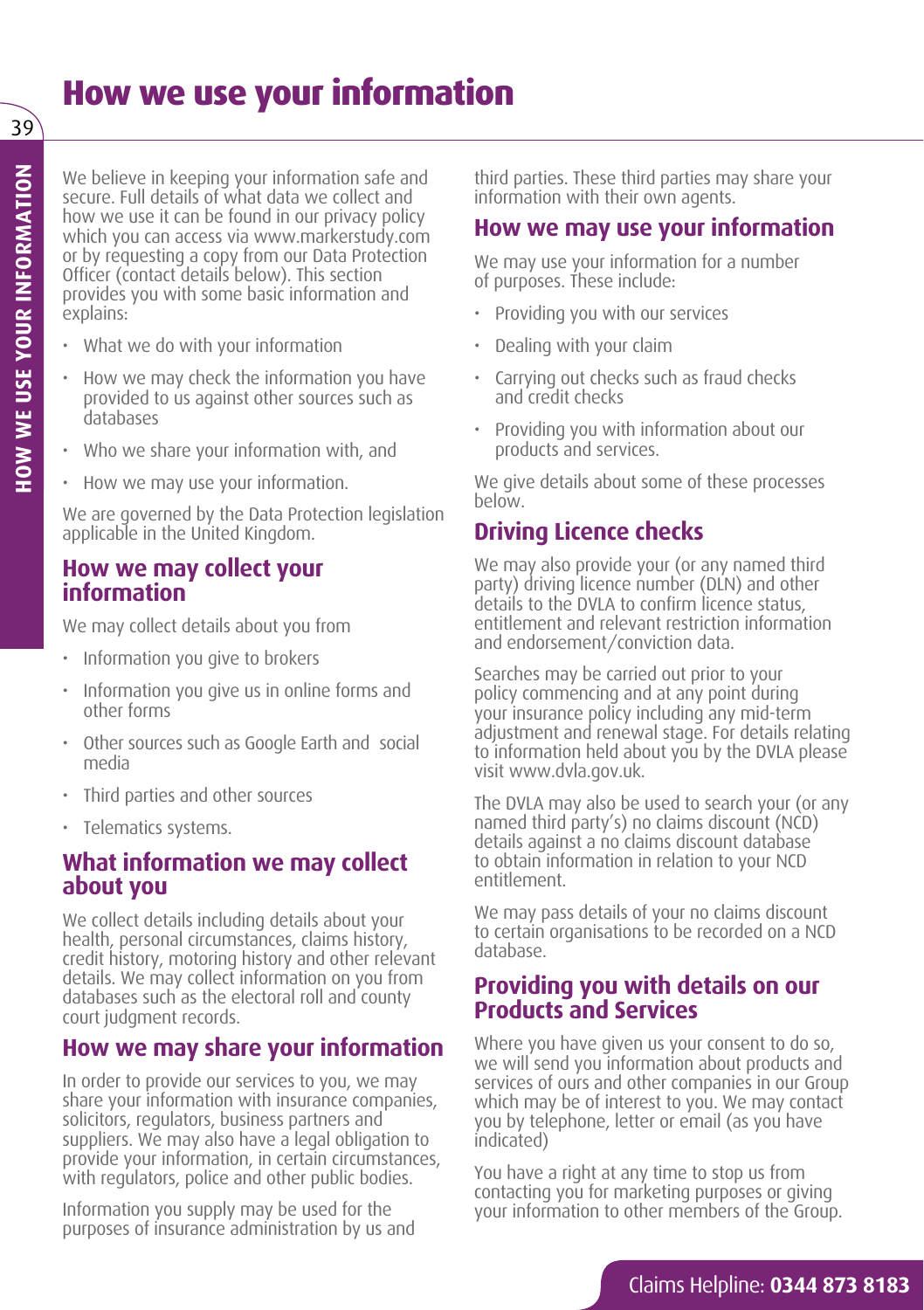# **How we use your information**

If you no longer wish to be contacted for marketing purposes then please contact our Data Protection Officer (contact details below).

#### **Motor Insurance Database**

Your policy details will be added to the Motor Insurance Database (MID), run by the Motor Insurers' Bureau (MIB). MID and the data stored on it, including your personal details, may be looked at and used by certain statutory and/or authorised bodies including the Police, the DVLA, the Insurance Fraud Bureau and other bodies permitted by law.

If you are involved in an accident (in the UK or abroad), insurers and/or the MIB may search the MID to obtain relevant information.

Persons pursuing a claim in respect of a road traffic accident (including citizens of other countries) may also obtain relevant information which is held on the MID.

It is vital that the MID holds your correct registration number. If it is incorrectly shown on the MID you are at risk of having your vehicle seized by the Police. You can check that your correct registration details are shown on the MID at www.askmid.com

#### **Fraud Prevention and Detection**

We carry out fraud checks on our customers. We do this in order to prevent fraud and also to help us make decisions about the provision, pricing and administration of insurance.

When carrying out these checks, we will search against fraud detection databases.

We may pass details about you to some of these databases.

Law enforcement agencies, financial service providers, fraud prevention agencies, police and other organisations may also access these databases.

#### **Claims History**

We may process data relating to your claims history for the purposes of assessing any claim you may make.

The aim is to help us to check information provided and also to prevent fraudulent claims. When you tell us about an incident we will pass information relating to it to these databases. We may search these databases when you apply for insurance, in the event of any incident or claim, or at time of renewal.

#### **Credit Searches and Accounting**

To ensure insurers and credit providers have the necessary facts to verify your identity, help prevent fraud and carry out risk profiling which allows them to calculate your premium and payment options, they may obtain information about you, any person named on the application and your home or vehicle from publicly available sources and trusted third parties when you ask for a quote, when preparing your renewal and sometimes if you change your cover in order to offer you a monthly credit payment option.

This may include a quotation search from a credit reference agency (CRA). This will appear on your credit report and will be visible to other credit providers. It will be clear it is a quotation and not a credit application by you. The identity of credit reference agencies and the ways they use and share personal information are explained in more detail at https://www.transunion.co.uk/crain, https://www.equifax.co.uk/crain or https://www. experian.co.uk/crain/index.html You can also check the information they hold about you.

You should be aware that insurers exchange information through various databases to help check information provided and to prevent fraudulent claims. Specifically, MIB hosts the Claims and Underwriting Exchange (CUE) which holds a record of incidents reported to insurance companies by policyholders and third-party claimants. Insurers may validate the information provided by you, both about yourself and about any other person named on the application, against the information held on CUE and against other databases hosted by MIB. Insurers may use this information to consider whether to accept the risk. For details relating to information held about you on the Claims and Underwriting Exchange please visit https:// www.mib.org.uk/managing-insurance-data/mibmanaged-services/cue-miaftr/

#### **Transfers**

Sometimes your information may be transferred outside the European Economic Area by us, by the organisations with whom we share your information or by the servants and agents of these organisations. If we do this we will ensure that anyone to whom we pass it provides an adequate level of protection.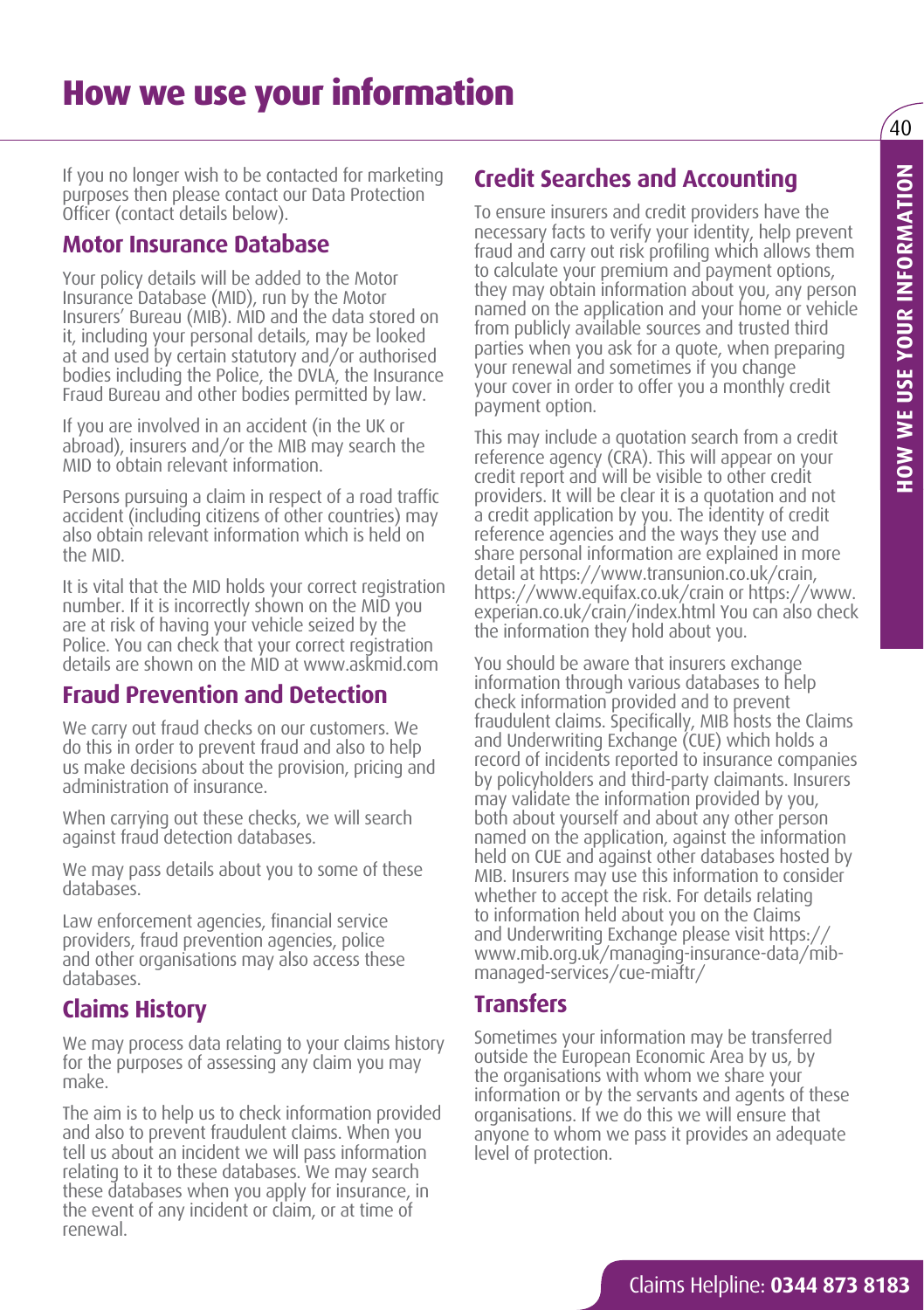#### **Your Rights as a Data Subject**

Under Data Protection Laws you have certain rights; these include for example, a right to understand what data we hold on you and a right to ask us to amend that data if it is incorrect. If you would like to exercise any of your rights please contact our Data Protection Officer (contact details below).

#### **Data Protection Officer**

If you have any questions about how we use your data, or to exercise any of your data rights please contact our Data Protection Officer at

Data Protection Officer Markerstudy Insurance Services Limited 45 Westerham Road Bessels Green Sevenoaks Kent TN13 2QB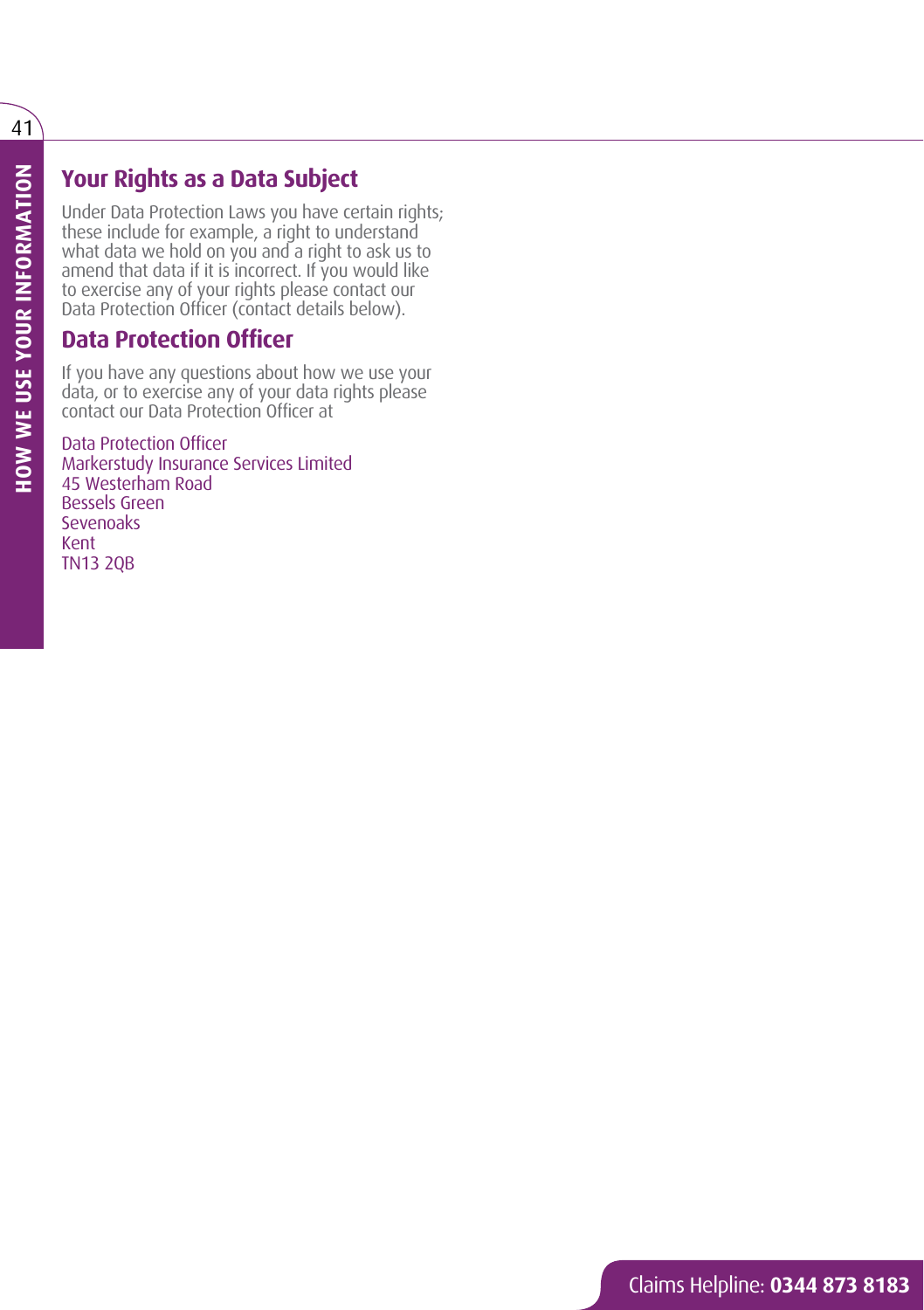# **Numbers to Call**

### **Had an Accident?**

#### **We're here to get you back on the road.**

**The procedure outlined below must be followed for all accidents, regardless of who is responsible.** Even if **you** do not intend to make a claim for the damage to **your** vehicle **you** must still report the accident.

**Delay in notification may invalidate your right to claim.**

#### **Call 0344 873 8183**

**Please call within 24 hours of the accident, but ideally within 1 hour.** 

Calling straightaway provides **you** with benefits which may include the following (dependent on the level of policy cover **you** have):

- **FREE courtesy van** while **your** car is being repaired (subject to availability).
- Windscreen repair/replacement.
- **FREE** collection and re-delivery.
- **FREE** car cleaning service.
- **Approved repairer's** work is guaranteed all the time you **own** the **insured vehicle**.

#### **Does the accident involve a third party?**

Pass **your** details along with **your** policy number to the **third party**.

If **you** are calling from the roadside an adviser may ask to speak to the **third party**, or ask **you** to request them to make contact on

#### **0344 873 8183 within 1 hour**.

They may be entitled to a number of **services free of charge** (dependent on blame).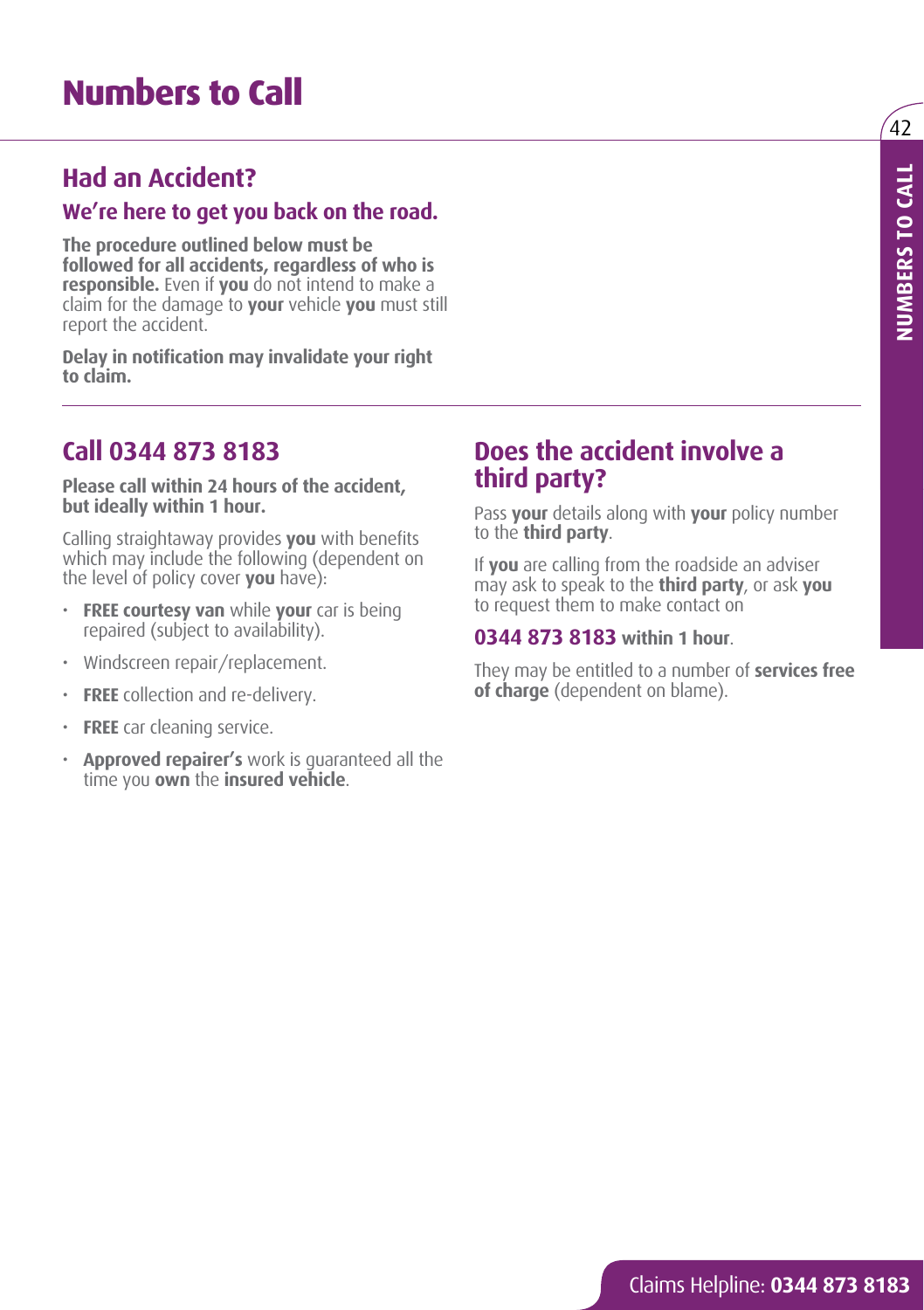# **Notes**